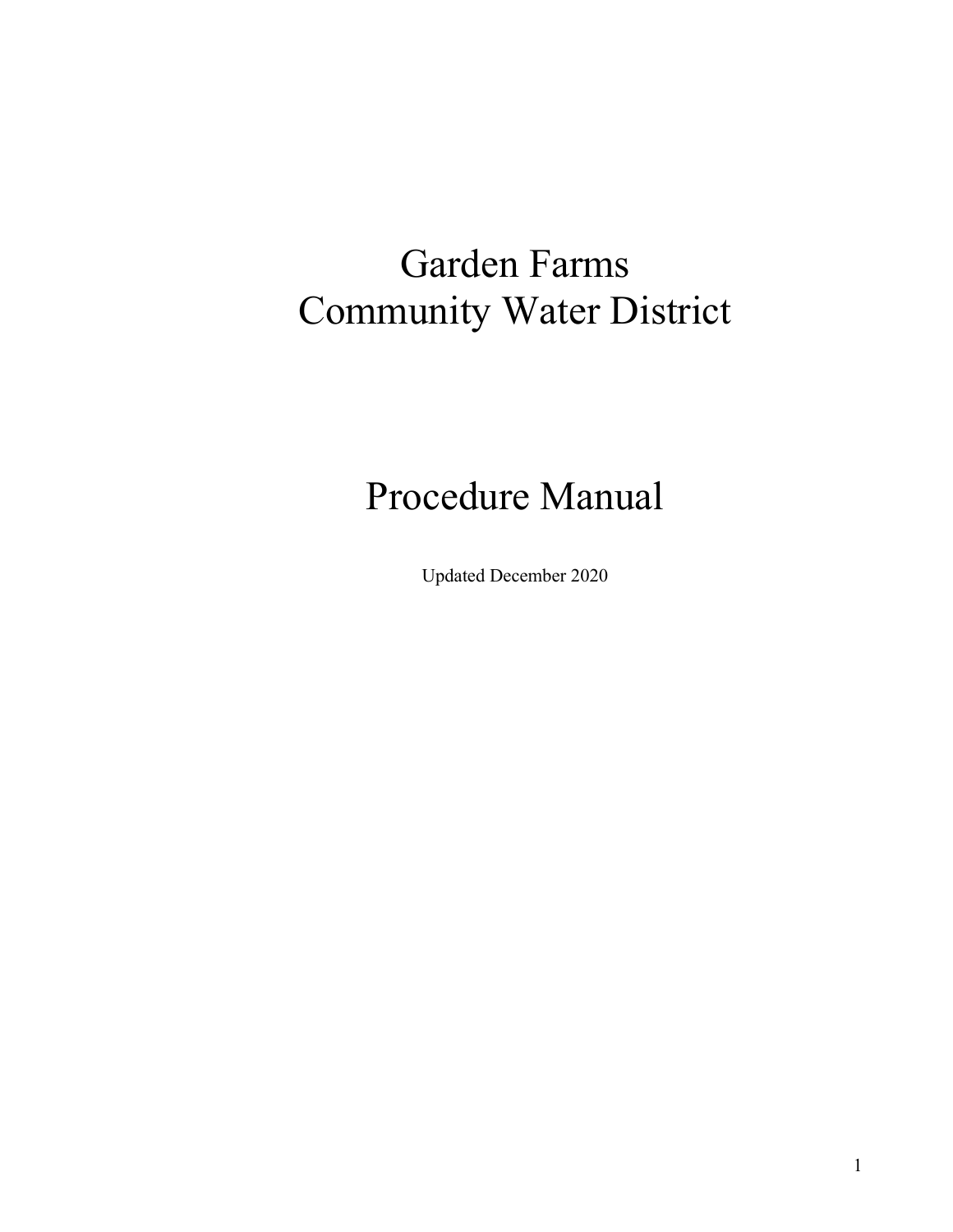## Garden Farms Community Water District Procedure Manual Table of Contents

| L.                            |                                                                                                                                                                                                                                                                                                                                                       |  |
|-------------------------------|-------------------------------------------------------------------------------------------------------------------------------------------------------------------------------------------------------------------------------------------------------------------------------------------------------------------------------------------------------|--|
| Ⅱ.                            |                                                                                                                                                                                                                                                                                                                                                       |  |
| III.                          |                                                                                                                                                                                                                                                                                                                                                       |  |
| IV.                           |                                                                                                                                                                                                                                                                                                                                                       |  |
| V.                            |                                                                                                                                                                                                                                                                                                                                                       |  |
| VI.                           |                                                                                                                                                                                                                                                                                                                                                       |  |
| VII.                          |                                                                                                                                                                                                                                                                                                                                                       |  |
| VIII.                         |                                                                                                                                                                                                                                                                                                                                                       |  |
| IX.                           |                                                                                                                                                                                                                                                                                                                                                       |  |
| Х.                            |                                                                                                                                                                                                                                                                                                                                                       |  |
| XI.                           |                                                                                                                                                                                                                                                                                                                                                       |  |
| XII.                          |                                                                                                                                                                                                                                                                                                                                                       |  |
| XIII.                         | DISCONTINUANCE OF SERVICE DUE TO NON-PAYMENT ----------------------------------- 21                                                                                                                                                                                                                                                                   |  |
| XIV.                          |                                                                                                                                                                                                                                                                                                                                                       |  |
| XV.                           |                                                                                                                                                                                                                                                                                                                                                       |  |
| XVI.                          |                                                                                                                                                                                                                                                                                                                                                       |  |
| XVII.<br>1 <sub>1</sub><br>2. | PROPERTY OWNER WATER SERVICE AGREEMENT ------------------------------ 26<br>1.<br>LANDLORD STATEMENT OF POLICY FOR WATER SERVICE------------------- 27<br>2.<br>3.<br>4.<br>APPLICATION FOR METER INSTALLATION AND WATER SERVICE ---------- 34<br>5.<br>6.<br>APPLICATION AND AGREEMENT FOR METER UPGRADE----------------------- 37<br>7.<br>8.<br>9. |  |
| 3.<br>4.<br>5.<br>6.          | 10.<br>PERSONNEL AND DISCRIMINATORY HARRASSMENT POLICIES------------- 42<br>11.<br>12.<br>APPENDIX E: INJURY & ILLNESS PREVENTION PROGRAM-------------------------- 50                                                                                                                                                                                |  |
| 7.<br>8.<br>9.                | APPENDIX G: WORKPLACE SAFETY MEMORANDUM-----------------------------------59<br>APPENDIX H: ACCIDENT/EXPOSURE INVESTIGATION REPORT ------------------- 61                                                                                                                                                                                             |  |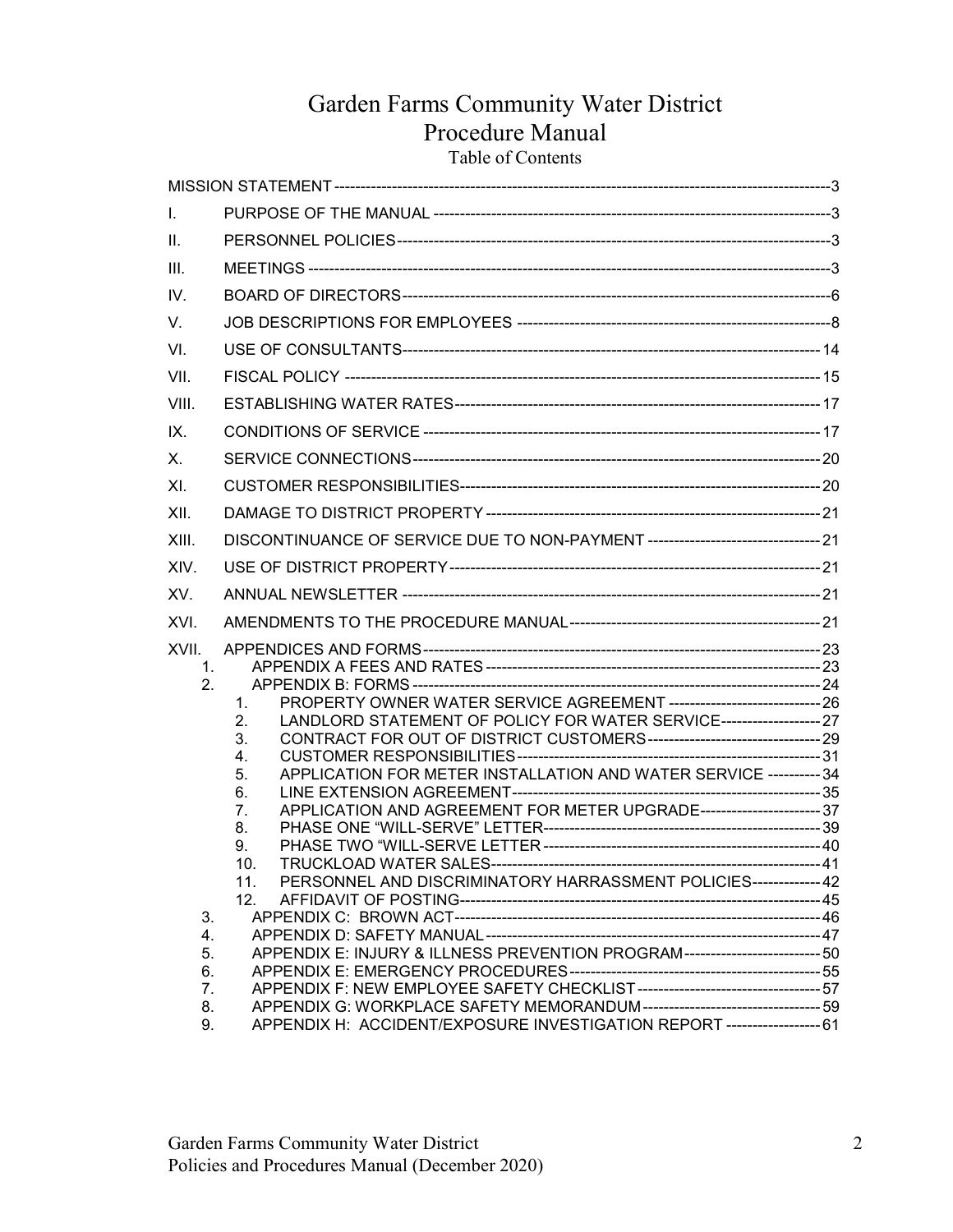## MISSION STATEMENT

Garden Farms Community Water District seeks to provide an adequate quantity of good quality water to the customers of the Garden Farms Community Water District on an ongoing basis.

The Board of Directors serves the customers of the District by setting and maintaining sound fiscal and effective administrative policies to provide the basis on which our qualified employees operate. To achieve this, the Board will empower its employees with the ability to carry out these policies in a manner that meets the day-to-day needs of the District. All policies of the Board are those of the Board as a whole and not those of individual board members.

## I. PURPOSE OF THE MANUAL

- 1. Give Employees, and members of the Board of Directors of the GFCWD, easily accessible information regarding their responsibilities and policies of the District.
- 2. Facilitate the consistent and efficient conduct of business by the Board of Directors and employees.

## II. PERSONNEL POLICIES

- 1. Employee Policies are enumerated in Appendix B of this manual.
- 2. A copy of the personnel and discriminatory harassment policies shall be given to each employee at the time of employment, and employee will sign a statement that they have received and read the policies.
- 3. All policies will adhere to Labor Codes as set by the State of California and the Federal Government. In any case where a policy of the District is in conflict with a mandated procedure, the policy as set by law will take precedent.

## III. MEETINGS

- 1. Meeting Time, Date and Location
	- 1.1. Regular Meetings of the Board of Directors are held on the second Wednesday of the month at 7:00 p.m. If the second Wednesday of the month falls on a county, state or federal holiday, the meeting will be held on the following Wednesday at the usual time. Any further variation in meeting date or time requires proper posting for public notification. Meetings are held in the Garden Farms Bible Chapel meeting room.
- 2. Agenda
	- 2.1. Agenda format:
		- 2.1.1. Approval of the minutes of the previous meeting.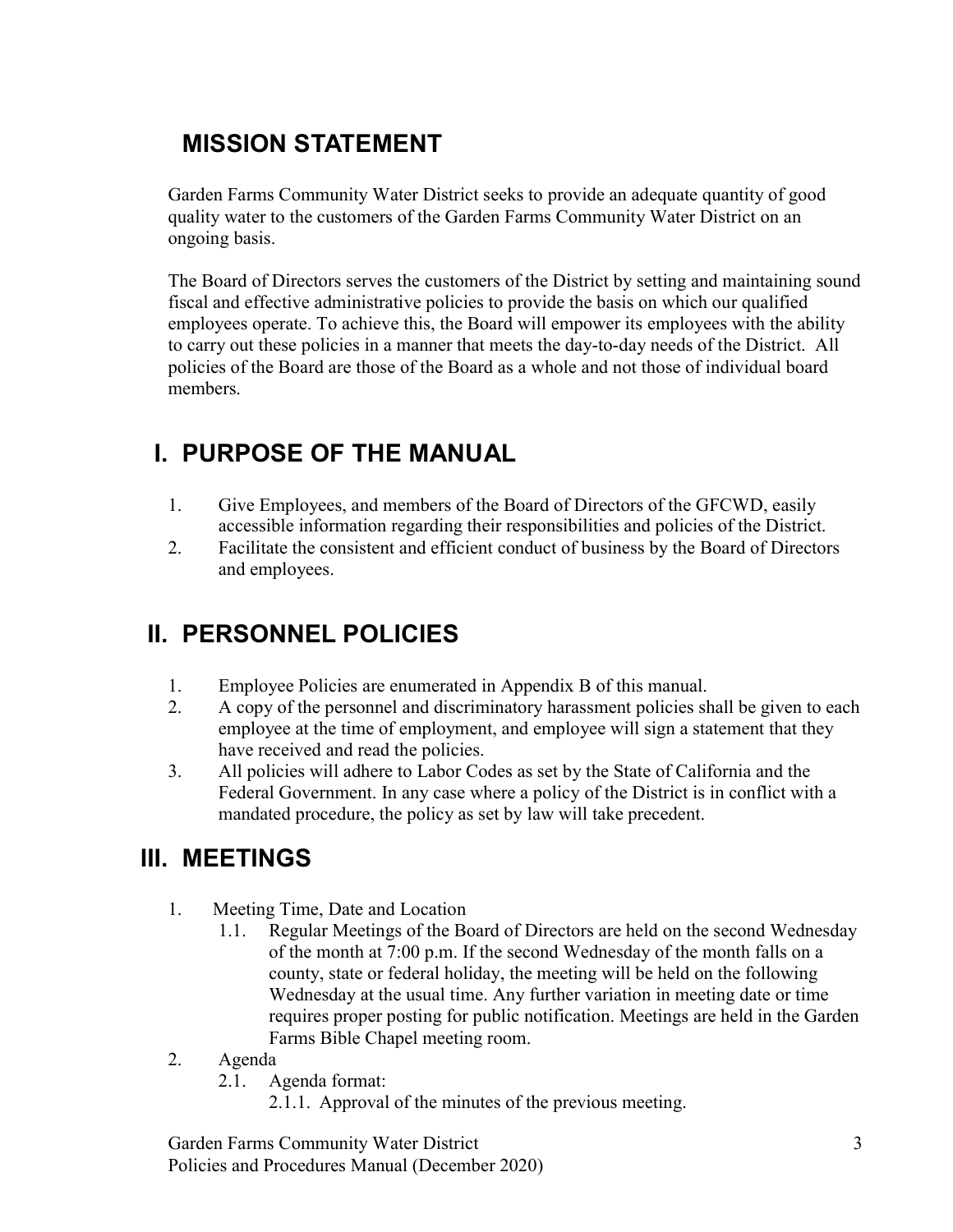- 2.1.2. Review the financial report.
- 2.1.3. Read accounts payable.
- 2.1.4. Read correspondence.
- 2.1.5. Public comment.
- 2.1.6. Old business.
- 2.1.7. New business.
- 2.1.8. Adjournment.
- 2.2. Setting the agenda:
	- 2.2.1. The agenda will be set initially by the Board Secretary. A copy will be given to the Chairperson for approval 48 hours prior to the posting deadline, for additions and corrections. Any requests to present an issue to the Board other than public comment at a regular meeting of the Board of Directors must be made to the District at least 10 days before the meeting. If written material is to be presented for consideration at the meeting, it must also be submitted to the District at least 10 days before the meeting date.
- 2.3. Posting of agenda: Public posting must take place at least 72 hours in advance of the meeting, and be done in a location easily accessible to the public.
- 2.4. Action may be taken only on agenda items, except under the following circumstances:
	- 2.4.1. A majority decision that an item is in response to an emergency situation.
	- 2.4.2. When two-thirds of the Board Members present (or all Board Members, if less than two-thirds are present) determine there is a need for immediate action, and the need to take action came to the attention of the District after the agenda was posted.
	- 2.4.3. When an item appeared on the agenda of, and was continued from a meeting held not more than five days earlier.
- 3. Public Participation
	- 3.1. Public participation at meetings is governed by "Open Meeting Laws", published by the California Department of Justice. The following guidelines must be followed.
		- 3.1.1. The public must be notified and given the right to attend all meetings of the Board except as described under "closed meetings".
		- 3.1.2. The Board is required to provide an officially designated day and time at which regular meetings are held.
		- 3.1.3. Special meetings must be announced in advance to facilitate public attendance.
	- 3.2. Rights of public at meetings:
		- 3.2.1. To tape and record the proceedings.
		- 3.2.2. To respond in an orderly fashion during public input.
		- 3.2.3. To have access upon request to all written material provided to board members.
	- 3.3. The public may not create a disturbance or disrupt proceedings. Individuals may be evicted if proceedings cannot continue.
	- 3.4. Timing of public comment will be left to the chairperson's discretion.
- 4. Meetings Other Than Regular Meetings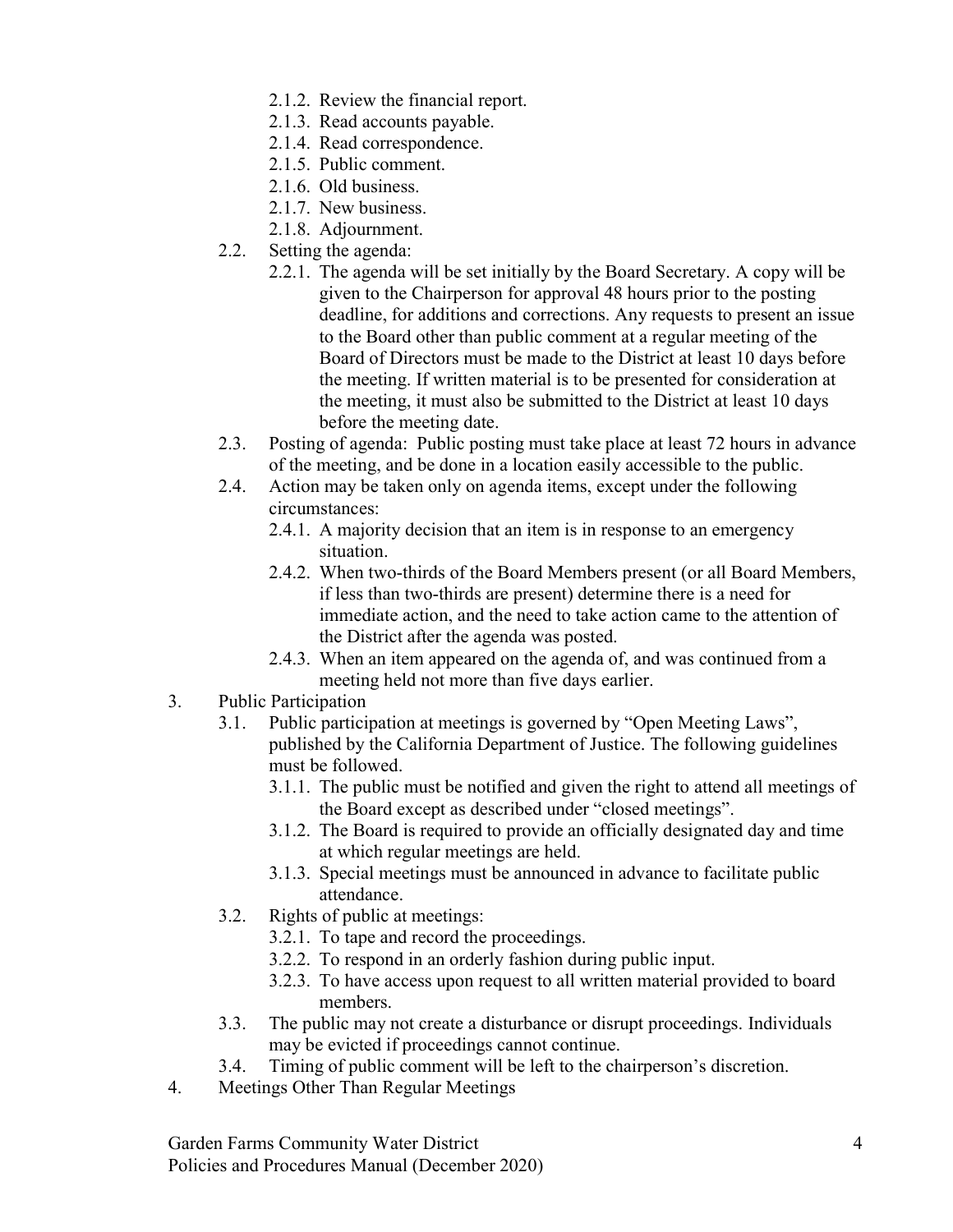- 4.1. Meetings other than regular meetings may be scheduled by the Chairperson of the Board of Directors; or through motion of, or consensus by the Board. Telephone calls and/or email communications made to arrange a special meeting do not constitute a "serial meeting" (A serial meeting is a series of communications, each of which involves less than a quorum of the legislative body, but which taken as a whole involves a majority of the body's members. In 84 Ops.Cal.Atty.Gen.30 (2001), this office concluded that a majority of a body would violate the Act if they e-mailed each other regarding current issues under the body's jurisdiction even if the e-mails were also sent to the secretary and chairperson of the agency, the e-mails were posted on the agency's Internet Website, and a printed version of each e-mail was reported at the next public meeting of the body.) . Such contact amongst board members cannot set District policy. Proper public notification must be made (see Section III, 5, and the "Open Meeting Laws" publication for details). These meetings include the following:
- 4.2. Special Meetings, held between Regular Meetings, may be called by the Board Chairperson, or by a majority of the Board Members. The Special Meeting notice must be posted at least 24 hours in advance.
- 4.3. Closed meetings may be held in conjunction with Regular Meetings, and shall be called and held only under the following circumstances:
	- 4.3.1. To consider the appointment, employment, performance or dismissal of an employee.
	- 4.3.2. To discuss salaries and other benefits with employees.
	- 4.3.3. To discuss the purchase, sale, lease or exchange of real estate; and to discuss pending or potential litigation.
	- 4.3.4. Closed meeting minutes must be kept in a minute notebook, and are not to be released to any party other than the members of the Board unless it can be proven that the meeting was not legally held. The results of a closed meeting must become public record through action taken at an open meeting, and recording of said action in regular meeting minutes.
- 4.4. Emergency meetings may be held without complying with a 24-hour notice or posting requirements. Emergency meetings must:

4.4.1. Be called one hour in advance.

- 4.4.2. Have a specific agenda.
- 4.4.3. Be in response to a crippling disaster or work stoppage only.
- 5. Meeting Notification
	- 5.1. Regular Meetings must be posted at least 72 hours in advance, and must be posted in at least two locations easily accessible to the public. Notice must be given to each Board Member, and to each local newspaper of general circulation and any radio or TV station that has requested notice in writing. Written notice must also be sent to any District land owner who has filed a written request for same. Such requests must be filed annually. Regular Meetings may be adjourned or continued to another time or place by posting same within 24 hours. Posting must provide a notice explaining the change, on or near the door of the regular meeting place.
	- 5.2. Special meetings must be posted as above, at least 24 hours in advance; and notice given as above, as soon as practically possible. An affidavit of posting for each Special Meeting must be completed and kept on file.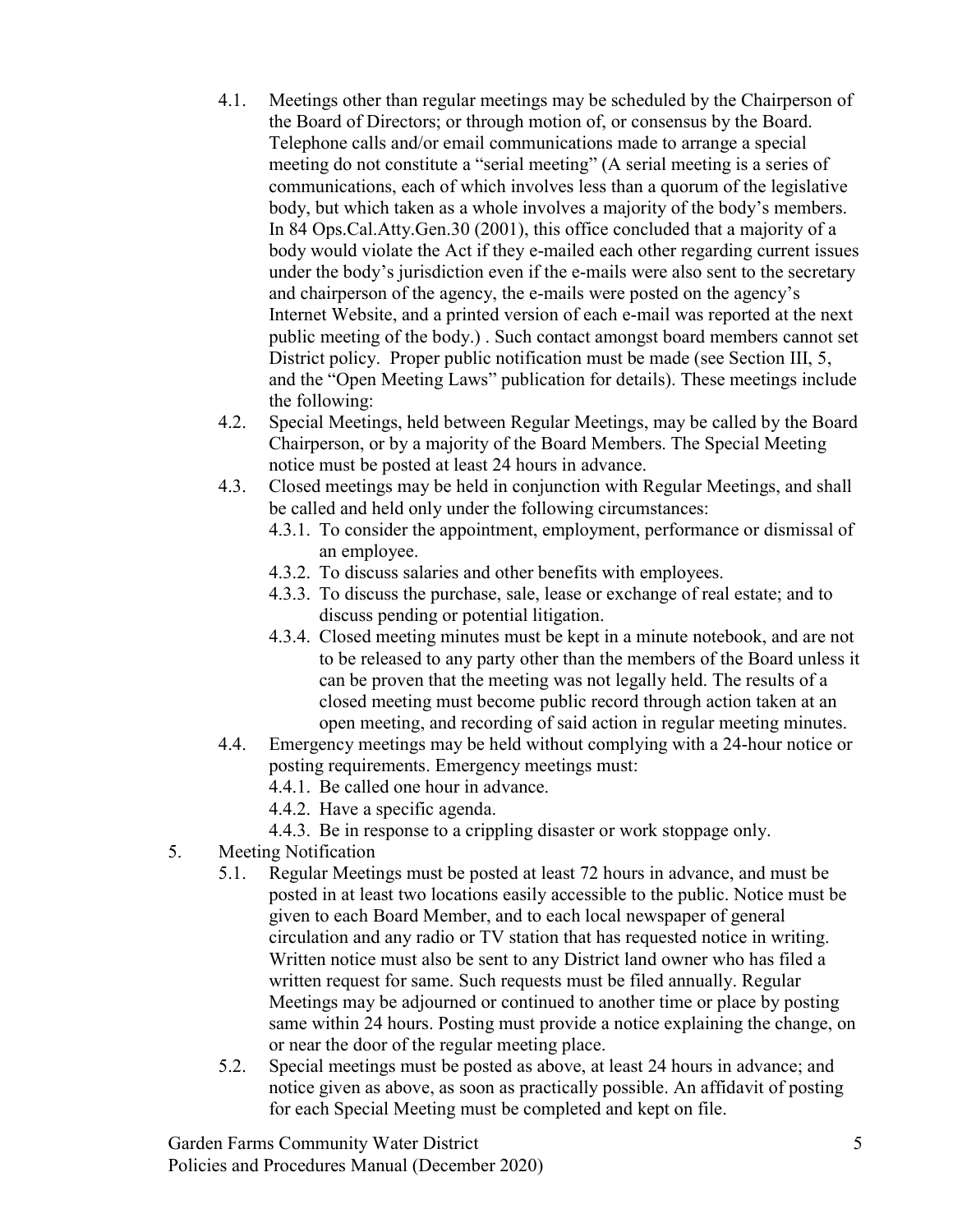- 5.3. Emergency Meeting posting is advisable when possible, but not required.
- 6. General Information
	- 6.1. Principles of conduct: Meetings must be conducted in an organized manner and follow the principles of parliamentary procedure.
	- 6.2. Quorum: A quorum must be present in order for business to be conducted.
	- 6.3. Definition of a meeting: Any gathering, formal or informal, of a quorum of the Board, at which information about the business of the Board is received, discussed or noted upon. Meals, seminars, conferences and serial communications (including e-mail) may be included if business is discussed. Proper public notification must be made for all such meetings.

## IV. BOARD OF DIRECTORS

- 1. Requirements for Board Members
	- 1.1. Qualifications: Persons seated on the GFCWD Board of Directors must reside within the boundaries of the Garden Farms Community Water District. If an individual moves out of the District, he/she must move back within 180 days, or be replaced. Board Members must fill out and file forms necessary to holding office, such as the oath of office and conflict of interest forms. Board Members must be registered voters.
	- 1.2. Candidates: Persons running for seats on the Board of Directors of the GFCWD must run in a general election for terms that are expiring. Candidacy papers are obtained from the County Clerk Recorders office. The proper filing procedure must be followed. Names will appear on the ballot in a general election unless candidates apply in a number fewer than, or equal to, the number of seats available on the Board.
	- 1.3. Methods for Filling Vacant Seats on the Board: There are three methods for filling a vacant seat on the Board of Directors.
		- 1.3.1. A special election can be held within 90 days of giving proper notice of a vacancy on the Board. Proper notice must be given by posting same in three conspicuous places in the District 15 days prior to the election.
		- 1.3.2. The Board can appoint a person to fill the vacancy until the next scheduled District election. An appointment must be made within 60 days of the vacancy. The vacancy must be posted 15 days prior to an appointment in a conspicuous location as above.
		- 1.3.3. The Board of Supervisors for the County of San Luis Obispo will fill a vacant seat on the GFCWD Board of Directors if the GFCWD Board fails to do so within the allotted time period.
	- 1.4. Term of Office: The term of office for a Board Member is four years. Directors appointed remain in office until the term of the Director he/she replaced expires.
	- 1.5. Number of Seats: The Board is made up of five directors.
	- 1.6. Attendance: Board Members absent three consecutive meetings or board meetings will be subject to review by the Board for dismissal.
- 2. Chairperson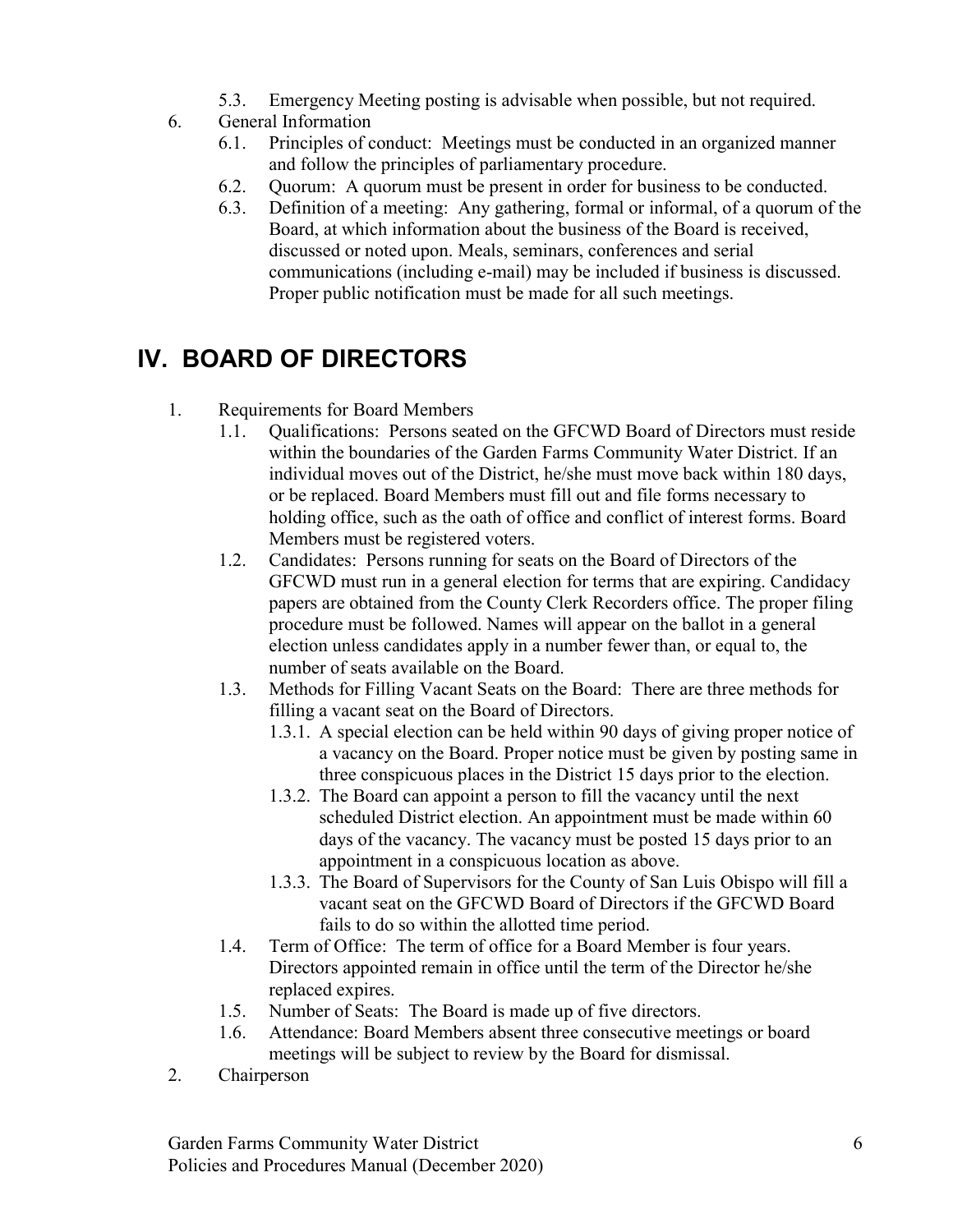- 2.1. Election: Election of the Chairperson shall take place at a regular meeting, and be done by the Board of Directors. The term of office lasts for one year from the time of election or until the Chairperson steps down or is asked to do so by a motion of the Board. Election of the Chairperson shall take place in December of each year, or as close to the beginning of the new calendar year as possible.
- 2.2. Absence: If the Chairperson cannot attend a meeting, he/she may appoint someone to chair the meeting in their absence, or if this is not done, the Board shall elect a temporary chairperson to conduct the meeting.
- 2.3. Responsibilities: The Chairperson's responsibilities are as follows.
	- 2.3.1. Conduct meetings in an organized manner according to the posted Agenda.
	- 2.3.2. Read and respond to necessary correspondence.
	- 2.3.3. Set the agenda.
	- 2.3.4. Communicate with the public, county offices, legal counsel, and independent contractors as needed.
- 3. Policy For Board Member Conduct
	- 3.1. The Board of Directors of the Garden Farms Community Water District is committed to providing excellence in legislative leadership that results in the provision of the highest quality of services to its constituents. To this end, the following rules shall be observed.
		- 3.1.1. The adequate and secure supply of safe drinking water to the District shall be the priority of the Board of Directors.
		- 3.1.2. The primary responsibility of the Board of Directors is the formulation and evaluation of policy. Routine matters concerning the operational aspects of the District are to be delegated to staff members of the District.
		- 3.1.3. The dignity, style, values and opinions of each Director shall be respected. Responsiveness and attentive listening in communication is encouraged.
		- 3.1.4. Differing viewpoints are healthy in the decision-making process. Individuals have the right to disagree with ideas and opinions, but without being disagreeable. Once the Board of Directors takes action, Directors should commit to supporting said action, and not to create barriers to the implementation of said action.
	- 3.2. Directors should practice the following procedures:
		- 3.2.1. The Board of Directors is the unit of authority within the District. Apart from his/her normal function as a part of this unit, Directors have no individual authority. As individuals, Directors may not commit the District to any policy, act or expenditure.
		- 3.2.2. In seeking clarification on informational items, Directors may directly approach staff members to obtain information needed to supplement, upgrade, or enhance their knowledge to improve legislative decision making.
		- 3.2.3. In handling complaints from residents and property owners of the District, said complaints should be referred directly to the General Manager.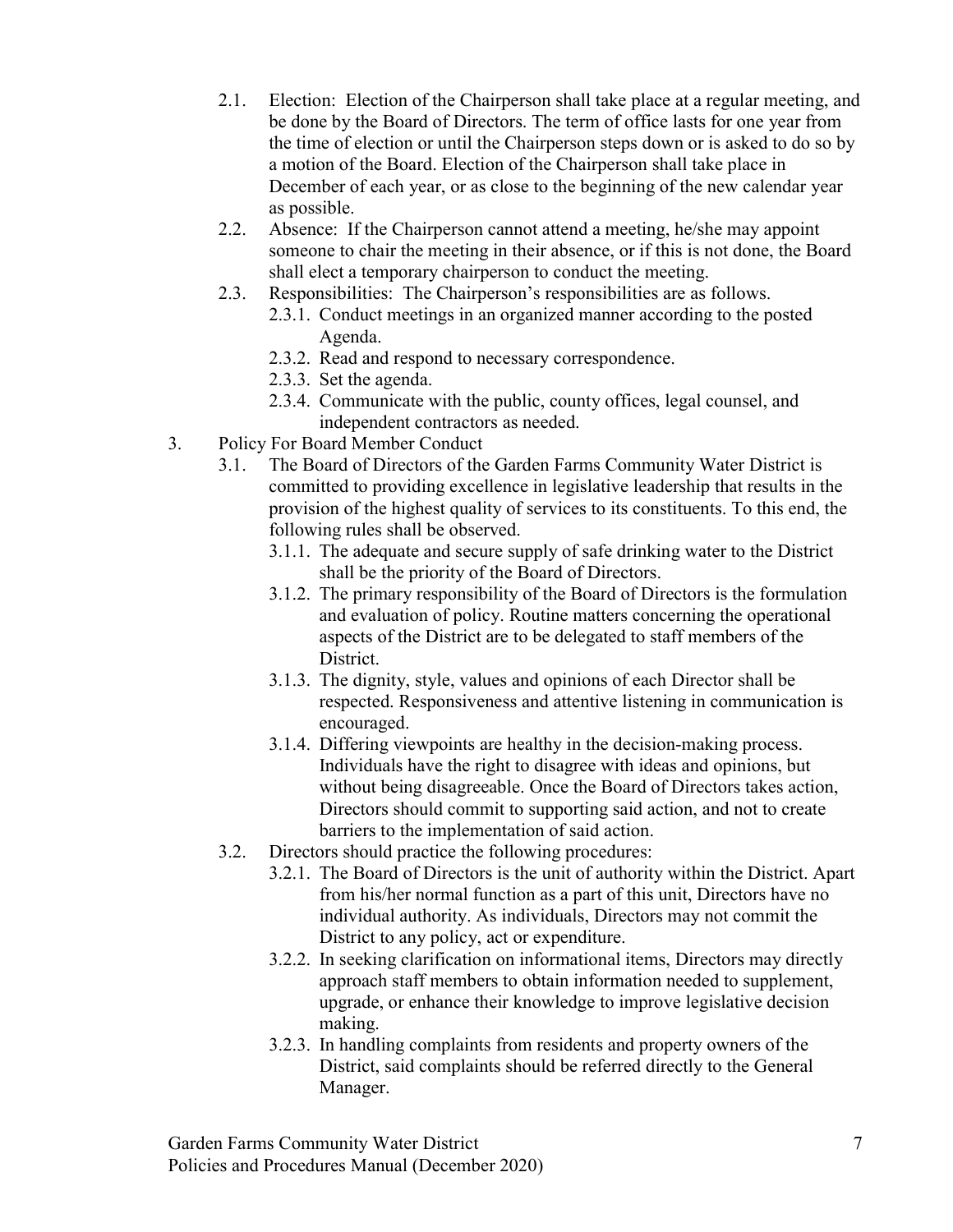- 3.2.4. In handling items related to safety, concerns for safety or hazards should be reported to the General Manager. Emergency situations should be dealt with immediately by seeking appropriate assistance.
- 3.2.5. In seeking clarification for policy related concerns, especially those involving personnel, legal action, land acquisition and development, finances and programming, said concerns should be considered by the Board as a whole.
- 3.2.6. Directors should develop a working relationship with the General Manager wherein current issues, concerns and District projects can be discussed comfortably and openly.
- 3.2.7. Directors should function as a part of the whole. Issues should be brought to the attention of the Board as a whole, rather than to individual members selectively.
- 3.2.8. Directors are responsible for monitoring the District's progress in attaining its goals and objectives, while pursuing its mission.
- 3.3. The following pertains to Board meetings and minutes.
	- 3.3.1. Directors may request for inclusion into the minutes brief comments pertinent to an agenda item, only at the meeting that item is discussed (including, if desired, a position on abstention or dissenting vote).
	- 3.3.2. Requests by individual Directors for substantive information and/or research will be made at Board meetings.
	- 3.3.3. The Board Chairperson shall appoint such ad hoc committees as may be deemed necessary or advisable by himself/herself, and/or the Board. The duties of the ad hoc committees shall be outlined at the time of appointments, and the committee shall be considered dissolved when its final report has been made.
	- 3.3.4. The Board Chairperson shall be restricted from making motions, but is allowed to vote on motions presented to the Board of Directors.
- 3.4. The following is in reference to membership in the California Special Districts Association:
	- 3.4.1. The Board of Directors shall ensure that the District maintains a membership in the California Special Districts Association, and shall insure that annual dues are paid when due.
	- 3.4.2. The Board of Directors shall maintain membership in the San Luis Obispo County Chapter of the California Special Districts Association, and shall insure that annual dues are paid when due.

## V. JOB DESCRIPTIONS FOR EMPLOYEES

## 1. Bookkeeper

- 1.1. Responsibilities:
	- 1.1.1. Bill customers bi-monthly, and keep a record of meter readings. Reconcile meter readings to sales summary.
	- 1.1.2. Post payments to accounts from water sales, tax assessments and other income.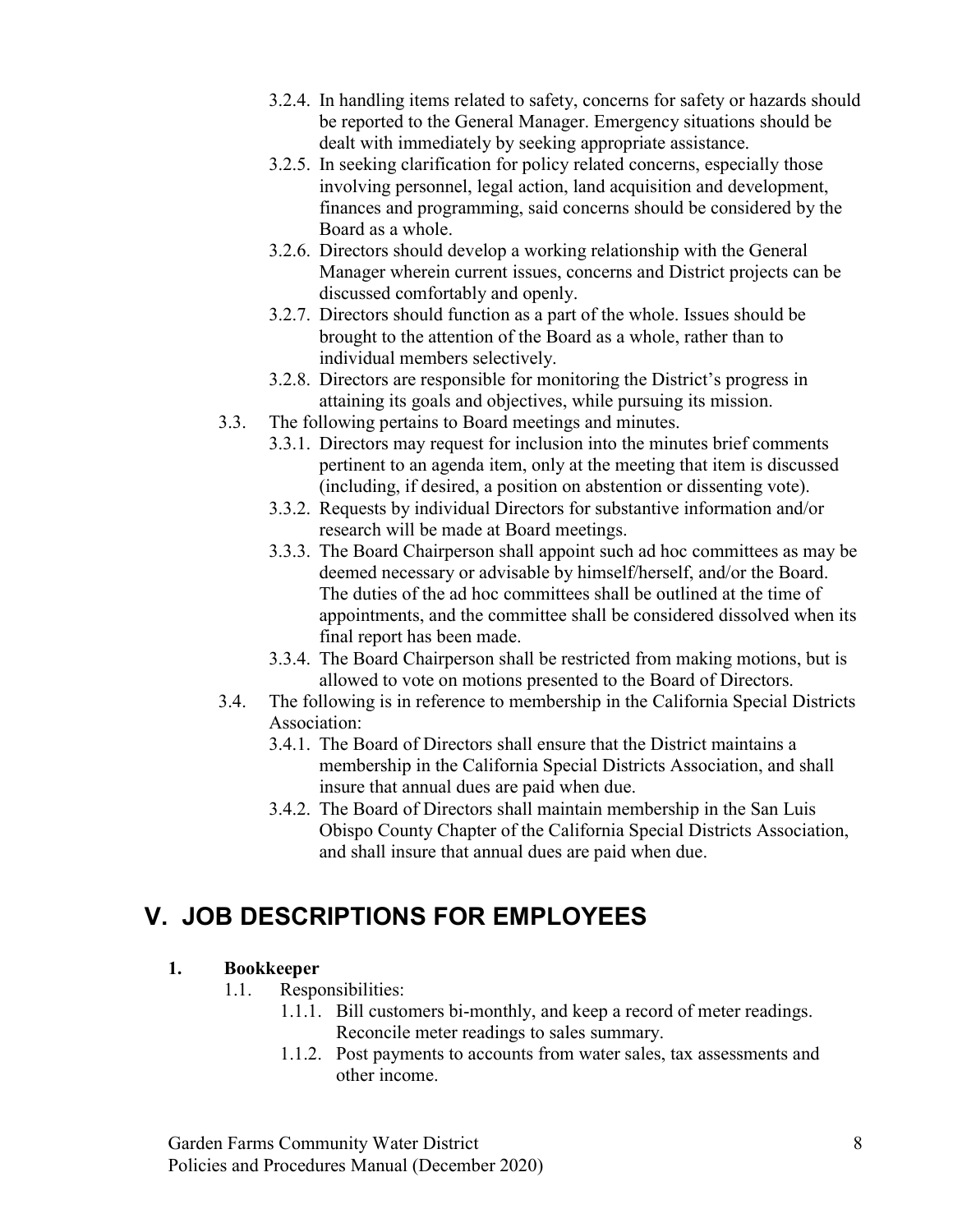- 1.1.3. Send 10-day notices to all accounts which are delinquent after 45 days from billing, and post a service charge to those accounts.
- 1.1.4. Post all checks for payment received, prior to printing and mailing bimonthly bills.
- 1.1.5. Report the accounts failing to respond to 10-day notice to the General Manager for appropriate action.
- 1.1.6. List the accounts charged a 10-day notice fee on financial report.
- 1.1.7. Pay bills in accordance with Section VII, 1.
- 1.1.8. File federal, state, and county compensation forms as required.
- 1.1.9. Request from county auditor yearly assessments to pay bonds and interest.
- 1.1.10. Gather materials for yearly audit and work with the auditor.
- 1.1.11. Renew time certificates in the bank.
- 1.1.12. Respond to correspondence that pertains to financial aspects of the District.
- 1.1.13. Prepare and submit a monthly financial report for presentation at each monthly board meeting.
- 1.1.14. Attend board meetings when so requested by the Board of Directors.
- 1.1.15. Issue approved paychecks to employees, and file quarterly state and federal payroll reports.
- 1.1.16. Prepare yearly W2 forms, and all quarterly and annual state and federal returns as required.
- 1.1.17. Print out monthly general QuickBooks ledger.
- 1.1.18. Print monthly open invoice report.
- 1.1.19. Make backup disks. Provide General Manager with a copy of bimonthly back-up disks for storage.
- 1.1.20. Order office supplies and checks as needed.
- 1.1.21. Respond to customer inquiries concerning billing.
- 1.1.22. Any other duties not mentioned that are necessary to the fiscal functions of the District.
- 1.2. Compensation:
	- 1.2.1. The salary for the Bookkeeper will be an hourly wage for all work done or a defined monthly salary unchanged by actual hours worked, whichever is agreed upon by both the board and the bookkeeper, to be paid monthly. Mileage to be paid in both instances. Salary will be reviewed with an employee evaluation after completion of the yearly financial audit. The Bookkeeper will be paid for mileage incurred while conducting the District's business according to the current rate set by the District, and listed in Appendix A.

## 2. Maintenance Operations Technician

- 2.1. Responsibilities:
	- 2.1.1. Maintain meters.
	- 2.1.2. Repair the system.
	- 2.1.3. Respond to customer complaints that relate to the delivery system, at the General Manager's discretion.
	- 2.1.4. May be asked to turn water off or on at locations designated by the General Manager.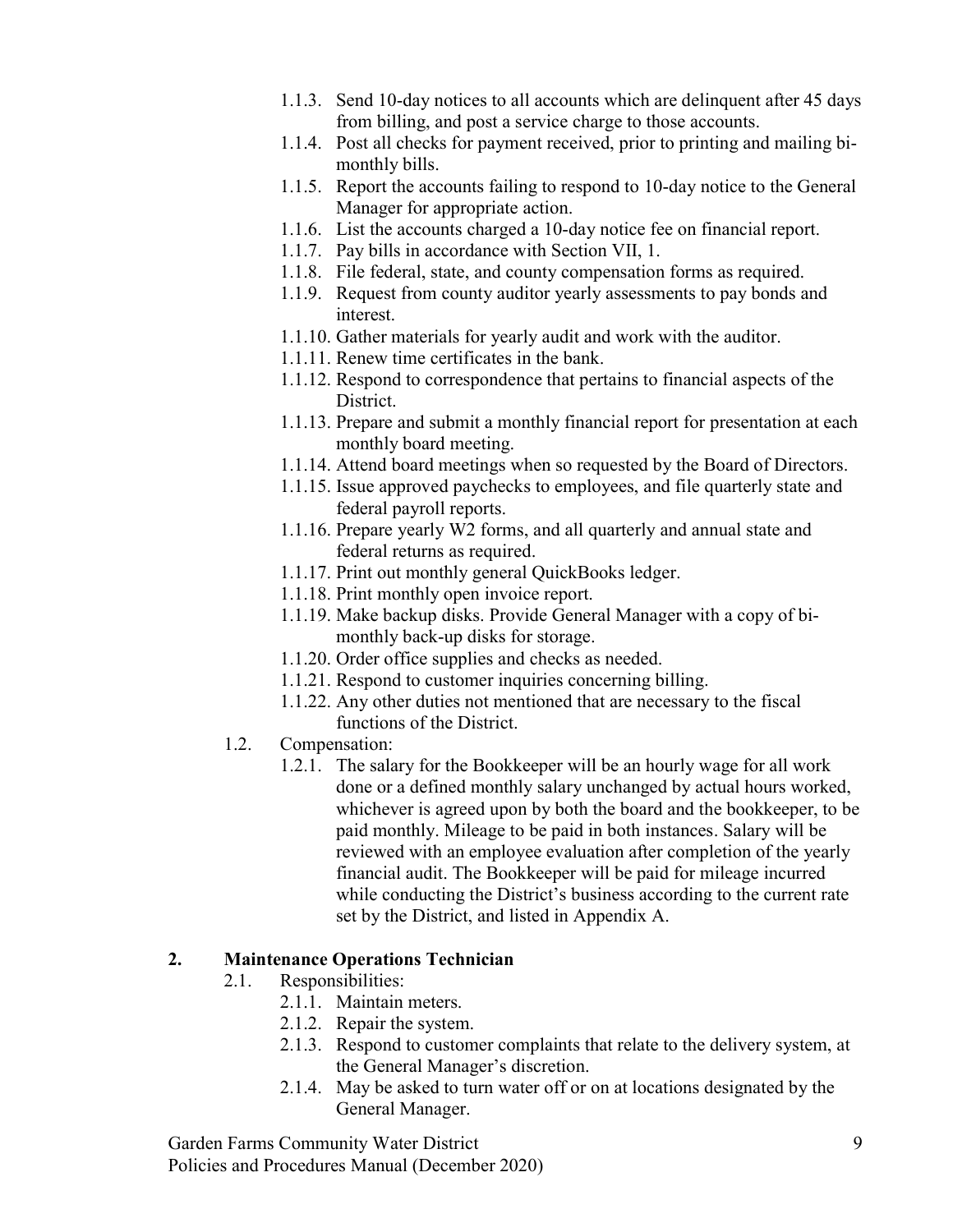- 2.1.5. Exercise gate valves once per year.
- 2.1.6. Keep the General Manager informed of the condition of the water system.
- 2.1.7. Attend board meetings as requested.
- 2.1.8. Maintain chlorine content in delivered water.
- 2.1.9. Maintain chlorine equipment in accordance with state and county regulations.
- 2.1.10. Be responsible for hiring and supervising additional help:
	- 2.1.10.1. With board approval.
	- 2.1.10.2. Rates of pay to be set by board.
- 2.1.11. Act as liaison between contracted workers and the District.
- 2.1.12. Build and maintain an inventory of equipment and materials.
- 2.1.13. Inform the General Manager of supplies needed.
- 2.1.14. Plan maintenance needs in advance, and prepare a budget for such.
- 2.1.15. Install shut-off valves as needed.
- 2.1.16. Assist in testing pumps and keeping well records.
- 2.1.17. Flush system when requested.
- 2.1.18. Assist in maintaining grounds around pumps and hydrants.
- 2.1.19. Keep up with current technology.
- 2.1.20. Provide on-site training to subordinates.
- 2.1.21. Keep current on safety codes and practices.
- 2.1.22. Attend Safety Meetings quarterly, as required by SDRMA.
- 2.1.23. Report hazards.
- 2.1.24. Maintain District owned property as requested.
- 2.1.25. Maintain a State of California Certified Water Treatment Operator's certificate at the grade required for a district of this size and nature.
- 2.1.26. Work in concert with General Manager. Report directly to Board.
- 2.1.27. Maintain a working knowledge of the routine and daily maintenance duties.
- 2.1.28. Change settings on automatic timers (with the seasons) taking into consideration "time-of-use" hours to keep energy costs at a minimum.
- 2.1.29. Take into consideration chlorine content being delivered directly into homes adjacent to wells if run during hours of water use. (Oct. 2008)
- 2.1.30. Verify that telemetry is functioning properly. (Oct. 2008)
- 2.1.31. Make the following routine checks of the system on a regular basis:
	- 2.1.31.1. Proper performance of the wells
	- 2.1.31.2. Check GPM output.
	- 2.1.31.3. Check and record well meter reading.
	- 2.1.31.4. Measure well levels if indicated by pumping report or weather.
	- 2.1.31.5. Proper performance of the chlorine pumps make sure they are functioning without leaks.
	- 2.1.31.6. Check chlorine residual at well.
	- 2.1.31.7. Monitor chlorine supply at each well.
- 2.2. Compensation:
	- 2.2.1. The salary for the Maintenance Operations Technician will be paid at an hourly rate, to be paid monthly.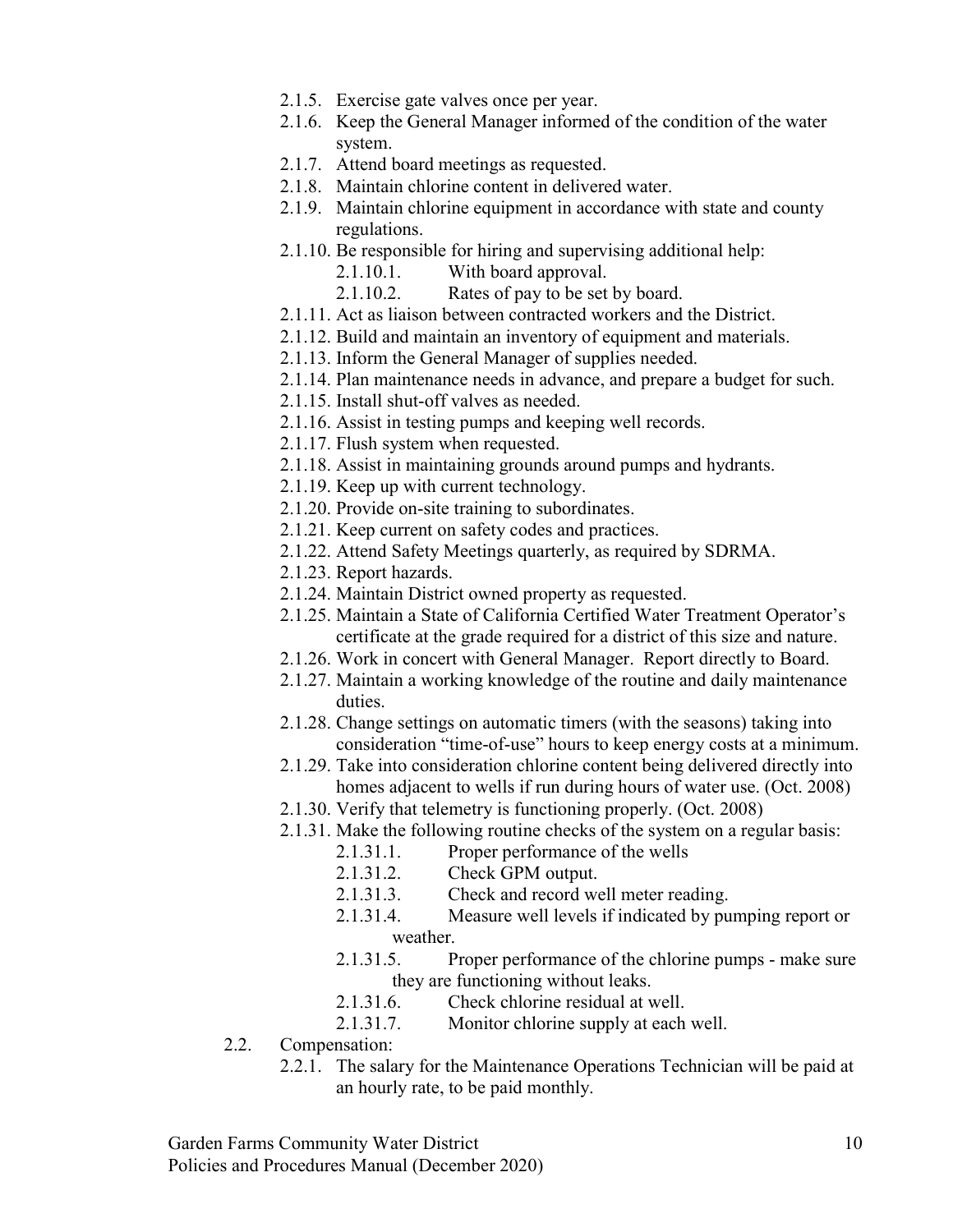- 2.2.2. Salary will be reviewed with an employee evaluation after completion of the yearly financial audit.
- 2.2.3. Maintenance Operations Technician will be paid for mileage incurred while conducting District business according to the current maximum federal rate.
- 2.2.4. The Maintenance Operations Technician will perform call-out work for the District at a rate of no less than two hours per incident.
- 2.3. Licensing:
	- 2.3.1. The position of Operations Technician shall be held by an individual with a Water Treatment Operator and/or a Water Distribution certificate, Grade II or higher.

Note: The GFWD Board of Directors has the discretion to contract with an outside qualified company to perform the work of the Maintenance Technician. The Contract must specify duties to be performed and monthly and potential additional fees for services not specified.

## 3. General Manager

- 3.1. Responsibilities:
	- 3.1.1. Attend monthly board meetings.
	- 3.1.2. Read customer meters on or before the first of every second month, record same, and submit readings to bookkeeper.
	- 3.1.3. Collect payments from customers from the mail, and from the payment box weekly. Stamp all checks immediately, and make deposits no less than once every two weeks.
	- 3.1.4. Turn water off or on when necessary.
	- 3.1.5. Notify owners and renters, if the landlord, in the event of a water emergency, has provided contact information. If the property owner has failed to provide contact information for their renter(s), it is the property owners' responsibility to notify the renter upon their receipt of notification.
	- 3.1.6. Respond to relevant correspondence and telephone calls received.
	- 3.1.7. File relevant reports required by public agencies, insurance providers, etc. Provide information to private, non-governmental agencies when requested. Entities shall be charged for the General Manager's telephone time and for the time required to provide information and forms, at the General Manager's hourly rate and a minimum of \$100 per request. See Appendix A: Fees and Rates.
	- 3.1.8. Function as "Safety Officer" by overseeing safety programs and conducting quarterly safety meetings.
	- 3.1.9. Take routine monthly water samples, deliver to lab and respond to positive test results according to policy.
	- 3.1.10. Monitor level in storage tank as often as necessary and run wells by hand if tank is too low. Avoid overflow of the tank.
	- 3.1.11. Respond appropriately to tank alarms by turning pumps on or off as needed, and advise Maintenance Tech of situation and action taken. Inform Maintenance
	- 3.1.12. Tech of all problems noted.
	- 3.1.13. Prepare annual water quality report in accordance with state requirements, and take or schedule testing as needed.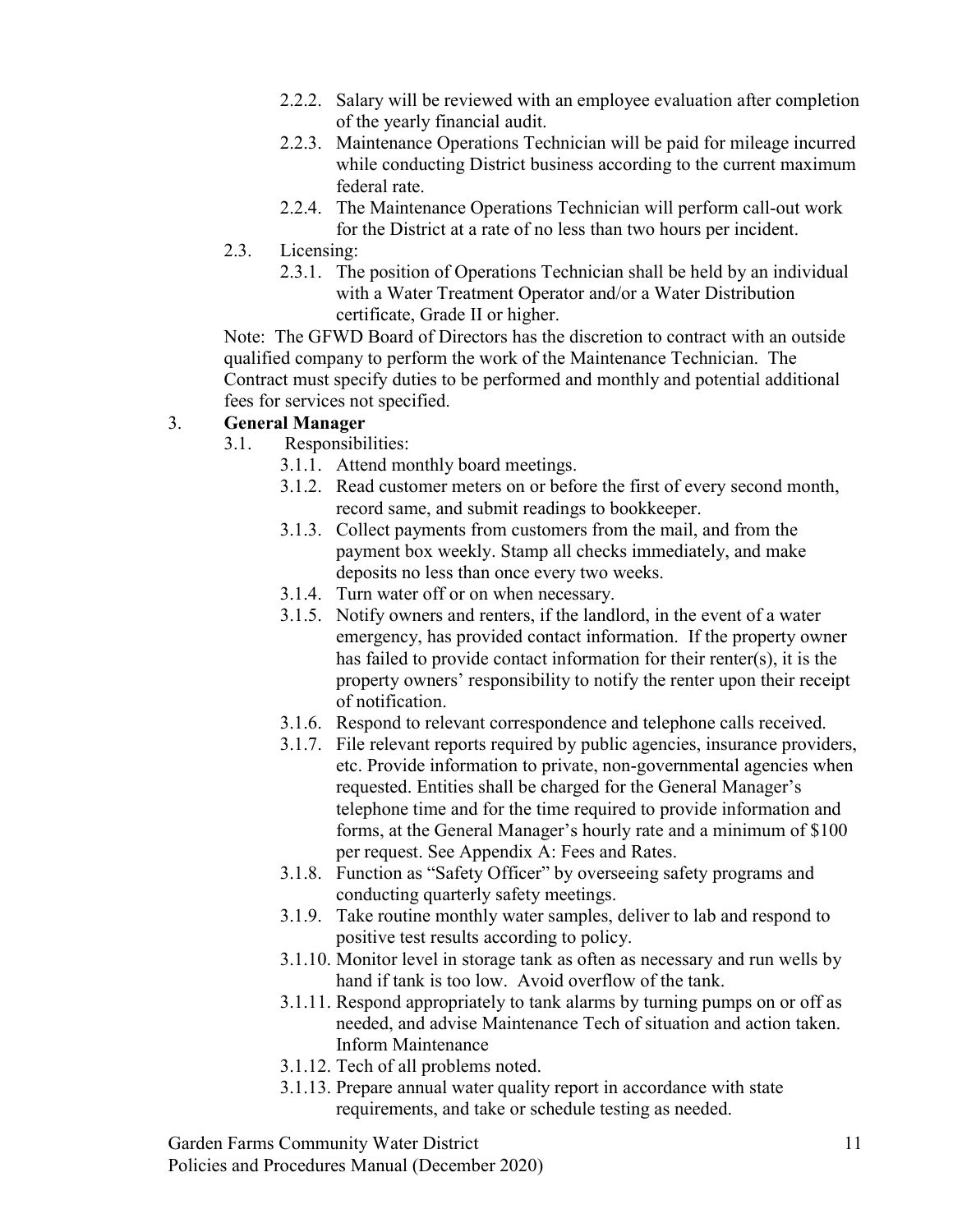- 3.1.14. Handle any issues involving District-owned real property.
- 3.1.15. Conduct bidding processes.
- 3.1.16. Negotiate contracts with outside parties doing work for the District.
- 3.1.17. Follow progress of all construction, repair, or maintenance projects, and report to Board.
- 3.1.18. Contact customers as needed if there are interruptions in water service.
- 3.1.19. Take part in programs which assist Community Service Districts or water purveyors.
- 3.1.20. Make a monthly well log, and provide it to Board Members at monthly meetings.
- 3.1.21. Compile information necessary to efficient functioning of delivery system and administration of the District. Do so in a form that can be transmitted to new employees, and in response to requests for information from outside the District.
- 3.1.22. Assist maintenance personnel with system flushing, well purification, and other activities requiring additional assistance.
- 3.1.23. Prepare incident reports where applicable, when documentation of an incident during operation of the system is prudent.
- 3.1.24. Perform other duties as required by the Board of Directors.
- 3.1.25. Work with bookkeeper in keeping records of customers, including occupancy and ownership changes.
- 3.1.26. Coordinate the work of Maintenance Technician, Maintenance Assistant and Bookkeeper.
- 3.1.27. Perform monthly hazard assessment of District, and fill out hazard report.
- 3.1.28. Assign weeding to appropriate party.
- 3.1.29. Identify any construction or maintenance projects that need to be undertaken.
- 3.1.30. Make required agencies aware of road closures.
- 3.1.31. Keep records of all maintenance, repairs, and improvements done to wells and tank.
- 3.1.32. Keep periodic logs of well production, hours of use, well levels and chlorine pumped in order to provide and accurate picture of the capacity of each well.
- 3.1.33. Handle any USA calls for digging within the District, and assign marking of dig areas.
- 3.1.34. The General Manager will notify the Board Chairperson when out-oftown backup is needed.
- 3.2. Compensation
	- 3.2.1. The salary for the General Manager will be an hourly wage for all work done or a defined monthly salary unchanged by actual hours worked, whichever is agreed upon by both the board and the General Manager to be paid monthly. Mileage to be paid in both instances.
	- 3.2.2. The salary for the General Manager will be reviewed with an employee evaluation after completion of the yearly financial audit.
	- 3.2.3. General Manager will be paid for mileage incurred while conducting District business according to the current maximum federal rate.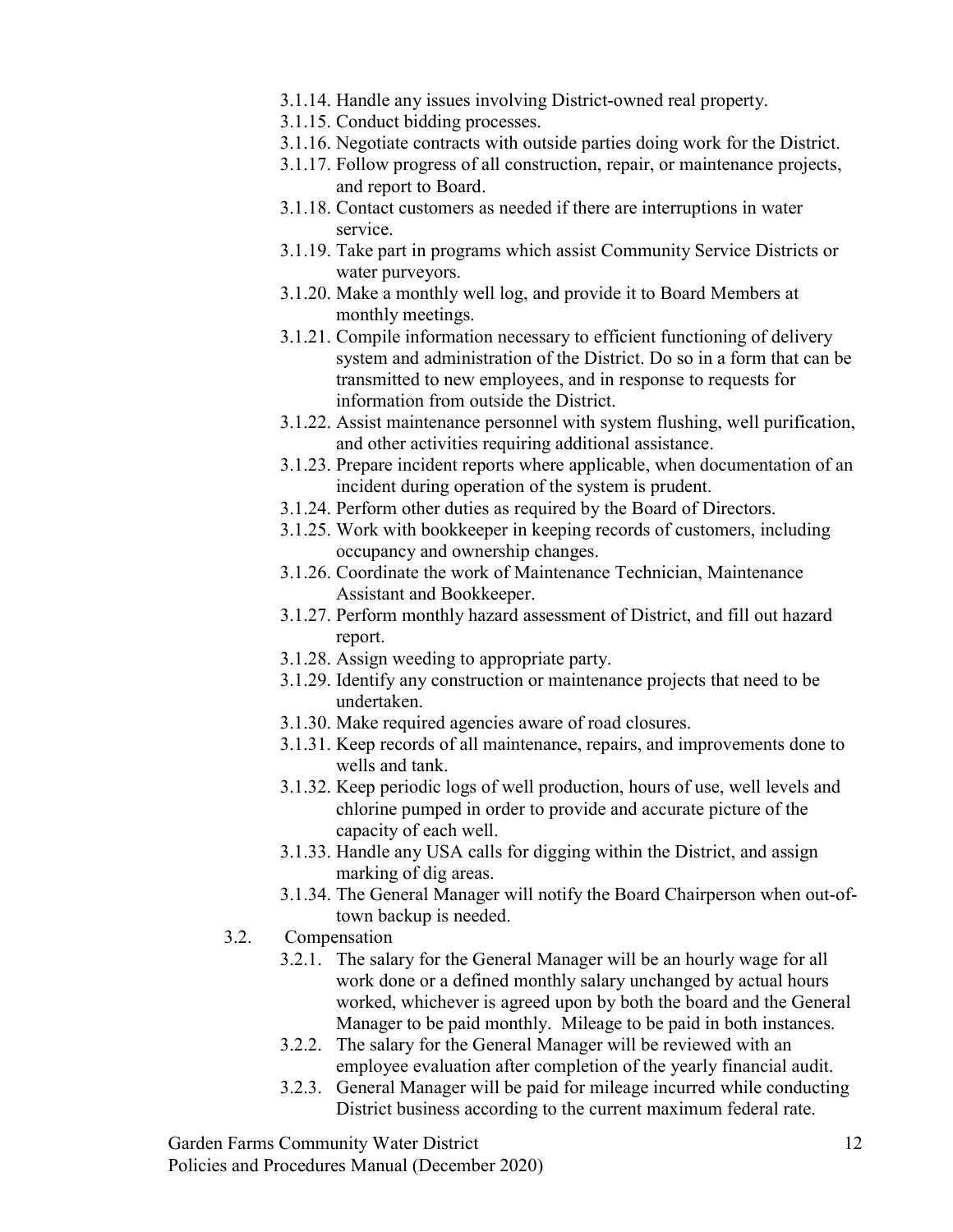- 3.3. Licensing:
	- 3.3.1. The position of General Manager must by held by an individual with a Water Treatment Operator and/or a Water Distribution certificate, issued by, and as required by the State of California unless such certificate is held by the Maintenance Operations Technician in which case the certificate must be obtained within one year of employment.

## 4. Board Secretary

- 4.1. Responsibilities:
	- 4.1.1. Attendance at all meetings of the Board of Directors, for the purpose of taking minutes, will be paid at a flat, per-meeting rate. All other work is to be paid at an hourly rate.
	- 4.1.2. Attend all meetings of the Board of Directors for the Garden Farms Community Water District.
	- 4.1.3. Take minutes at the meetings.
	- 4.1.4. Provide minutes to the Board of Directors in a timely fashion.
	- 4.1.5. Prepare a monthly agenda; distribute and post it.
	- 4.1.6. Post any special or emergency meetings.
	- 4.1.7. Post public hearings and notices as required.
	- 4.1.8. Provide Board Members with election information as needed.
	- 4.1.9. Provide conflict of interest statements to Board Members as needed. Board Members are to file their conflict of interest statements with the County Clerk Recorder.
	- 4.1.10. Provide County Clerk Recorder with letters of resignation, leaving office conflict of interest statements, statement of facts, and oaths of office.
	- 4.1.11. Provide "Statement of Fact" forms to the State of California and the County of San Luis Obispo when there is a change on the Board of Directors, or a change in staff.
	- 4.1.12. Maintain files that include Conflict of Interest statements, Oaths of Office, and Statement of Facts.
	- 4.1.13. Respond to relevant correspondence received at the direction of the board.
	- 4.1.14. File relevant reports required by public agencies, insurance providers, etc.
	- 4.1.15. Function as claims officer, and handle any insurance claims.
	- 4.1.16. Prepare annual newsletter, and publish.
	- 4.1.17. Revise procedure manual at least annually.
	- 4.1.18. Do surveys, and compile reports as requested by the Board.
	- 4.1.19. May provide out-of-town backup for the General Manager upon mutual agreement by Board and Board Secretary at time of employment. Out-of-town backup is to be paid at a one hour per day minimum at Board Secretary pay rate.
	- 4.1.20. May assist with bi-monthly meter reading, if mutually agreed upon by board and board secretary.
	- 4.1.21. May assist with weeding, if mutually agreed upon by board and board secretary.
- 4.2. Compensation: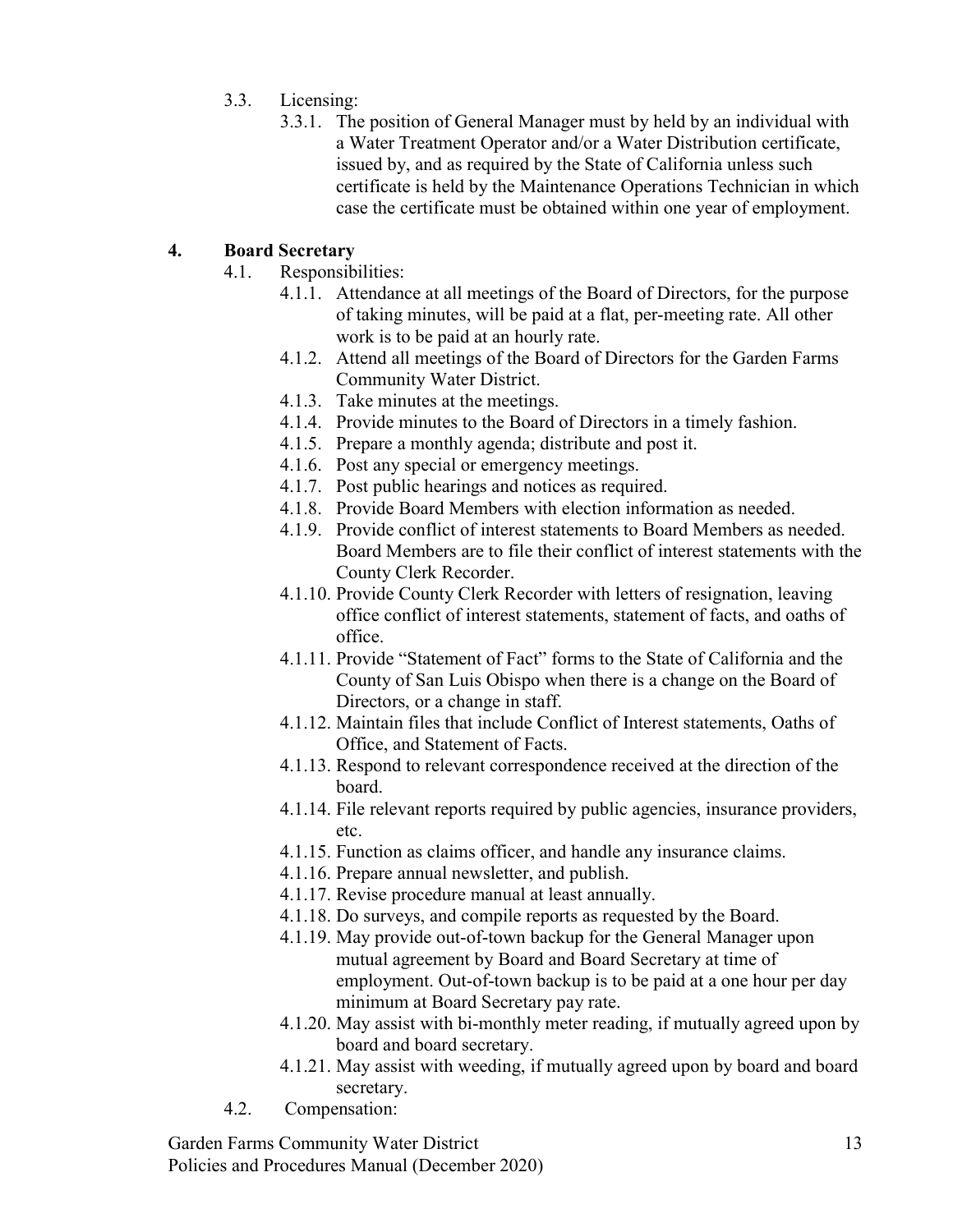- 4.2.1. The salary for the Board Secretary will be flat rate per monthly regular board meeting plus an hourly rate for additional hours, to be paid monthly.
- 4.2.2. The salary for the Board Secretary will be reviewed with an employee evaluation after completion of the yearly financial audit.
- 4.2.3. Board Secretary will be paid for mileage incurred while conducting District business according to the current maximum federal rate.

## 5. Maintenance Assistant

- 5.1. Responsibilities:
	- 5.1.1. May provide out-of-town backup for the General Manager. Out-oftown backup is to be paid at a one hour per day minimum for work that is normally done by the General Manager at the pay rate of the Maintenance Assistant.
	- 5.1.2. May assist with bi-monthly meter reading if requested by General Manager.
	- 5.1.3. Assist with weeding as directed by Maintenance Technician or General Manager.
	- 5.1.4. Perform other duties as needed only at the request of the Maintenance Technician, General Manager, or Board Chairman.
- 5.2. Compensation:
	- 5.2.1. The salary for the Maintenance Technician Assistant will be at an hourly rate for all hours worked, to be paid monthly.
	- 5.2.2. The salary for the Maintenance Technician Assistant will be reviewed with an employee evaluation after completion of the yearly financial audit.
	- 5.2.3. The Maintenance Assistant will be paid for mileage incurred while conducting District business according to the current maximum federal rate.
- 6. Note: The board has the discretion to contract out any of the above job duties or responsibilities to a third party contractor.

## VI. USE OF CONSULTANTS

- 1. Legal Counsel
	- 1.1. An attorney shall be secured, be at the District's disposal, and be apprised of situations confronting the District that could require legal action.
	- 1.2. Such attorney shall be familiar with ordinances governing Special Service Districts and public purveyors of water.
	- 1.3. The Board of Directors must approve by motion the use of legal counsel. Counsel may be asked to:
		- 1.3.1. Attend scheduled Board meetings and workshops upon request of the Board of Directors.
		- 1.3.2. Meet with the Board of Directors or District representatives to discuss legal issues and/or pending litigation.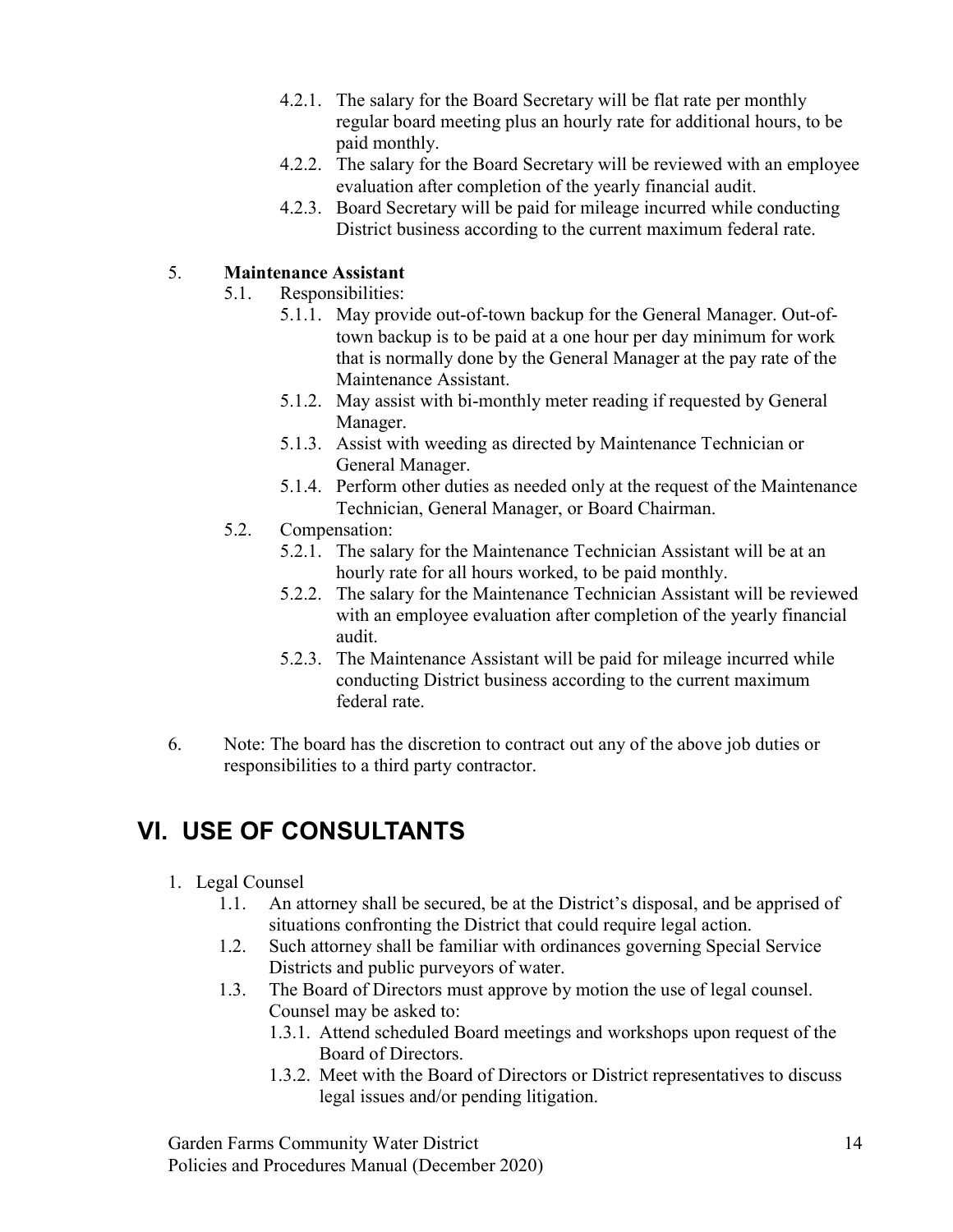- 1.3.3. Review and edit any official correspondence or notifications as requested by the Board.
- 1.3.4. Keep Board apprised of changes in pertinent statutes.
- 2. Engineering Consultant
	- 2.1. The District shall have an engineering firm available that is familiar with the particular issues confronting the District and the distribution system.
	- 2.2. The engineering consultant must be agreed upon by the Board.
	- 2.3. The services of the consultant can be used by the Board or by District employees when necessary to the function or improvement of the District, at the District's expense. Board Members and employees must, however, receive Board approval for use of engineering consultant beyond one hour.

## VII. FISCAL POLICY

- 1. Accounts Payable, divided into six groups.
	- 1.1. Out-of-pocket by Board Members
		- 1.1.1. Requires Board approval if in excess of \$100.
		- 1.1.2. Must be submitted within 60 days to Board for reimbursement.
	- 1.2. Emergency repairs: Can be authorized by Chairperson, Board Member or General Manager without Board approval where an actual emergency exists.
	- 1.3. By Bookkeeper without Board approval: Payments to be made as money allows and before bills become overdue, and when early payment benefits are still in effect. Payments include the following:
		- 1.3.1. County of San Luis Obispo, for lab tests.
		- 1.3.2. Utilities.
		- 1.3.3. Salaries, mileage and out of pocket supplies listed on monthly timesheets.
		- 1.3.4. Inventory
	- 1.4. By Maintenance Operations Technician and/or General Manager:
	- 1.5. Expenditures may be made for up to \$500 between regular meetings without approval. (8/02)
		- 1.5.1. Any such expenditures must be reported at the subsequent regular meeting. (9/02)
	- 1.6. All other District expenditures: Must receive prior approval by the Board.
- 2. Accounts Receivable
	- 2.1. Payments for water service: Payment is due and payable upon receipt of water bill. Payments can be mailed to 17005 Walnut Avenue, Atascadero, CA 93422, or can be deposited in the payment box on Walnut Avenue across from the Church. Checks will be made payable to "Garden Farms Community Water District" or GFCWD. Payments are collected, and deposited in the General Account by the General Manager; and are posted by the District Bookkeeper.
	- 2.2. Returned check fee: \$15 will be charged for all returned checks.
	- 2.3. Late fee: A late fee will be added to an account when a 10-day notice must be sent regarding that account (see Appendix A).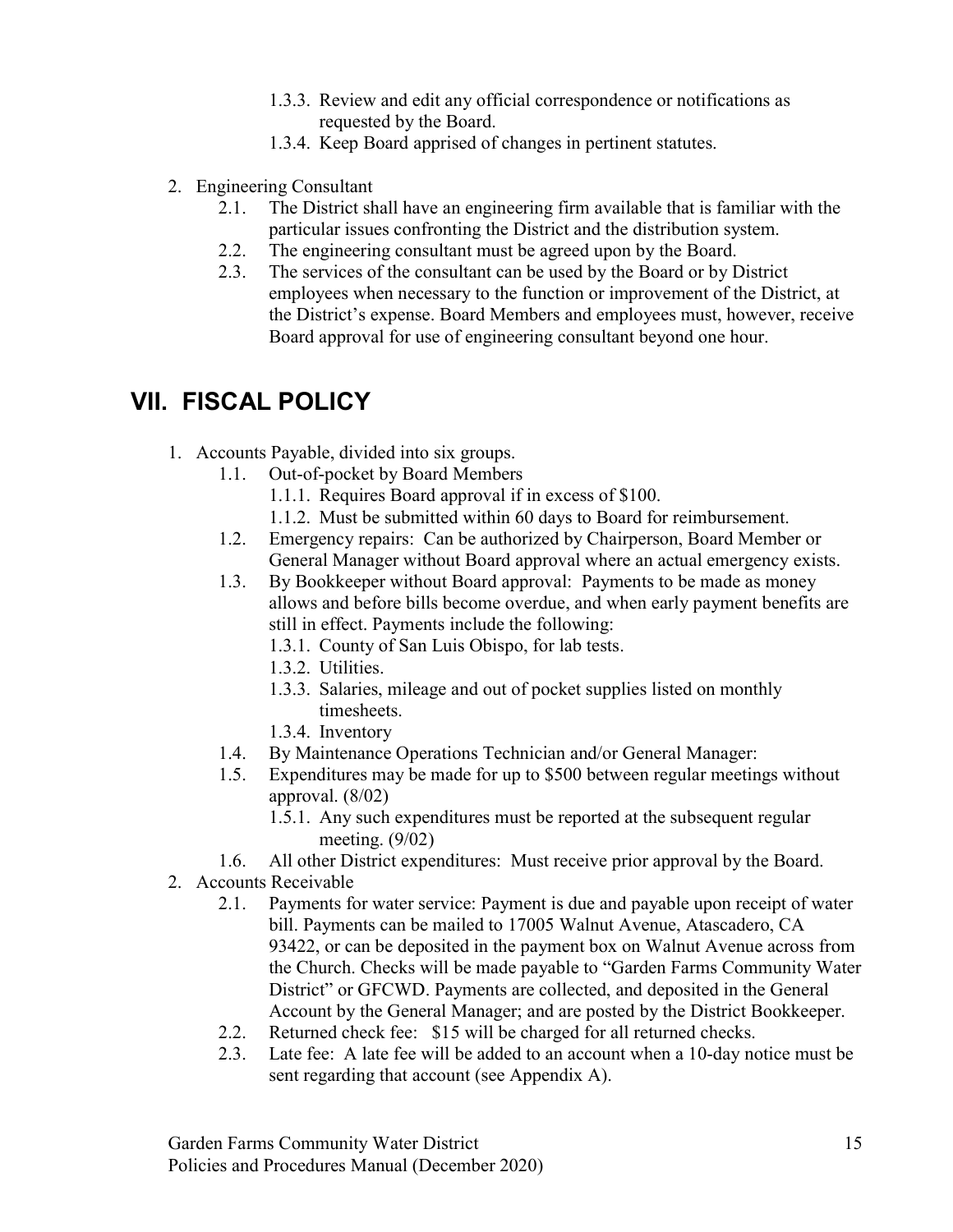- 2.4. Non-payment fee: A non-refundable fee will be charged before water service is reinstated if water has been shut off for failure to pay bills (see Appendix A).
- 2.5. Turn on/off fee: A fee (see Appendix A) may be charged when a meter is read and/or turned off or on due to a change in customer to be billed.
- 2.6. Standby meter fee: All installed meters not in use will be charged a bimonthly standby fee (see Appendix A).
- 2.7. Billing change requests: Requests for changes in billing that do not accompany a change of occupancy will be granted only at the end of the regular billing cycle.
- 2.8. New meter installation fee: Payment of installation fee (see Appendix A) is required prior to installation of a new meter. Any improvements or water line extensions necessary to serve the property may require additional payments by the property owner.
- 2.9. Board Member Discount: A discount will be given to Board Members in lieu of a director's right to receive payment for attendance at board meetings (see Appendix A).
- 2.10. Assessments from the County of San Luis Obispo: Assessments will be deposited into the General Account.
- 2.11. Special District Augmentation Fund: These funds will be deposited into the General Account.
- 3. Handling Of Other Accounts
	- 3.1. Capital Improvement Account: Capital Improvements shall be made using funds identified and set aside for such purposes.
	- 3.2. Cell phone antenna site lease income: Cell site income will be used for capital improvements. This income shall be kept separately so that the interest earned can be accounted for. Short term CDs currently offer the best interest without compromising availability.
	- 3.3. General Account: The Bookkeeper pays Board approved operating expenses from this account.
	- 3.4. Petty Cash Checking: This account is for incidental expenses and will be maintained at a level of \$500. Expenditures will be reported at the subsequent regular Board Meetings.

## 4. FISCAL POLICY

- 4.1. Policy to include all moneys from all funds of the District.
- 4.2. It is a primary duty and responsibility of the Garden Farms Community Water District Board of Directors to protect, preserve and maintain cash and investments placed in their trust on behalf of the property owners within the District.
- 4.3. The Board shall prepare and approve a budget for the upcoming fiscal year no later than May of each year.
- 4.4. At a minimum, an amount equal to two months of the District's average operating expenses should by maintained in the District's checking account.
- 4.5. Yield for all investments shall be considered only after the requirements of safety and liquidity have been met.
- 4.6. Investments shall be in accordance with provisions of the Government Code of the State of California, and/or local statutes and regulations (California Government Code, Section 53600 et. Seq.).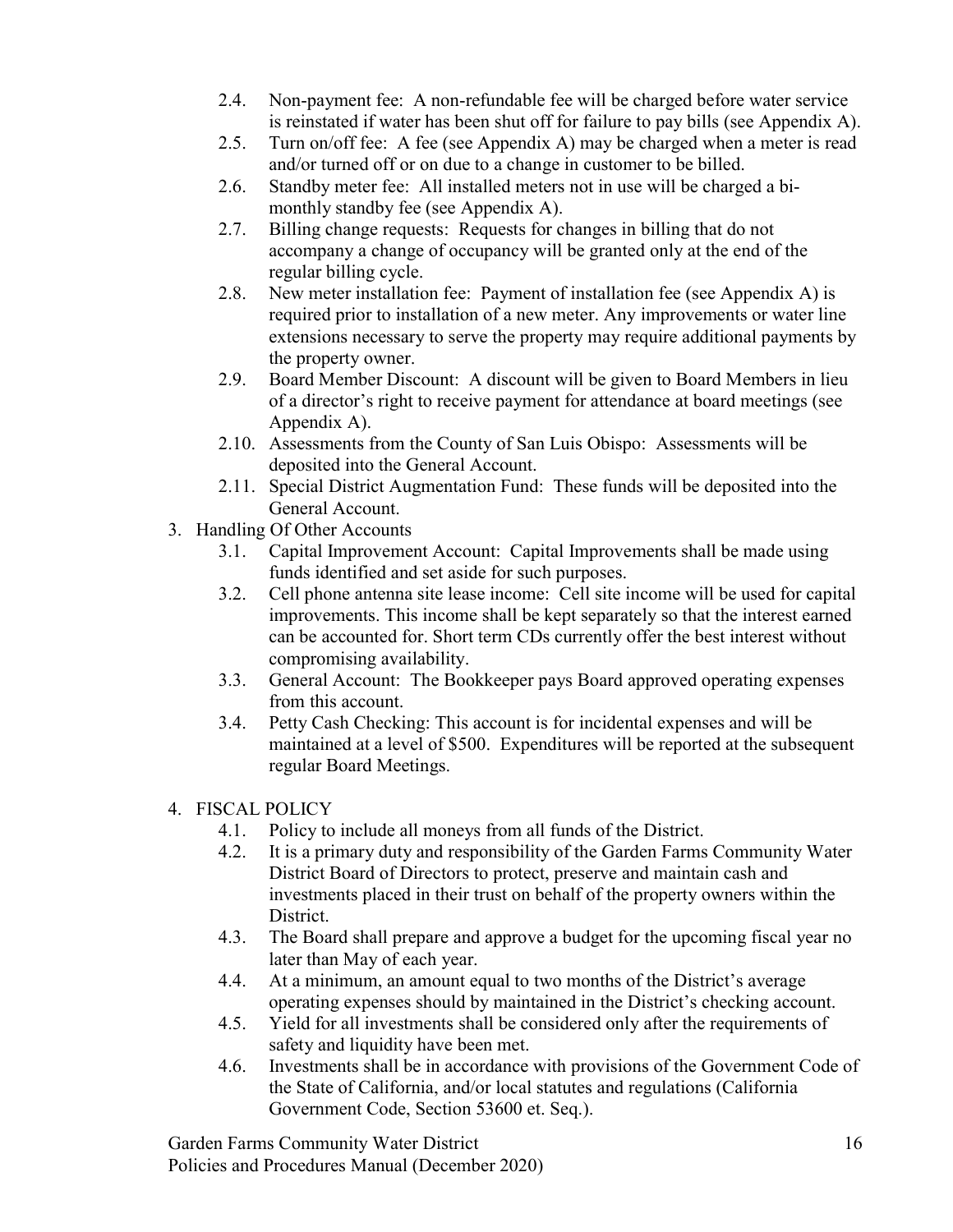- 4.7. Non-operating income not used for operation of the District shall be set aside for capital improvement expenses.
- 4.8. The bookkeeper shall include on the financial statements a listing of all investments including the yield and maturity.
- 4.9. Every investment transaction must be reviewed and approved by the Board of Directors. Receipts and/or securities shall be kept in the District's safe deposit box at a bank chosen by the Board of Directors.

## VIII. ESTABLISHING WATER RATES

## 1. Guidelines

1.1. Fees for water service shall not exceed the estimated reasonable cost of providing the service unless excessive fees are agreed to by a 2/3 vote by members of the District.

## 2. Procedure

- 2.1. Any change in fees must be made in accordance with the provisions of Proposition 218, also known as ''Right to Vote on Taxes Act", which includes the requirement that rates must reflect "cost of service" and that the public agency must.
- 2.2. The Board of Directors must hold a properly noticed public hearing to provide property owners an opportunity to protest any proposed new fee or increase to an existing fee with both oral and written presentations
- 2.3. Notice of such meeting must be mailed to any party who has requested notification of such. It must contain a general explanation of matters to be considered, and a statement that the data involved will be available to the public 10 days prior to the meeting date. This notice must include the cost of providing service, and revenue sources anticipated, including general funds.
- 2.4. Action must be taken by ordinance or resolution.

## IX. CONDITIONS OF SERVICE

## 1. Payment Policy

- 1.1. Water meters are read on or near the last day of each odd month (January, March, May, July, September and November).
- 1.2. Billing for water services will be mailed by the 15th of each even month. Bills are due and payable upon receipt.
- 1.3. Payment must be made by midnight on the 15th of each odd month, for the previous bi-monthly billing period. Non-payment of bill by this time will result in a 10-day written notice of termination of water service to be sent by regular mail, and addition of a late fee to the account in question. Non-payment within the 10-day period will result in contact by telephone (where possible) or posting of a 48 hour termination notice, followed by discontinuation of service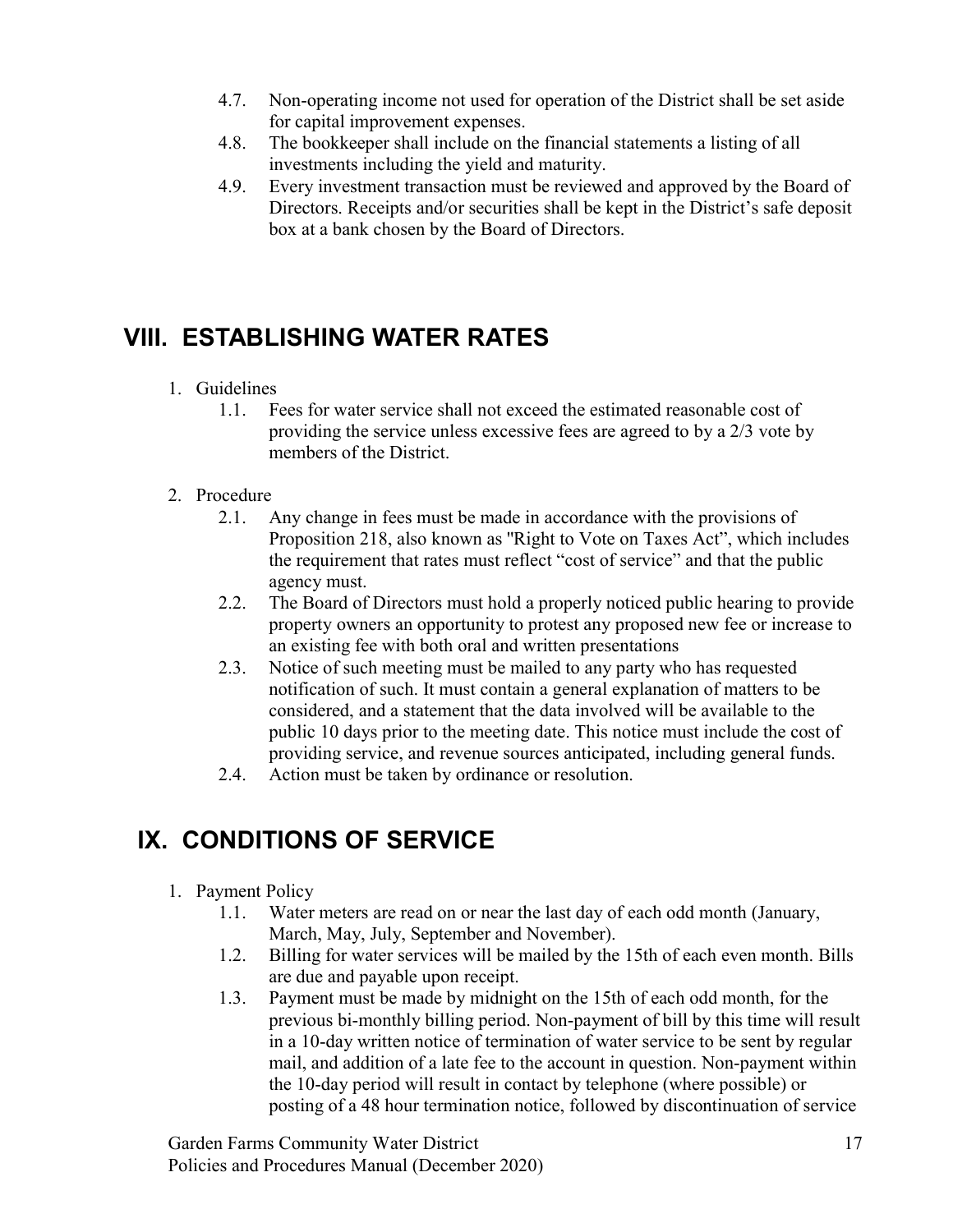in 48 hours if payment is not received. District employee will attempt to contact customer prior to shutting off water. In such cases, a reconnection fee will be charged (see Appendix A).

- 1.4. If bills are being sent as a courtesy directly to a renter, and payments are late for 2 consecutive billing cycles, all future bills will be mailed directly to the property owner for payment
- 1.5. If a meter is broken or non-accessible, a bill will be made out for the amount of the previous billing, or billing period from the prior year, whichever is greater.
- 2. New Service Installation
	- 2.1. Property owner or representative must file a water service agreement with the District General Manager (see Appendix B), or request to be placed on the agenda as an item to be considered at a regular Board Meeting.
	- 2.2. A fee must be paid to the Garden Farms Community Water District (see Appendix A).
	- 2.3. The District is responsible for installing meters thus applied for within a reasonable period of time.
	- 2.4. All new single family dwelling services shall be a one inch feed to a one-inch meter, and include a Jones valve on the customer's side of the meter.
	- 2.5. Replacement of existing meters will be  $\frac{3}{4}$ " unless a variation already exists.
	- 2.6. Each living unit on individual property shall have its own meter.
	- 2.7. In accordance with Government Code Section 65589.7 and SB 1087, the District will provide priority to proposed developments that include housing units affordable to lower income households.
- 3. New Construction
	- 3.1. Any "will serve" letter is to include all improvements deemed necessary, including but not limited to, installation of fire hydrants and water line extensions necessary to serve property. The same is true for any construction plans affecting the Garden Farms Community Water District's delivery service system but not requiring a "will serve" letter.
	- 3.2. Hydrants: A fire hydrant shall be located no farther than 500' by road or rightof-way, from the closest edge of any property line.
	- 3.3. Line Extensions: In no case shall any Applicant pay an amount less than the prorated cost of the line extension for the length of his frontage, as described in the "Line Extension Agreement" (see Appendix B for more information).
	- 3.4. "Will serve" contracts shall involve two phases.
	- 3.5. An initial list of District requirements and specifications.
	- 3.6. A final letter of agreement to serve once requirements have been met.
	- 3.7. In the case of a project involving a permit process, the District may require improvements be made before a county permit is issued.
	- 3.8. An additional improvement deposit may be required to be paid by a property owner or developer who intends to request service from the District. Deposit will cover costs of reviewing plans to determine impact on District facilities. All expenses of review will be charged against the deposit. Balance due will be paid to District and overpayment will be returned to payee. This charge is in addition to, and does not replace the installation fee.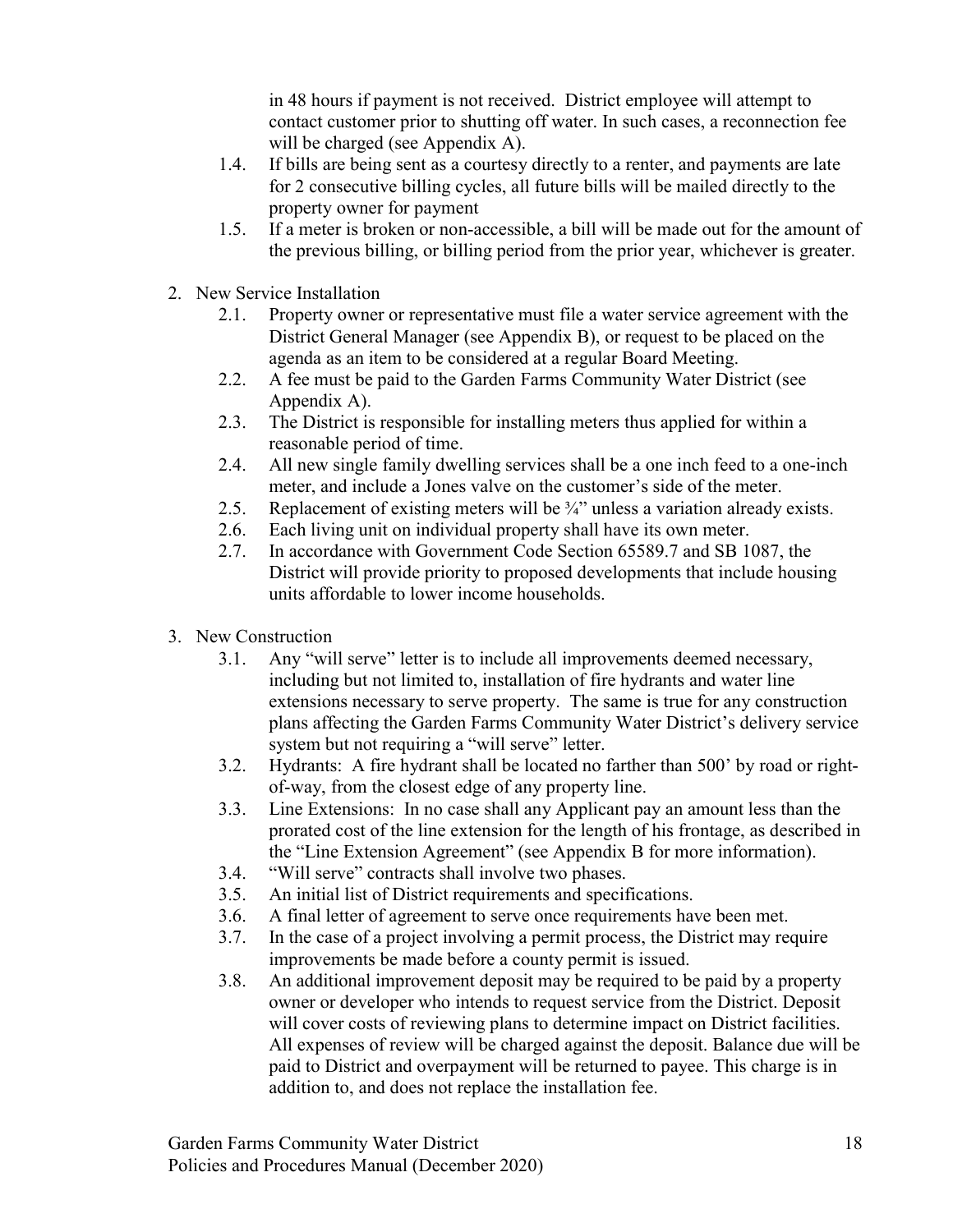- 3.9. Customer's plumbing should not be laid to connect to meter until meter is installed.
- 3.10. Any changes in meter location requested by the property owner will be done at the property owner's expense if they are done at the request of the property owner.
- 4. Existing Services
	- 4.1. A District application for service must be completed in full and returned to the District General Manager, and the terms therein agreed to whenever occupancy changes.
	- 4.2. Payment of a turn on fee will be the required if the service has been interrupted (see Section VII, 2. E).
	- 4.3. All payment of water bills is the responsibility of the property owner regardless of who is living at the address and utilizing the water. Water bills will be sent to property owners unless a request is received to bill the renter directly. 10-day notices will be sent to both property owner and renter. Property owners will be held liable for charges for water used even though proper application has not been made. If proper application for water service is not made upon notification to do so by the District, and if accumulated bills for service are not paid immediately, service may be discontinued by the District without further notice.
	- 4.4. Overdue charges that remain uncollected may be subject to Board action by filing a lien with the county on the real property that the water meter services. This process is to include a report to the county recorder with a copy to the property owner. Copy to land owner must be signed and returned to verify knowledge of action being taken. After service has been discontinued for 90 days due to nonpayment, the District may, at the District's discretion, terminate the service agreement.
	- 4.5. Shut-off valves will be installed on all replacement meters at the District's expense.
- 5. Out of District Customers
	- 5.1. Out of District Customers are customers residing outside of the District boundaries, with properties contiguous to the District.
	- 5.2. Such customers may apply for service as guests of the District. In order to receive service, an application must be filled out, along with an "Out of District Customer contract", and either returned to the General Manager or presented to the Board at a Regular Meeting.
	- 5.3. The application will be reviewed by the Board of Directors at a regular board meeting. If surplus water is available, service will be granted to Out-of-District Customers for residential use only.
- 6. Sale of Water By The Truckload
	- 6.1. Sales of water by the truckload is done at the discretion of the Board of Directors. The Garden Farms Community
	- 6.2. Water District will only sell water by the truckload under the following circumstances.
	- 6.3. The customer has a signed liability release, on file with the District.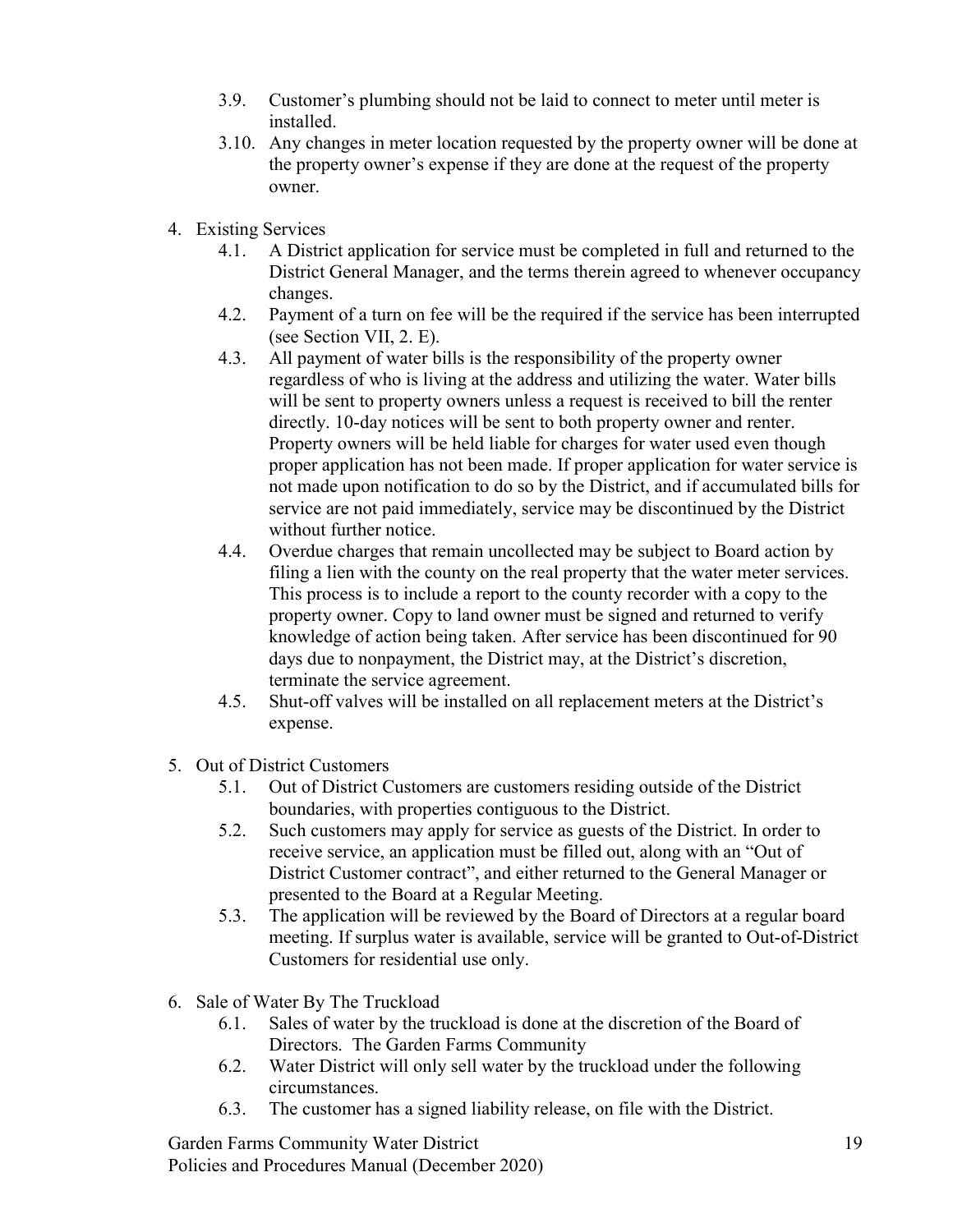- 6.4. The vehicle to be used for transport has an "air gap" between the intake and the tank.
- 6.5. The rate charged by the District per truckload shall be \$100.
- 6.6. The company or individual making the purchase represents a known and viable business and/or has a contractor's license.

## 7. LEAK POLICY, CUSTOMER SIDE OF METER

- 7.1. If a leak is discovered on the customer side of the meter, the customer may obtain a reduction in the bill for the period during which the leak occurred. In order to receive a reduction, the customer must show proof that the leak was repaired within 72 hours of discovery. The customer must also request the adjustment before presentation of the bill for the next billing period.
- 7.2. A three year history, if available, will be used to determine the average amount of water normally used during the billing period in which the leak occurred. If a three year history is not available, one or two years will be used to determine average normal usage.
- 7.3. A difference of no less than \$50 must exist between the billing period in which the leak occurred and the determined normal usage for that billing period.
- 7.4. The total bill will be reduced by 75% of the amount of the difference between the average obtained and the bill for the period in which the leak occurred.
- 7.5. A leak credit is available only when more than 24 months have elapsed since the repair of any previous leak discovered on the property for which a leak credit was provided

## X. SERVICE CONNECTIONS

- 1. Single residences shall be charged a single service fee.
- 2. Multiple residences: A separate base rate service fee will be charged for each dwelling on property with more than one habitable dwelling.
- 3. Service connections shall not be used to supply habitable dwellings on adjoining properties.
- 4. Divided property: Each service connection will be considered as belonging to the lot or parcel of land which it directly enters.
- 5. Connection maintenance: Service connections will be maintained by the District.
- 6. Customer side of meter: All pipes and fixtures extending or lying beyond the meter on the property owner's side shall be installed and maintained by the property owner.

## XI. CUSTOMER RESPONSIBILITIES

- 1. Customer responsibilities are listed in Appendix B of this manual
- 2. All customers shall be provided a list of these responsibilities when they apply for service.
- 3. All customers shall sign a copy of this list and return it to the district before service shall commence.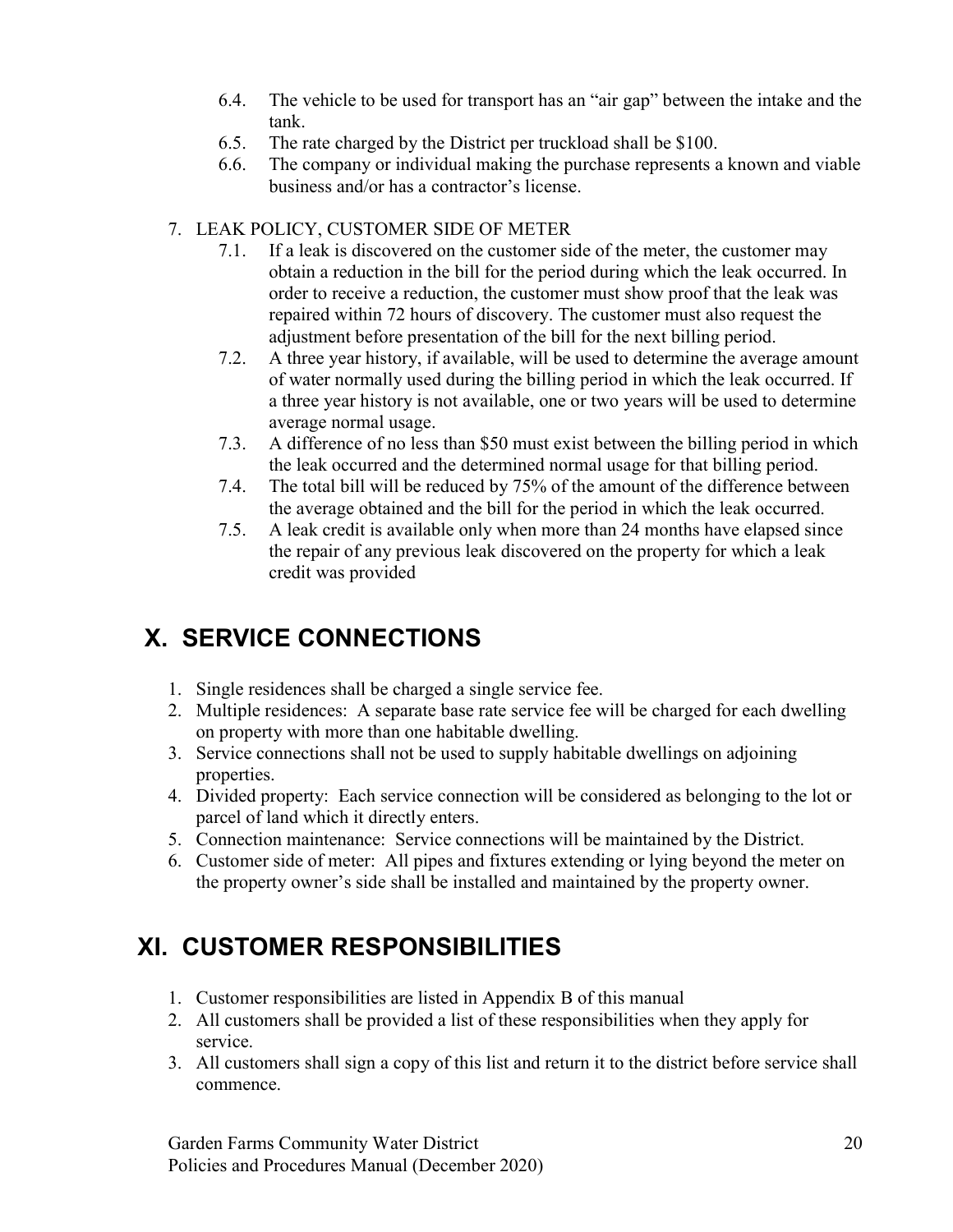## XII. DAMAGE TO DISTRICT PROPERTY

- 1. Acts that constitute damage to district Property are listed in Appendix B of this manual.
- 2. All customers shall be provided a list of these acts when they apply for service.
- 3. All customers shall sign a copy of this list and return it to the district before service shall commence.

## XIII. DISCONTINUANCE OF SERVICE DUE TO NON-PAYMENT

- 1. Procedures for discontinuation of service due to non-payment are listed in Appendix B of this manual
- 2. All customers shall be provided a list of these procedures when they apply for service.
- 3. All customers shall sign a copy of this list and return it to the district before service shall commence.

## XIV. USE OF DISTRICT PROPERTY

- 1. USE OF VACANT REAL ESTATE
	- 1.1. Property belonging to the District may be utilized under specified conditions by adjacent property owners or persons residing in, and customers of, the GFCWD.
	- 1.2. Specific use will be considered on an individual basis, and will require signing a contract by both the District and the party wishing to utilize the land. Any such land use must fulfill any requirements set by the District, and by the insurance provider of the District. Persons utilizing property must pay for any necessary insurance required by the District's provider.

## XV. ANNUAL NEWSLETTER

- 1. Purpose: The purpose of the newsletter is to inform customers of the activities of the Board, improvements and changes in the delivery system, business practices and ways in which they can become involved in activities of the District.
- 2. Editor: Unless otherwise designated, the Water Quality Report will be included in the Newsletter, which will be edited and published by the Secretary.
- 3. Submission of Material: Material can be submitted by any Board Member or employee.
- 4. Draft of Newsletter: A draft will be submitted to the Board. Alterations or approval will be made at a Regular Meeting of the Board.
- 5. This does not preclude the Board of Directors from sending additional newsletters throughout the year.

## XVI. AMENDMENTS TO THE PROCEDURE MANUAL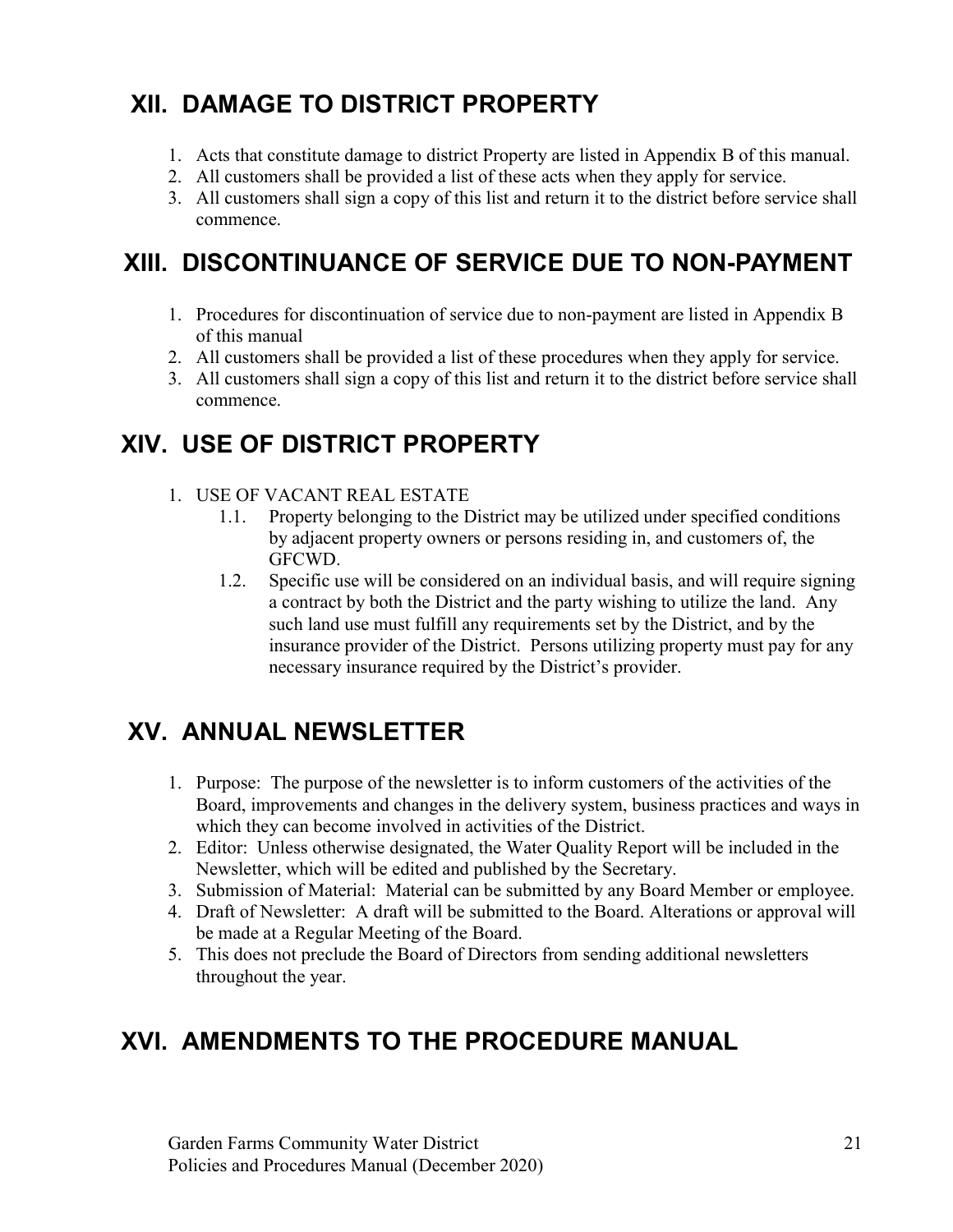1. Annual Review: The Policy and Procedure Manual must be reviewed by the Board or committee, and presented to the Board annually. Changes, additions and deletions shall be put in the form of motions, and thus voted upon by the Board. Review must include any changes in statutes that affect the District and pertain to material in the manual.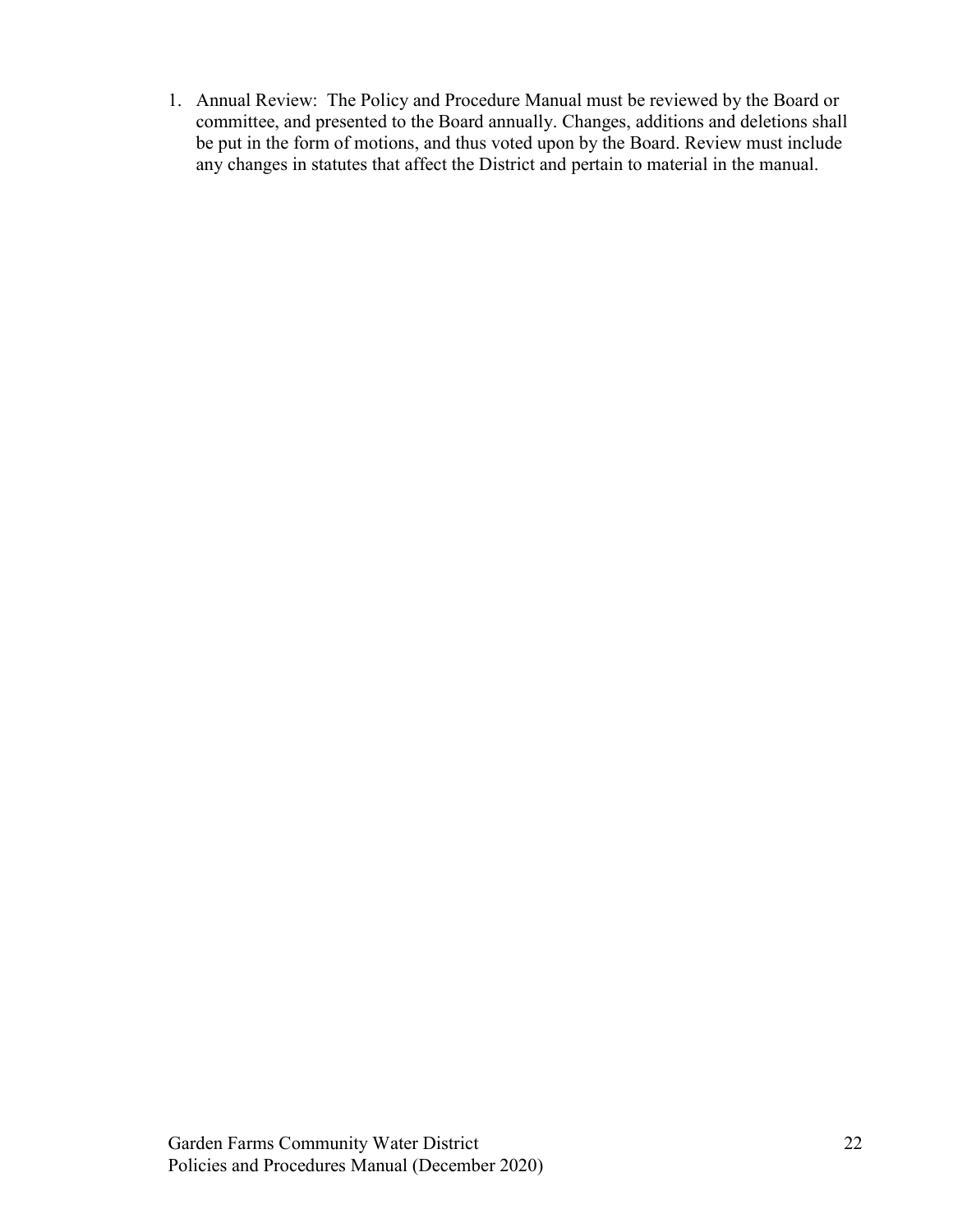## XVII. APPENDICES AND FORMS

## 1. APPENDIX A FEES AND RATES

Mileage reimbursement to employees per mile: shall be paid at the current federally approved rate.

| New meter for an Out-of-District Customer (LAFCO fees not included) | \$7,500.00                                                                 |            |
|---------------------------------------------------------------------|----------------------------------------------------------------------------|------------|
|                                                                     | New meter installation fee for parcels without prior water service         | \$4,500.00 |
| Hydrant installation fee                                            |                                                                            | \$7,500.00 |
|                                                                     | Second meter fee for parcels already being served                          | \$3,000.00 |
|                                                                     | Fee to reinstate service discontinued due to unpaid bills (non-refundable) | \$75.00    |
|                                                                     | Turn on/off fee, or reading meter at customer's request                    | \$15.00    |
| Returned check fee                                                  |                                                                            | \$15.00    |
| Bi-monthly fee for inactive meter                                   |                                                                            | \$10.00    |
| Ten-day-notice fee                                                  | \$15.00                                                                    |            |
| Providing information, General Manager's hourly rate; \$100 minimum | \$100.00                                                                   |            |
| per request.                                                        |                                                                            |            |
| WATER RATES (Rates and usage are per a bi-monthly billing period)   |                                                                            |            |
| In-District                                                         | Base Rate for up to 2,500 cubic feet of water used                         | \$100.00   |
| Customers                                                           | Rate per subsequent 1,000 cubic feet of water used                         | \$21.50    |
| Out-of-District                                                     | Base Rate for up to 2,500 cubic feet of water used                         | \$125.00   |
| Customers                                                           | Rate per subsequent 1,000 cubic feet of water used                         | \$26.90    |
| Truckload water                                                     | Per truckload                                                              | \$100.00   |
| sales                                                               |                                                                            |            |
|                                                                     | Water Board Member Discount: Base Rate plus                                |            |
|                                                                     | \$100 for over-base usage                                                  |            |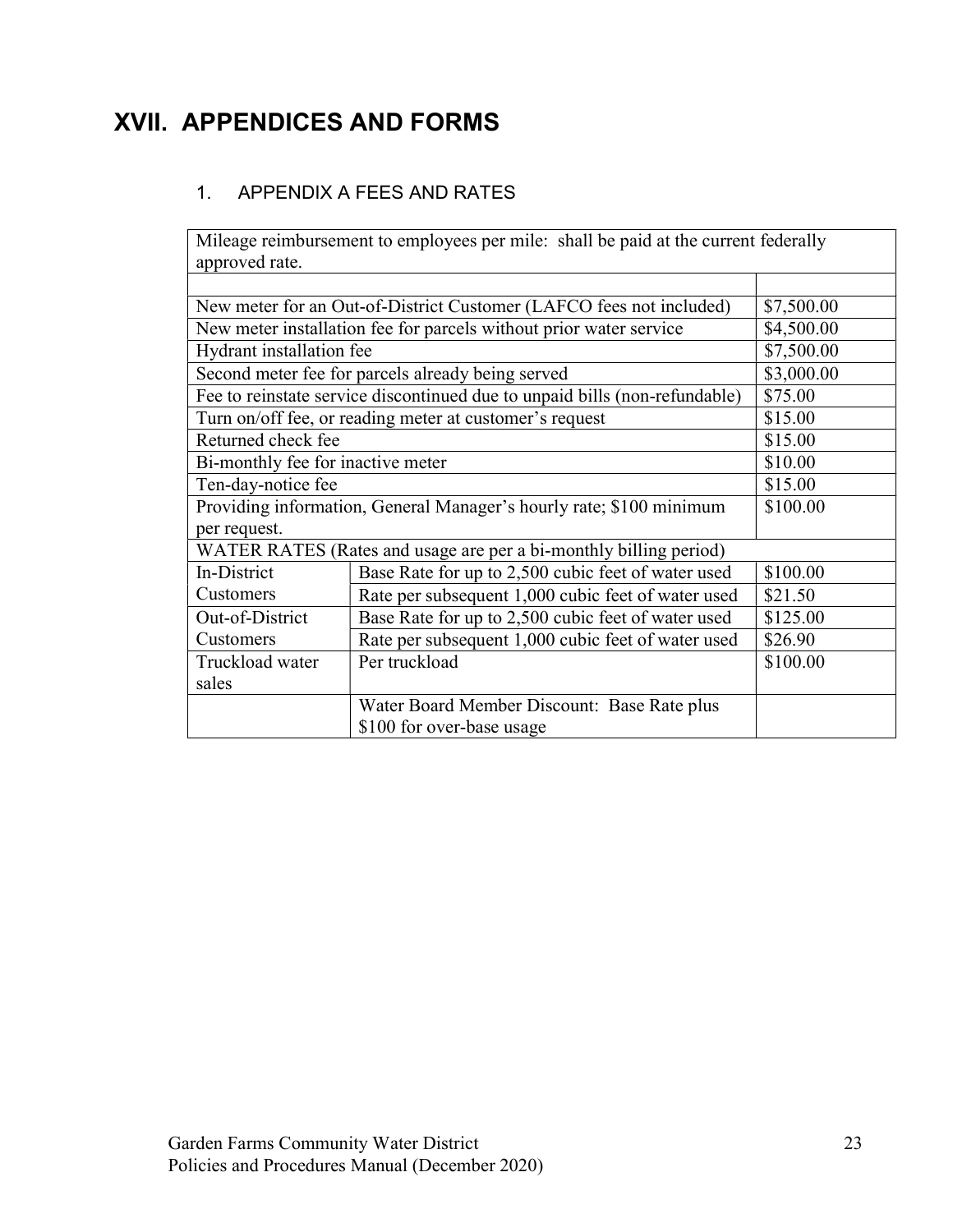## 2. APPENDIX B: FORMS

### GARDEN FARMS COMMUNITY WATER DISTRICT

17005 Walnut Avenue Atascadero, CA 93422 (805) 438-3751

The District has only part-time employees who will respond to your needs as soon as possible. In the event of water related problems or emergency, or if you have billing related questions, please call the District Office at 438-3751.

#### BILLING POLICY

Water meters are read on or near the last day of each odd month (January, March, May, July, September and November). Billing for water service will be mailed to the responsible party specified in the Service Agreement by the  $15<sup>th</sup>$  of each even numbered month. Bills are due and payable upon presentation. Payment must be made by midnight on the  $15<sup>th</sup>$  of the following odd month, for the previous bi-monthly billing period, or the account will be considered delinquent.

#### DELINQUENT ACCOUNT POLICY

If payment is not made by midnight on the  $15<sup>th</sup>$  of each odd month, for the previous bimonthly billing period, a 10-day notice of delinquent account status will be forwarded by mail to the tenant and the landlord and a \$15.00 service charge will be added to the delinquent account. Non-payment within the 10 days will result in discontinuance of service. GFCWD will make a reasonable good faith effort to contact an adult person residing at the premises by telephone, in person or by posting at least 48 hours prior to any termination of service. If service is terminated, a re-connection fee of \$75.00 will be charged to the account. Service will not be restored until both the account balance and the re-connection fee have been paid.

#### LANDLORD POLICY

Property owners are solely responsible to the GFCWD for water services provided to their tenants by the District regardless of who is living at the address and utilizing the water. Water bills will be sent to property owners unless a request is received to bill the renter directly. If bills are being sent as a courtesy directly to a renter, and payments are late for 2 consecutive billing cycles, all future bills will be mailed directly to the property owner for payment. If a bill is not paid resulting in discontinuance of service, all future water bills will be mailed directly to the property owner for payment.

#### RESIDENT PROPERTY OWNER

The above recourse by the Board of Directors for the GFCWD applies to all customers of the District.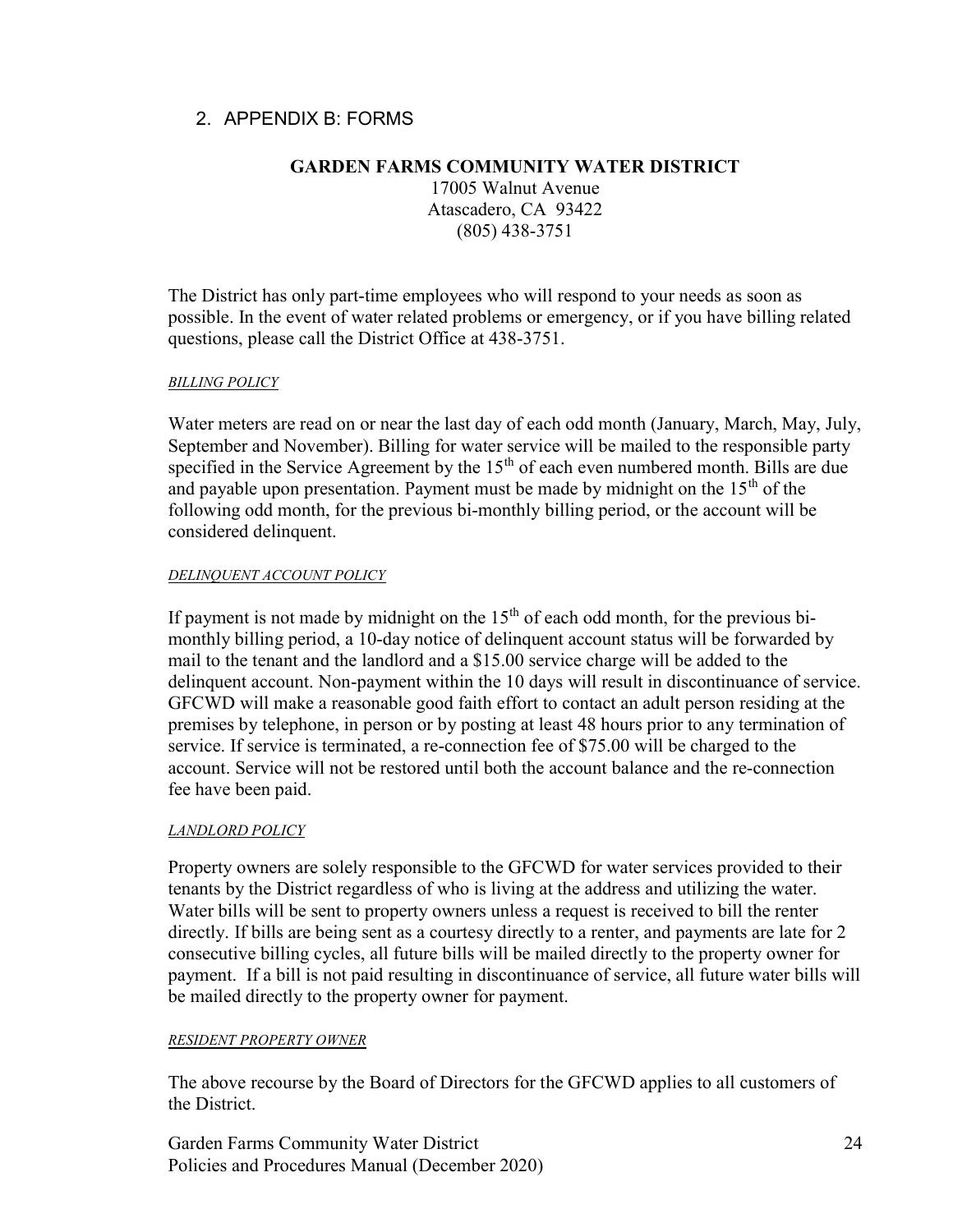#### LEAK POLICY, CUSTOMER SIDE OF METER

For a billing period including a leak valued at \$40 or more, the bill may by reduced by 75% of the value of the leak. The customer must prove that the leak was repaired within 72 hours of discovery, and promptly request bill adjustment. For details, contact the District Office.

#### CHANGE OF OWNERSHIP OR OCCUPANCY OF EXISTING SERVICES

Please notify the Water District when property ownership or occupancy changes in order that a new Water Service Agreement may be completed and returned to the District by the new customer.

### DISTRICT FEES AND RATES

- 1. SERVICE FEE: A \$15.00 service fee may be charged to cover the cost of turning water service off or on, or for reading a meter at customer's request.
- 2. 10-DAY NOTICE FEE: A \$15.00 service charge will be applied to delinguent accounts when a 10-day notice is issued.
- 3. RECONNECTION FEE: When an account has been delinquent for 10 days, service is subject to disconnection. Once a service is disconnected, restoration of service requires payment of a \$75.00 reconnection fee and payment of the delinquent bill in its entirety. Please remember, all water service meters provided by the District are the property of the District, and any tampering with District property is punishable by law.
- 4. INACTIVE SERVICE FEE: A bi-monthly service charge of \$10.00 will be required for inactive meters.
- 5. BI-MONTHLY WATER RATES:

\$100.00 Base Rate per unit for the first 2,500 cubic feet of water used

\$21.50 per unit for each subsequent 1,000 cubic feet of water used

- 6. MULTIPLE UNITS: Base rate and subsequent usage is applied per unit of residence.
- 7. OUT OF DISTRICT CUSTOMERS:

\$125.00 for the first 2,500 cubic feet of water used

\$35.50 for each subsequent 1,000 cubic feet of water used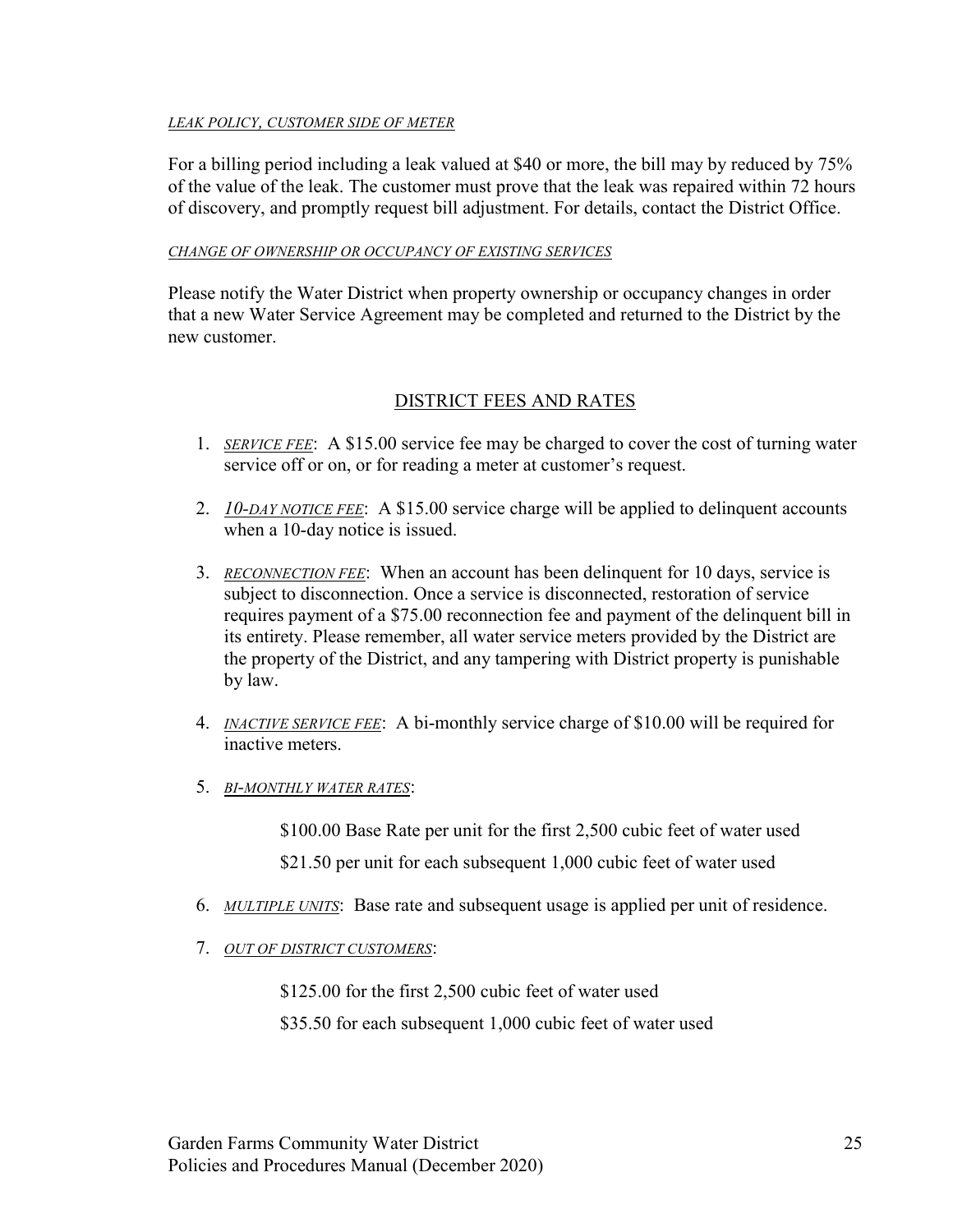### GARDEN FARMS COMMUNITY WATER DISTRICT 17005 Walnut Avenue Atascadero, CA 93422 (805) 438-3751

### 1. PROPERTY OWNER WATER SERVICE AGREEMENT

| <b>NAME</b>                       |                       |  |
|-----------------------------------|-----------------------|--|
|                                   |                       |  |
| <b>MAILING ADDRESS</b>            | <b>EMAIL ADDRESS</b>  |  |
|                                   |                       |  |
| <b>HOME PHONE</b>                 | <b>BUSINESS PHONE</b> |  |
|                                   |                       |  |
| LOCATION OF PROPERTY TO BE SERVED |                       |  |
|                                   |                       |  |
| DATE SERVICE TO START             |                       |  |
|                                   |                       |  |

I have read and agree to comply with Garden Farms Community Water District payment policies.

 $\begin{tabular}{c} SIGNED \end{tabular} \begin{tabular}{c} \begin{tabular}{c} \multicolumn{1}{c}{} \multicolumn{1}{c}{} \multicolumn{1}{c}{} \multicolumn{1}{c}{} \multicolumn{1}{c}{} \multicolumn{1}{c}{} \multicolumn{1}{c}{} \multicolumn{1}{c}{} \multicolumn{1}{c}{} \multicolumn{1}{c}{} \multicolumn{1}{c}{} \multicolumn{1}{c}{} \multicolumn{1}{c}{} \multicolumn{1}{c}{} \multicolumn{1}{c}{} \multicolumn{1}{c}{} \multicolumn{1}{c}{} \multicolumn{1}{c}{} \multicolumn{1}{$ 

To be completed by Water District

| Water Service Address |                         |
|-----------------------|-------------------------|
|                       |                         |
|                       |                         |
|                       |                         |
|                       |                         |
|                       |                         |
| Meter make and number |                         |
|                       |                         |
|                       |                         |
|                       |                         |
|                       |                         |
| Start date            | Beginning meter reading |
|                       |                         |
|                       |                         |
|                       |                         |
|                       |                         |
|                       |                         |
| Disconnection date    | Ending meter reading    |
|                       |                         |
|                       |                         |
|                       |                         |
|                       |                         |
| Forwarding address    |                         |
|                       |                         |
|                       |                         |
|                       |                         |
|                       |                         |
|                       |                         |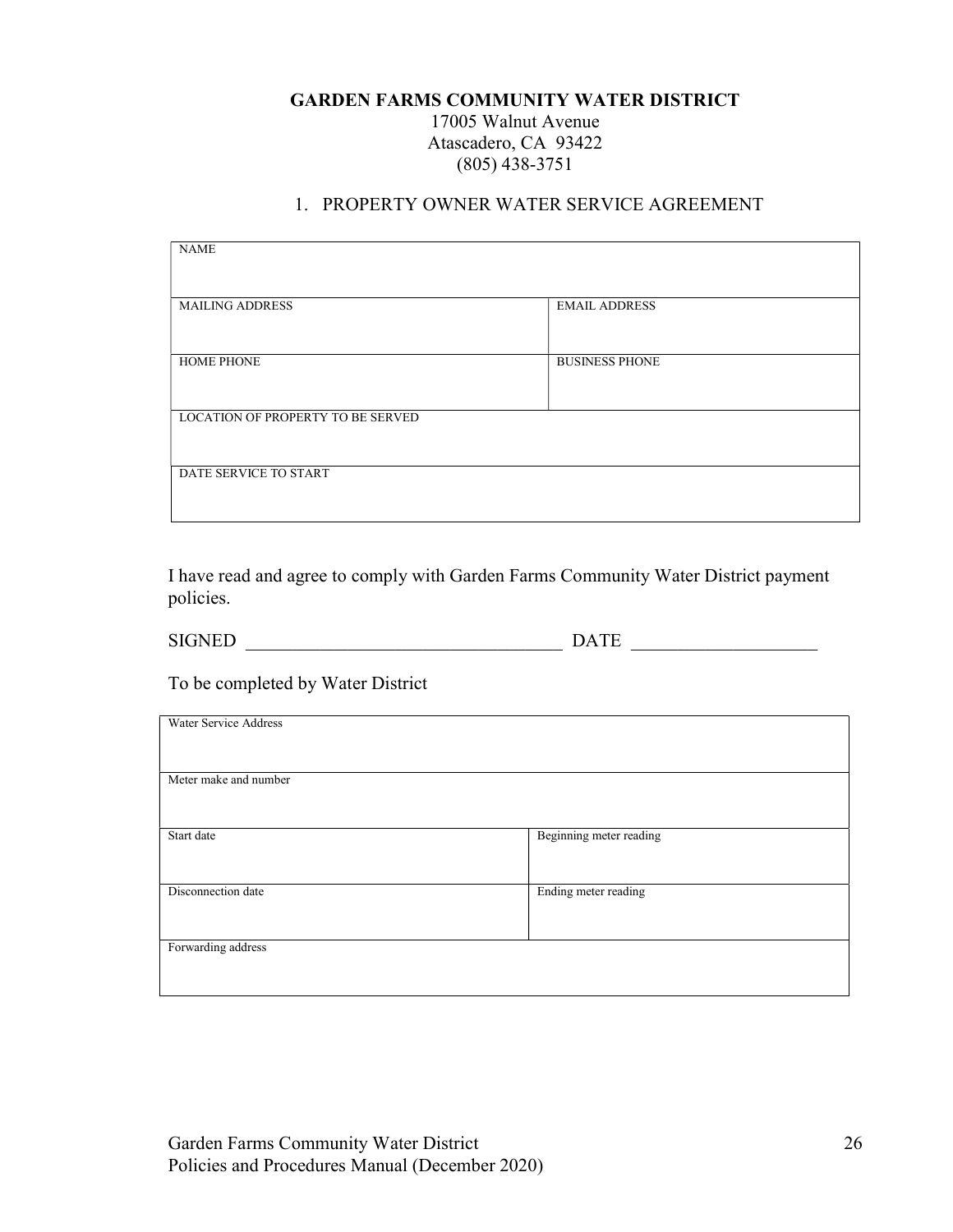## GARDEN FARMS COMMUNITY WATER DISTRICT 17005 Walnut Avenue Atascadero, CA 93422 (805) 438-3751

## 2. LANDLORD STATEMENT OF POLICY FOR WATER SERVICE

#### BILLING POLICY

Water meters are read on or near the last day of each odd month (January, March, May, July, September and November). Billing for water service will be mailed to the responsible party specified in the Service Agreement by the  $15<sup>th</sup>$  of each even numbered month. Bills are due and payable upon presentation. Payment must be made by midnight on the  $15<sup>th</sup>$  of the following odd month, for the previous bi-monthly billing period, or the account will be considered delinquent.

#### DELINQUENT ACCOUNT POLICY

If payment is not made by midnight on the  $15<sup>th</sup>$  of each odd month, for the previous bimonthly billing period, a 10-day notice of delinquent account status will be forwarded by mail to the tenant and the landlord and a \$15.00 (06/05) service charge will be added to the delinquent account. Non-payment within the 10 days will result in discontinuance of service. GFCWD will make a reasonable good faith effort to contact an adult person residing at the premises by telephone, in person or by posting at least 48 hours prior to any termination of service. If service is terminated, a re-connection fee of \$75.00 will be charged to the account. Service will not be restored until both the account balance and the re-connection fee have been paid.

#### LANDLORD POLICY

Property owners are solely responsible to the GFCWD for water services provided to their tenants by the District regardless of who is living at the address and utilizing the water. Water bills will be sent to property owners unless a request is received to bill the renter directly. If bills are being sent as a courtesy directly to a renter, and payments are late for 2 consecutive billing cycles, all future bills will be mailed directly to the property owner for payment. If a bill is not paid resulting in discontinuance of service, all future water bills will be mailed directly to the property owner for payment.

#### RESIDENT PROPERTY OWNER

The above recourse by the Board of Directors for the GFCWD applies to all customers of the District.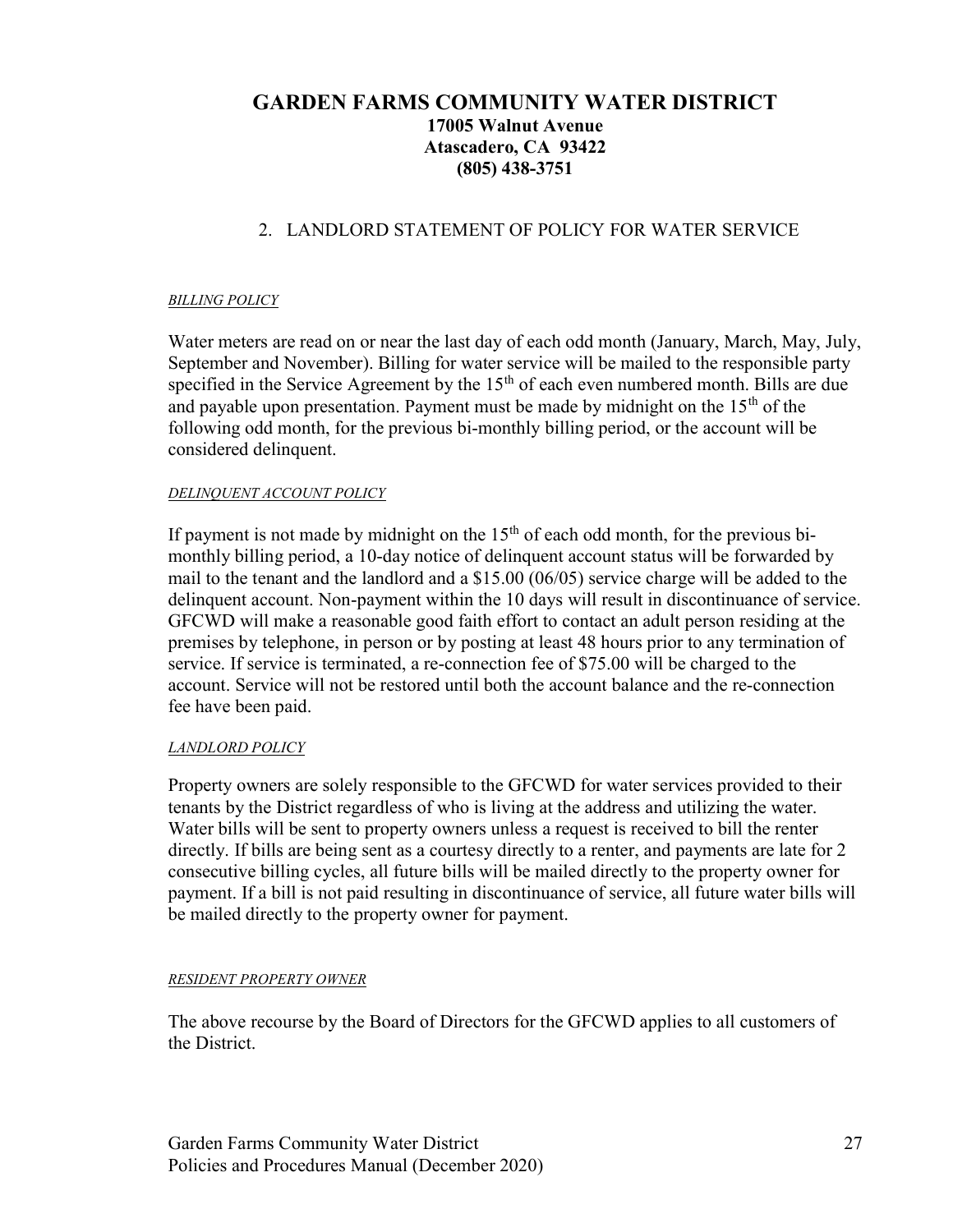#### LEAK POLICY, CUSTOMER SIDE OF METER

For a billing period including a leak valued at \$40 or more, the bill may by reduced by 75% of the value of the leak. The customer must prove that the leak was repaired within 72 hours of discovery, and promptly request bill adjustment. For details, contact the District Office.

#### CHANGE OF OWNERSHIP OR OCCUPANCY OF EXISTING SERVICES

Please notify the Water District when property ownership or occupancy changes in order that a new Water Service Agreement may be completed and returned to the District by the new customer.

### DISTRICT FEES AND RATES

- 1. SERVICE FEE: A \$15.00 service fee may be charged to cover the cost of turning water service off or on, or for reading a meter at customer's request.
- 2.  $10$ -DAY NOTICE FEE: A \$15.00 service charge will be applied to delinquent accounts when a 10-day notice is issued.
- 3. RECONNECTION FEE: When an account has been delinquent for 10 days, service is subject to disconnection. Once a service is disconnected, restoration of service requires payment of a \$75.00 reconnection fee and payment of the delinquent bill in its entirety. Please remember, all water service meters provided by the District are the property of the District, and any tampering with District property is punishable by law.
- 4. *INACTIVE SERVICE FEE*: A bi-monthly service charge of \$10.00 will be required for inactive meters.
- 5. BI-MONTHLY WATER RATES:

\$100.00 Base Rate per unit for the first 2,500 cubic feet of water used

\$21.50 per unit for each subsequent 1,000 cubic feet of water used

- 6. MULTIPLE UNITS: Base rate and subsequent usage is applied per unit of residence.
- 7. OUT OF DISTRICT CUSTOMERS:

\$125.00 for the first 2,500 cubic feet of water used

\$35.50 for each subsequent 1,000 cubic feet of water used

As the Landlord/Property Manager of the address at  $\qquad \qquad$ , I have read and agree to comply with Garden Farms Community Water District payment policies.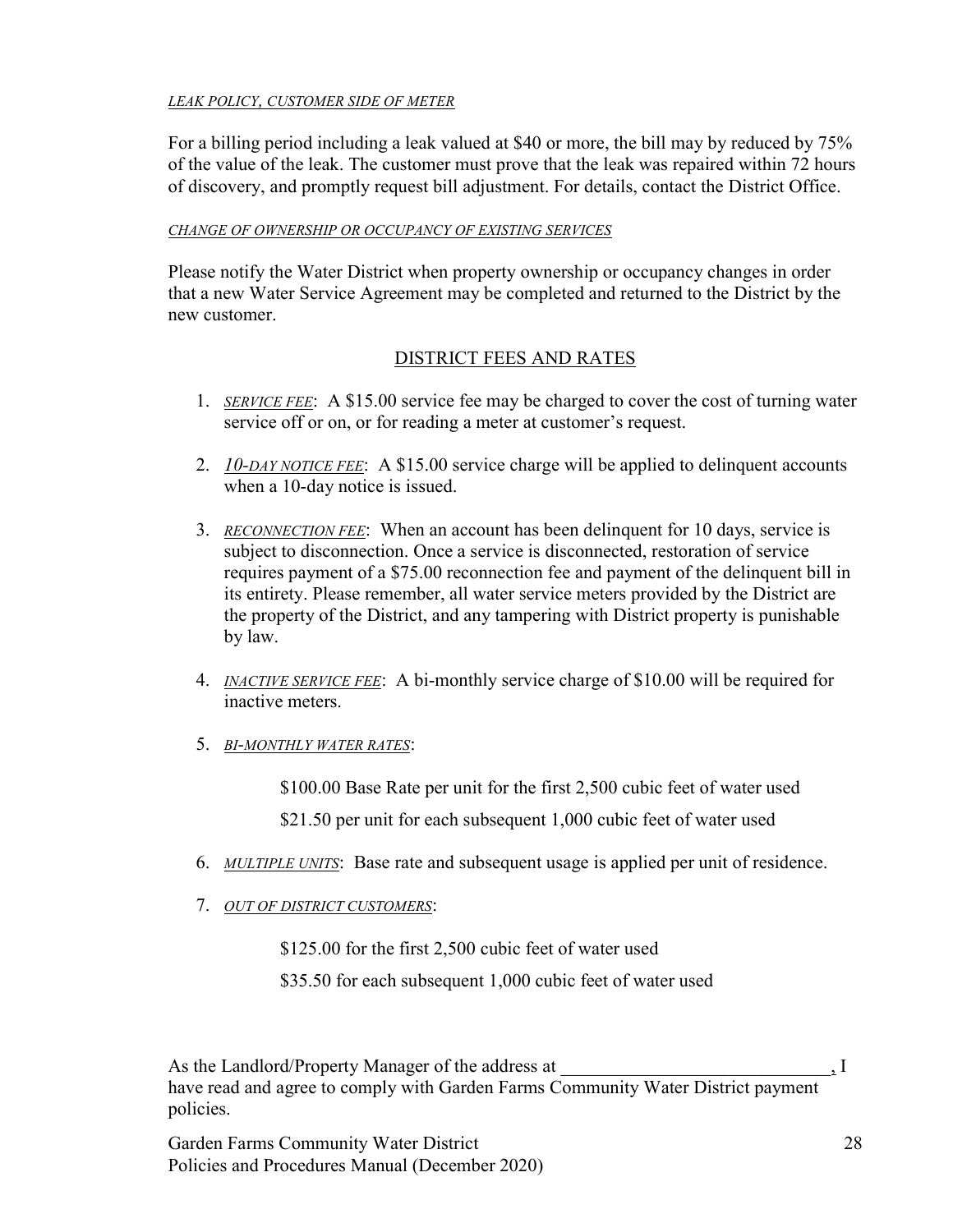17005 Walnut Avenue Atascadero, CA 93422 (805) 438-3751

### 3. CONTRACT FOR OUT OF DISTRICT CUSTOMERS

This CONTRACT, made and entered into on the day of figures and entered into on the day of the set of  $\sim$ , by and between the Garden Farms Community Water District (hereinafter referred to as "DISTRICT"), and \_\_\_\_\_\_\_\_\_\_\_\_\_\_\_\_\_\_\_\_\_\_\_\_ (hereinafter referred to as "USER'):

#### WITNESS:

WHEREAS, USER resides outside of DISTRICT but has need of water from DISTRICT, DISTRICT currently has surplus water which can be made available to USER, and it is in the public interest that DISTRICT do so,

NOW THEREFORE in consideration of the mutual covenants, agreements, promises and conditions herein set forth, DISTRICT and USER, the parties hereto, hereby mutually stipulate and agree as follows:

1. DISTRICT shall supply water to USER'S PROPERTY which is accessible to an existing DISTRICT water main, and which property is located at the following address, to wit:

- 2. The term of this CONTRACT shall be for a period of one year from the date herein above in this CONTRACT first set forth; provided, however, that this CONTRACT shall be automatically renewed on a year to year basis unless either DISTRICT or USER notifies the other party in writing that this CONTRACT shall not be so renewed, at least thirty days before the end of any such one year period.
- 3. USER shall pay to DISTRICT amount as set by DISTRICT for delivery of water to a customer whose property is not within DISTRICT boundaries. USER understands that such rates may exceed rates charged to customers whose properties are located within the DISTRICT. USER agrees to DISTRICT'S right at any time to decrease or increase service charges in the event that in the judgment of DISTRICT it is in the public interest to do so. Such rate changes are subject to the same regulations as set by the State of California for all purveyors of water.
- 4. USER agrees to the same billing procedures and payment policies as DISTRICT has set for all DISTRICT customers. USER understands that service provided by DISTRICT is at DISTRICT'S discretion. A substantial decrease in water availability could result in the discontinuance of service to USER.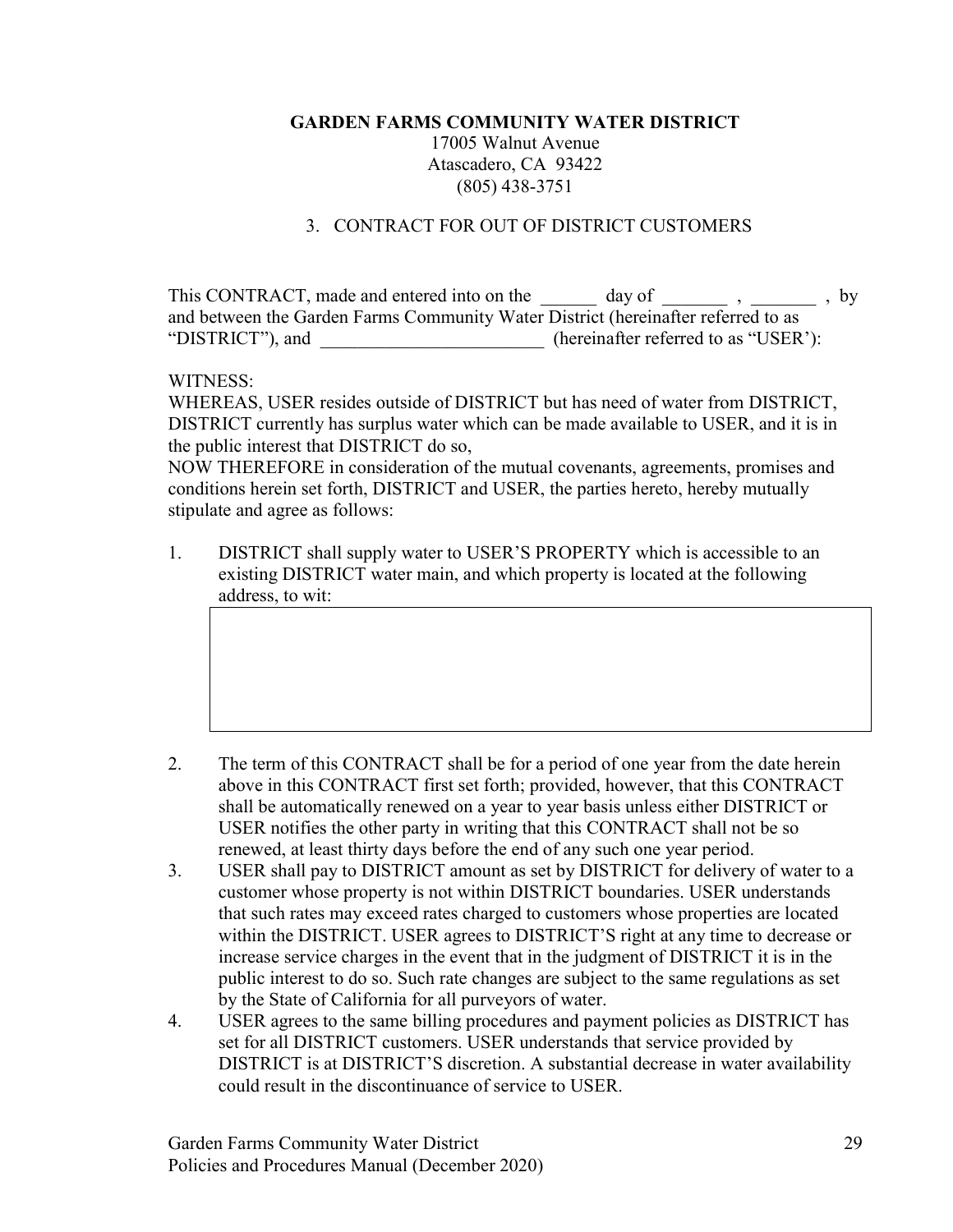- 5. Service as provided by DISTRICT to USER is for normal domestic use only. Water delivered by DISTRICT to USER is not to be used for commercial purposes or large scale irrigation. If it is determined that there is an inappropriate use of DISTRICT water by USER, service can be discontinued in accordance with the procedure as set forth in paragraph 7 of this CONTRACT.
- 6. Notwithstanding any other provision of this CONTRACT, in the event for any reason USER fails to comply in full with any term or condition of this CONTRACT, or in the event that DISTRICT determines there is no surplus water, then the DISTRICT shall have the option to terminate this CONTRACT by giving the USER fifteen (15) days written notice of DISTRICT'S intention to terminate this CONTRACT, and in the event of any such termination, DISTRICT shall have the right to remove the water meter service at the address described herein, and to disconnect USER from the water system of the DISTRICT.
- 7. Other than where variations exist as set forth in this CONTRACT, DISTRICT agrees to provide the same service as to DISTRICT customers and USER agrees to accept the same conditions of service as are required of DISTRICT customers.
- 8. USER agrees that service is only to be provided to the residence at the above described address and that DISTRICT will not provide service to new structures on said property unless new construction is a replacement or remodel of the existing residence already being served.
- 9. USER agrees to DISTRICT policies, fees, deposits and charges that pertain to the installation of meters, line extension and improvements necessary to provide service to said property where ever applicable.
- 10. Where wells exist on USER'S property that do not belong to DISTRICT, USER agrees to install and maintain a "backflow device" in order that any water pumped by such wells in unable to enter into the DISTRICT delivery system.
- 11. Neither party shall assign this CONTRACT, or any interest therein, without the prior written consent of the other party.
- 12. This CONTRACT shall be binding on the successors, assignees, heirs, administrators and executors of the parties hereto.
- 13. It is understood that this CONTRACT takes precedent over and nullifies all previous contracts that may have been made between the DISTRICT and USER in the past.

IN WITNESS WHEREOF, DISTRICT and USER have executed this CONTRACT on the day and year first herein above set forth.

| USER:                                                    | Date |
|----------------------------------------------------------|------|
|                                                          |      |
|                                                          |      |
| DISTRICT:                                                |      |
|                                                          |      |
| Board Chairperson, Garden Farms Community Water District |      |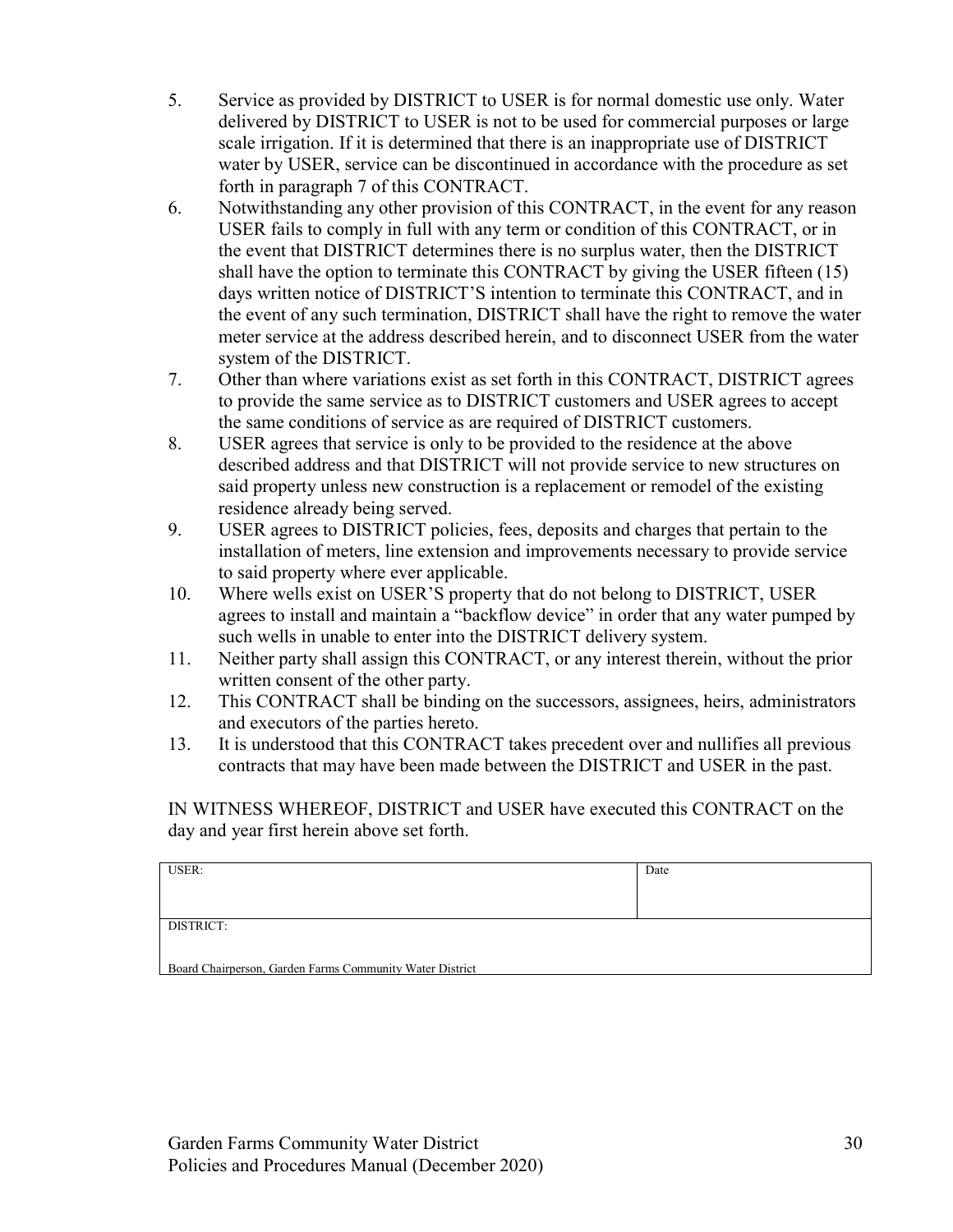17005 Walnut Avenue Atascadero, CA 93422 (805) 438-3751

#### 4. CUSTOMER RESPONSIBILITIES

- 1. Right of ingress and egress: Representatives from the District shall have the right of ingress and egress to the customer's premises at reasonable hours for any purpose connected with providing water service.
- 2. Customer must maintain space around meter to make it accessible. Non-compliance after notification will result in District clearing the area at the owner's expense.
- 3. Conditions of service and pressure: All applicants for water service shall be required to accept such conditions of pressure and service as provided by the distribution system, and to hold the District harmless for any damages arising out of low or high pressure conditions, or interruption in service. District also reserves the right to treat any and all water served through the system with any chemicals and processes at amounts deemed proper to safeguard public health.
- 4. Interruption of service: The District shall not accept responsibility for the maintenance of pressure, and it reserves the right to discontinue service while making emergency repairs, etc.
- 5. Tampering: No one except an employee or representative of the District shall at any time tamper with District property and equipment. Anyone doing so will be held liable for any damages incurred.
- 6. Leaks: Customers shall not knowingly permit leaks, or waste District water. The District reserves the right to turn off water service in such an instance where a leak is not corrected and affects the District's general service.
- 7. Water taken illegally: Property owners are responsible for any water taken illegally from the meter or line located on their property.
- 8. Private wells and backflow devices: It is the District's policy to prohibit drilling of private wells within District boundaries. Where private wells already exist, cross connections between private and District water supplies shall not be allowed to exist. A back-flow device must be installed and operational where there is a private well on property also being served by the District. In order to facilitate this, a list of all private wells will be kept by the District General Manager. Back-flow device requirements and testing apply to "Out of District Customers" as well. At any property where a back-flow device is tested and deemed non-operational, water service will be terminated until a licensed tester notifies the District that the back-flow device has been repaired/replaced.
- 9. Leaks on District side of meter due to customer action: When leaks occur on the District side of a meter due to action taken by a customer or agent for a customer, the cost of repairs (time and materials) will be charged to the customer.
- 10. Malfunction of meter: It is the customer's responsibility to inform the District (by notifying the General Manager) if a water meter is suspected of being inaccurate. The General Manager must promptly have the meter tested to verify its accuracy. If the meter is indicating more water being used than is actually passing through the meter, the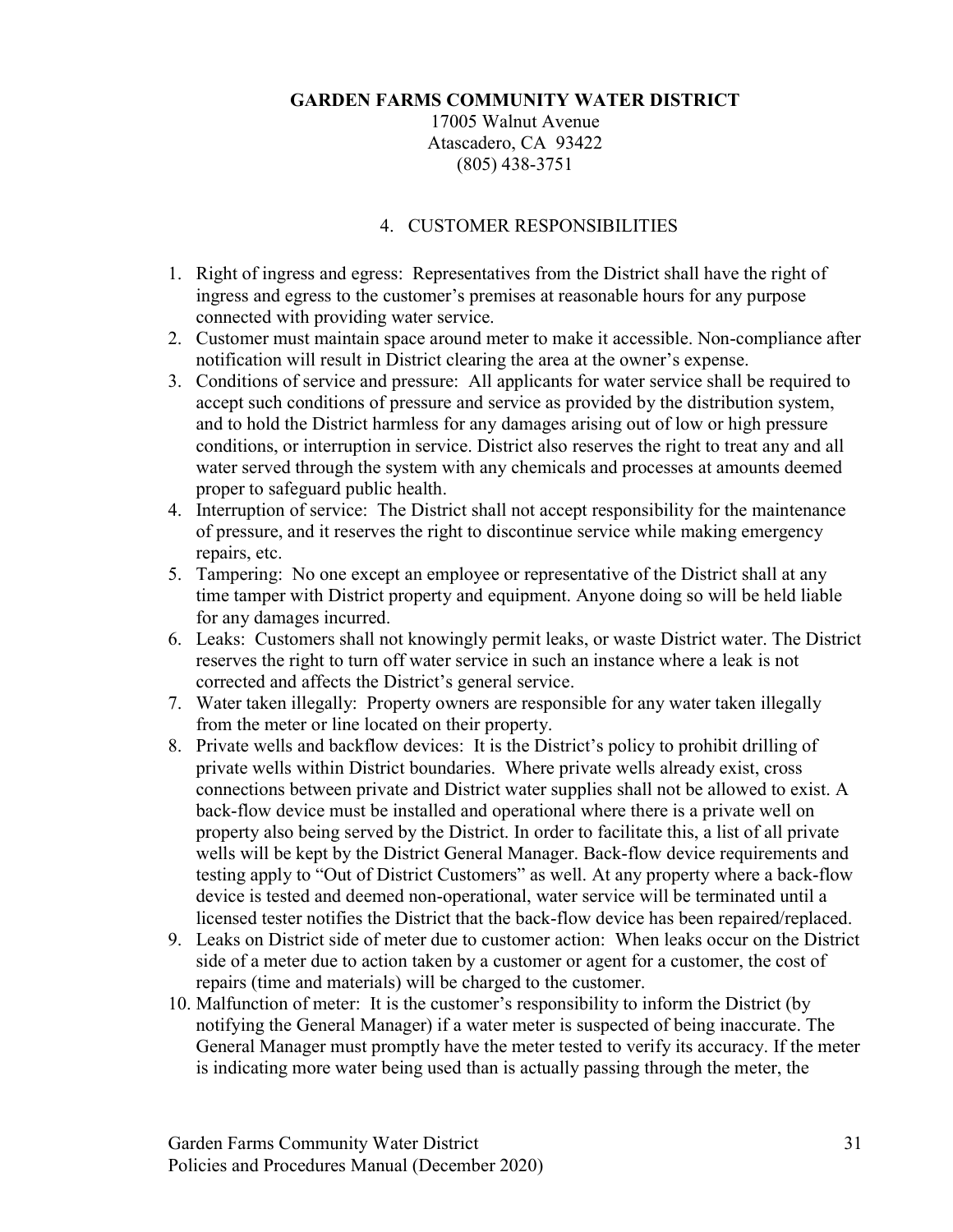customer will be reimbursed at the percentage rate the meter is inaccurate for the billing period prior to the discovery.

## DAMAGE TO DISTRICT PROPERTY

- 1. ACTS OF VANDALISM OR TAMPERING INCLUDE:
	- 1.1. Turning on, other than by a District employee or representative, a closed meter valve that has been turned off by the District for any reason, including nonpayment of bills, and repairs to the system.
	- 1.2. Turning on or off, a meter valve on the District side of the meter for any reason, including repair to customer water lines or construction on customer's property.
	- 1.3. Any willful destruction or damage to meters, lines, valves and fixtures belonging to the District.
	- 1.4. Intentional alteration of the Districts system without permission of District for any reason, including:
		- 1.4.1. To obtain water once a service has been discontinued.
		- 1.4.2. To obtain water where a service is not installed by the District.
		- 1.4.3. To provide water to an additional residence or mobile home that does not have a service provided to it by the District.
	- 1.5. When modifications are made to properties such that meter boxes become exposed to traffic flows, any damage (caused by the customer or their guests) to the meter box or the plumbing it contains will be the responsibility of the customer. The damaged meter box will be replaced with a traffic rated box at the customer's expense.
- 2. DISTRICTS RECOURSE: Some of the above acts are considered illegal, and may be punishable through criminal law. When such an occurrence takes place, the District may take any or all of the following actions:
	- 2.1. Report such acts to the San Luis Obispo County Sheriff's Department.
	- 2.2. Notify the property owner if different from the perpetrator.
	- 2.3. Press charges against person or persons responsible for the damage. Hold the owner of the property financially responsible for restitution.

## DISCONTINUANCE OF SERVICE DUE TO NON-PAYMENT

## 1. PROCEDURE WHEN WATER IS TURNED OFF FOR NON-PAYMENT OF BILLS

- 1.1. Water will be turned off if payment of overdue bills is not made within 10 days of receipt of notice by customer (see Section IX, 1).
- 1.2. Shut-off valve of meter will be locked.
- 1.3. If meter is tampered with, meter will be removed.
- 1.4. If water is obtained by tampering with District property, a \$10 per day fee will be charged to the user of the water or the owner of the property being served.
- 1.5. The procedure listed in Section XII 2 will be followed when damage to the system has occurred.
- 1.6. After 3 days, if a residence continues to be occupied without water service being properly restored by the District, the District may notify the County Health Department.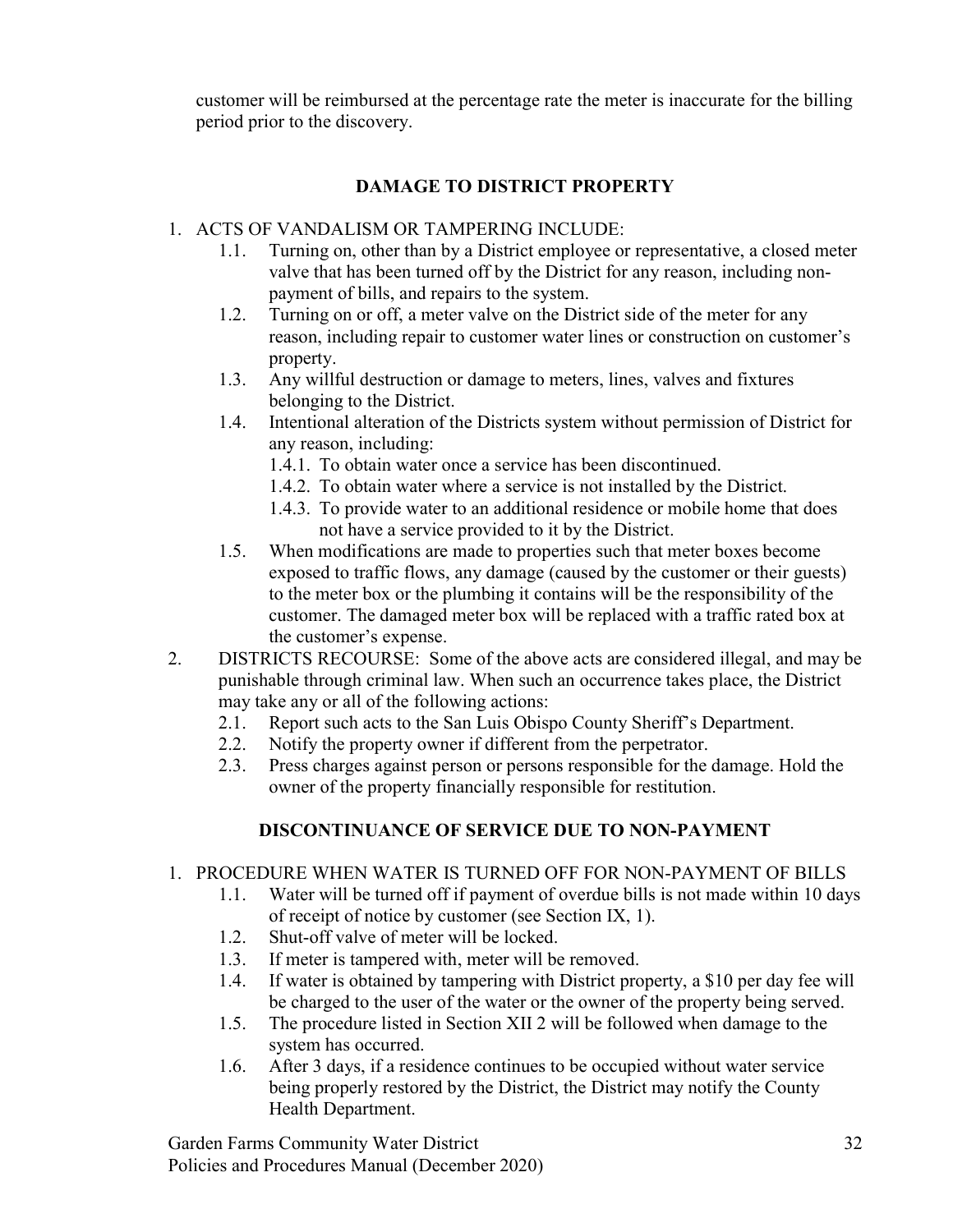- 1.7. All costs incurred and payments due must be paid before service will be restored, including but not limited to:
	- 1.7.1. A meter re-install fee if the meter was removed.
	- 1.7.2. A daily charge for water used illegally.
	- 1.7.3. All past due and currently due bills are paid.
	- 1.7.4. A reconnection fee.
	- 1.7.5. All costs for time and materials to repair damage to the system if any has occurred.

I have read and agree to comply with Garden Farms Community Water District payment policies.

USER: DATE: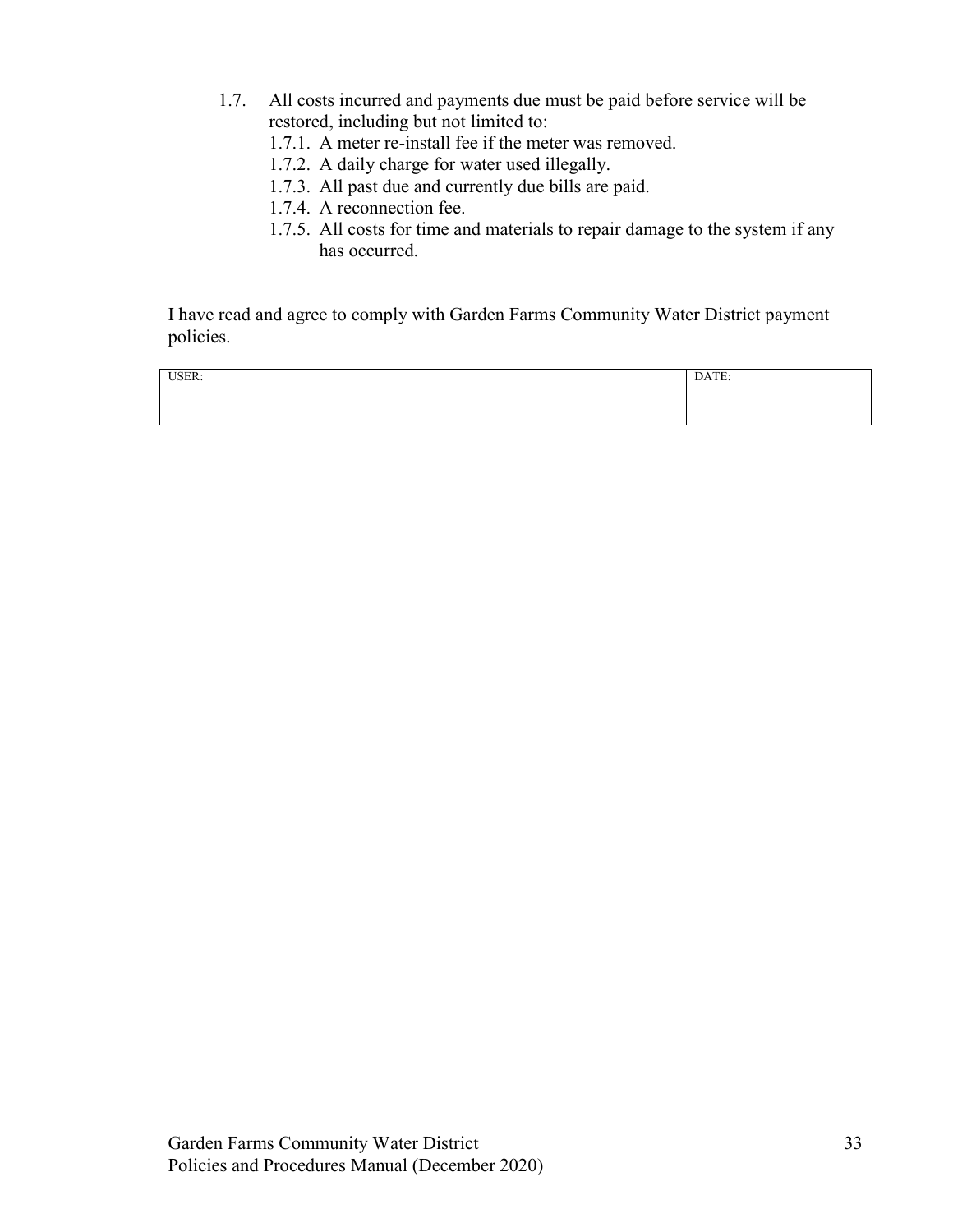17005 Walnut Avenue Atascadero, CA 93422 (805) 438-3751

#### 5. APPLICATION FOR METER INSTALLATION AND WATER SERVICE

| <b>NAME</b>                       |                       |  |
|-----------------------------------|-----------------------|--|
|                                   |                       |  |
|                                   |                       |  |
| <b>MAILING ADDRESS</b>            | <b>EMAIL ADDRESS</b>  |  |
|                                   |                       |  |
|                                   |                       |  |
| <b>HOME PHONE</b>                 | <b>BUSINESS PHONE</b> |  |
|                                   |                       |  |
|                                   |                       |  |
| LOCATION OF PROPERTY TO BE SERVED |                       |  |
|                                   |                       |  |
|                                   |                       |  |
| DATE SERVICE TO START             |                       |  |
|                                   |                       |  |
|                                   |                       |  |

By signing this application, the applicant agrees to the following terms and conditions as contained in the by-laws of the Garden Farms Community Water District, and to any terms and conditions hereafter adopted by the District relating to water service:

- 1. Applicant agrees to pay \$ for installation of a water meter for service to the property described above. The District reserves the right to charge the applicant for the total cost of materials and labor if that amount exceeds the current standard meter installation fee named above.
- 2. Applicant agrees to pay the cost of the following improvements (if any) in addition to the meter installation fee.
- 3. An application for water service must be accompanied by a deposit made to the District for the total amount of the required installation fee.
- 4. All meter installations will be done by authorized agents or employees of the District.
- 5. The District reserves the right to determine the size of all service connections, and the location of all services with respect to the boundaries of the property involved. The laying of the consumer's pipe line to the meter should not be done until the location of the service connection has been approved by the District.

| USER:     | DATE: |
|-----------|-------|
|           |       |
|           |       |
| DISTRICT: | DATE: |
|           |       |
|           |       |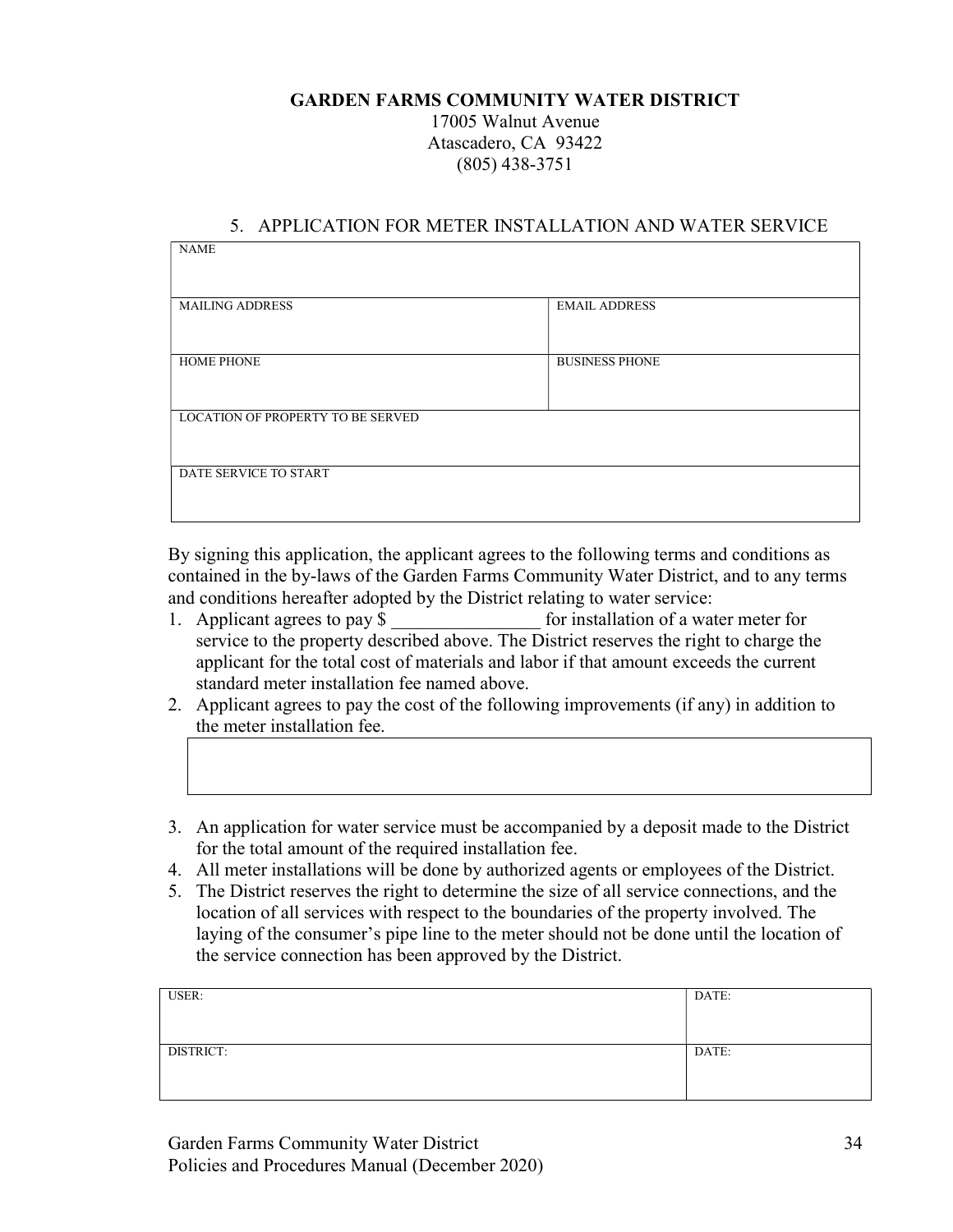17005 Walnut Avenue Atascadero, CA 93422 (805) 438-3751

| <b>NAME</b>                              |                       |  |
|------------------------------------------|-----------------------|--|
|                                          |                       |  |
| <b>MAILING ADDRESS</b>                   | <b>EMAIL ADDRESS</b>  |  |
|                                          |                       |  |
|                                          |                       |  |
| <b>HOME PHONE</b>                        | <b>BUSINESS PHONE</b> |  |
|                                          |                       |  |
|                                          |                       |  |
| <b>LOCATION OF PROPERTY TO BE SERVED</b> |                       |  |
|                                          |                       |  |
|                                          |                       |  |
| DATE SERVICE TO START                    |                       |  |
|                                          |                       |  |
|                                          |                       |  |

#### 6. LINE EXTENSION AGREEMENT

#### \*\*\*\*\*\*\*\*\*\*\*\*\*\*\*\*\*\*\*\*\*\*\*\*\*\*\*\*\*\*\*\*\*\*\*\*\*\*\*\*\*\*\*\*\*\*\*\*\*\*\*\*\*\*\*\*\*\*\*\*\*\*\*\*\*\*\*\*\*\*\*\*T TERMS OF AGREEMENT

- 1. By signing this Application, the Applicant agrees to the following at the applicant's terms and conditions as contained in the by-laws of the Garden Farms Community Water District, and to any revision of the by-laws pertaining to water service.
- 2. Applicant agrees to complete all improvements associated with the line extension expense and to the satisfaction of the District within the period agreed to by applicant and District.
- 3. Applicant agrees to provide a map showing the locations of proposed water connections.
- 4. Applicant agrees to cooperate with the District Board of Directors or its designee in an investigation and survey of the proposed extension, including the estimated cost thereof.
- 5. The Board shall consider this Application and investigation, and after such consideration, reject or approve it.
- 6. The District shall determine an estimated cost of an approved line extension, including engineering and incidental expenses, and when it is determined, the Applicant shall advance twenty-five percent (25%) of the amount of such estimate and thereafter the line shall be installed by the District. Property owner has the option of contracting for the work themselves as long as the work is done by a licensed contractor, meets District specifications and is inspected by district personnel. (06/05)All extensions thus provided for shall be and remain the property of the District.
- 7. The connection of all water main extensions will be provided for by the District.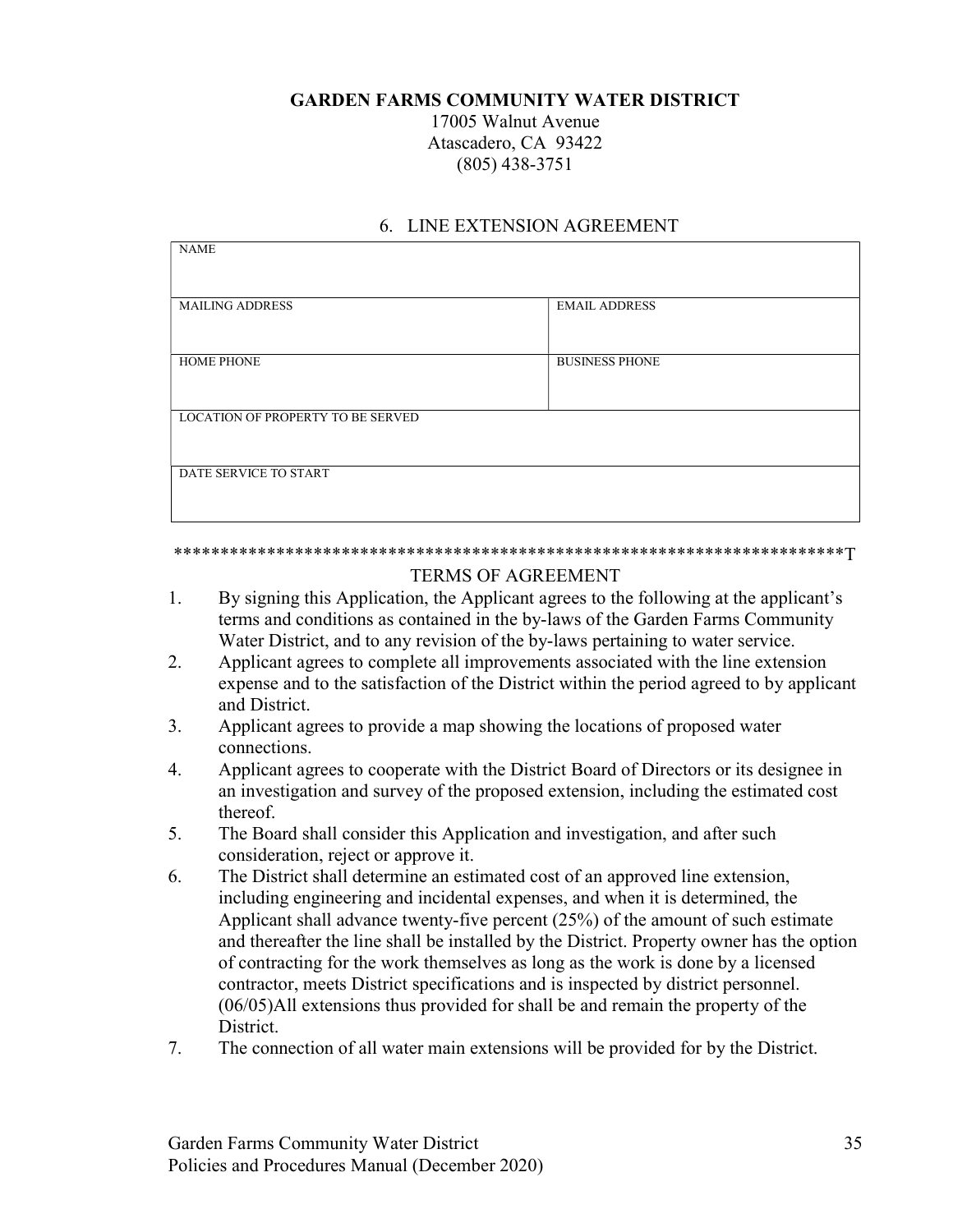- 8. Terms for refund to the original Applicant for services later hooking on to such water main extensions shall be as follows unless reimbursement is waived in the Agreement:
- 9. Within thirty (30) days of the completion of the water main extension, the District shall prorate the entire costs thereof against all lots of property that may ultimately be benefited by direct connection to the main extension in proportion to the front footage of such lots or in such manner as may, in the opinion of the District, provide an equitable distribution of the costs. In no case shall any Applicant pay an amount less than the prorated cost of the extension for the length of his frontage as determined above. The main extension charges as described herein shall be in addition to the specified connection charges.
- 10. The original Applicant(s) shall, up to ten (10) years from the date of signing the form Agreement, be entitled to a refund for each connection later made to the main extension, based on the prorated cost as determined above for each lot or parcel. The District may make extensions to the facilities constructed under this provision without obligation to the Applicant, and refunds will not be made for services connected to said additional extension.

| USER:     | DATE: |
|-----------|-------|
|           |       |
|           |       |
| DISTRICT: | DATE: |
|           |       |
|           |       |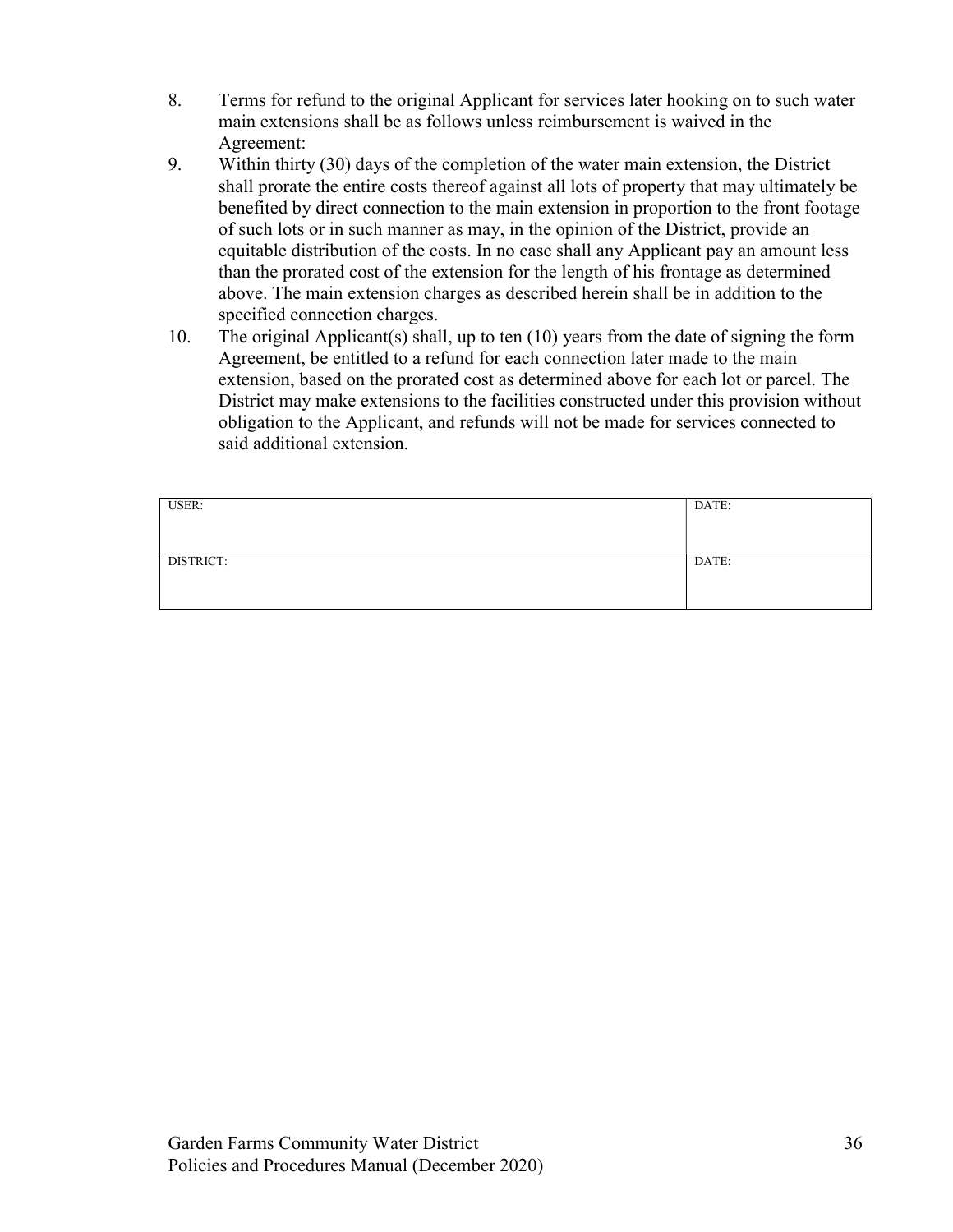17005 Walnut Avenue Atascadero, CA 93422 (805) 438-3751

#### 7. APPLICATION AND AGREEMENT FOR METER UPGRADE

| <b>NAME</b>                              |                       |  |
|------------------------------------------|-----------------------|--|
| <b>MAILING ADDRESS</b>                   | <b>EMAIL ADDRESS</b>  |  |
| <b>HOME PHONE</b>                        | <b>BUSINESS PHONE</b> |  |
| <b>LOCATION OF PROPERTY TO BE SERVED</b> |                       |  |
| DATE SERVICE TO START                    |                       |  |

#### \*\*\*\*\*\*\*\*\*\*\*\*\*\*\*\*\*\*\*\*\*\*\*\*\*\*\*\*\*\*\*\*\*\*\*\*\*\*\*\*\*\*\*\*\*\*\*\*\*\*\*\*\*\*\*\*\*\*\*\*\*\*\*\*\*\*\*\*\*\*\*\*

#### TERMS OF AGREEMENT

- 1. The property owner (Applicant) is requesting that the Garden Farms Community Water District (District) install a 1-inch meter as part of a construction project on Applicant's property being completed at the Applicant's expense.
- 1. Applicant has reviewed the request for a meter upgrade with the general manager and understands the terms and conditions of the installation.
- 2. Applicant agrees to cooperate with the District Board of Directors or its designee in an investigation of the proposed meter upgrade when necessary.
- 3. By signing this Application, the Applicant agrees to follow the terms and conditions as contained in the by-laws of the Garden Farms Community Water District, and to any revision of the by-laws pertaining to water service.
- 4. Applicant agrees that the location of the water meter and service line shall not change with the installation of the new meter unless the District deems such relocation necessary for the installation.
- 5. Applicant agrees to provide the District with a copy of the requirement for the meter upgrade.
- 6. The District has determined an estimated cost of installing an upgraded meter as follows:

| 6.1. | Short side: | \$1,000 |
|------|-------------|---------|
|------|-------------|---------|

- 6.2. Long side: \$3,500
- 7. The proposed installation is a with a cost of
- 8. Applicant shall be required to pay a deposit in the full amount to the Garden Farms Community Water District prior to commencement of installation.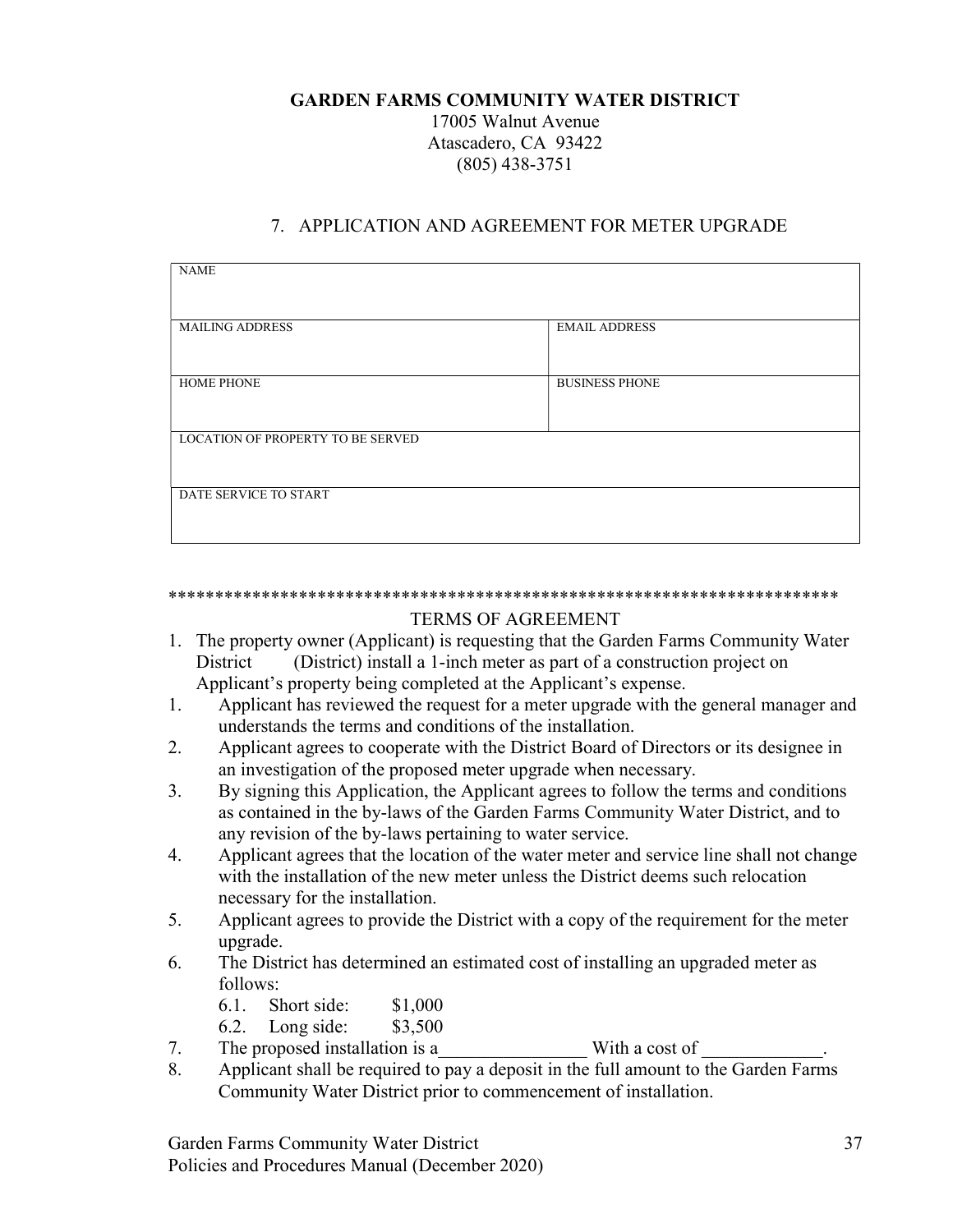- 9. The installation of all upgraded meters will be provided for by the District. The District retains the right to schedule the installation at a time of their choosing, within 60 days of the completion of this application and the payment of all required costs and fees.
- 10. The Board shall consider this Application at its next scheduled Board of Director's Meeting and motion to approve if all necessary conditions are met.

| USER:     | DATE: |
|-----------|-------|
|           |       |
|           |       |
|           |       |
|           |       |
|           |       |
|           |       |
| DISTRICT: | DATE: |
|           |       |
|           |       |
|           |       |
|           |       |
|           |       |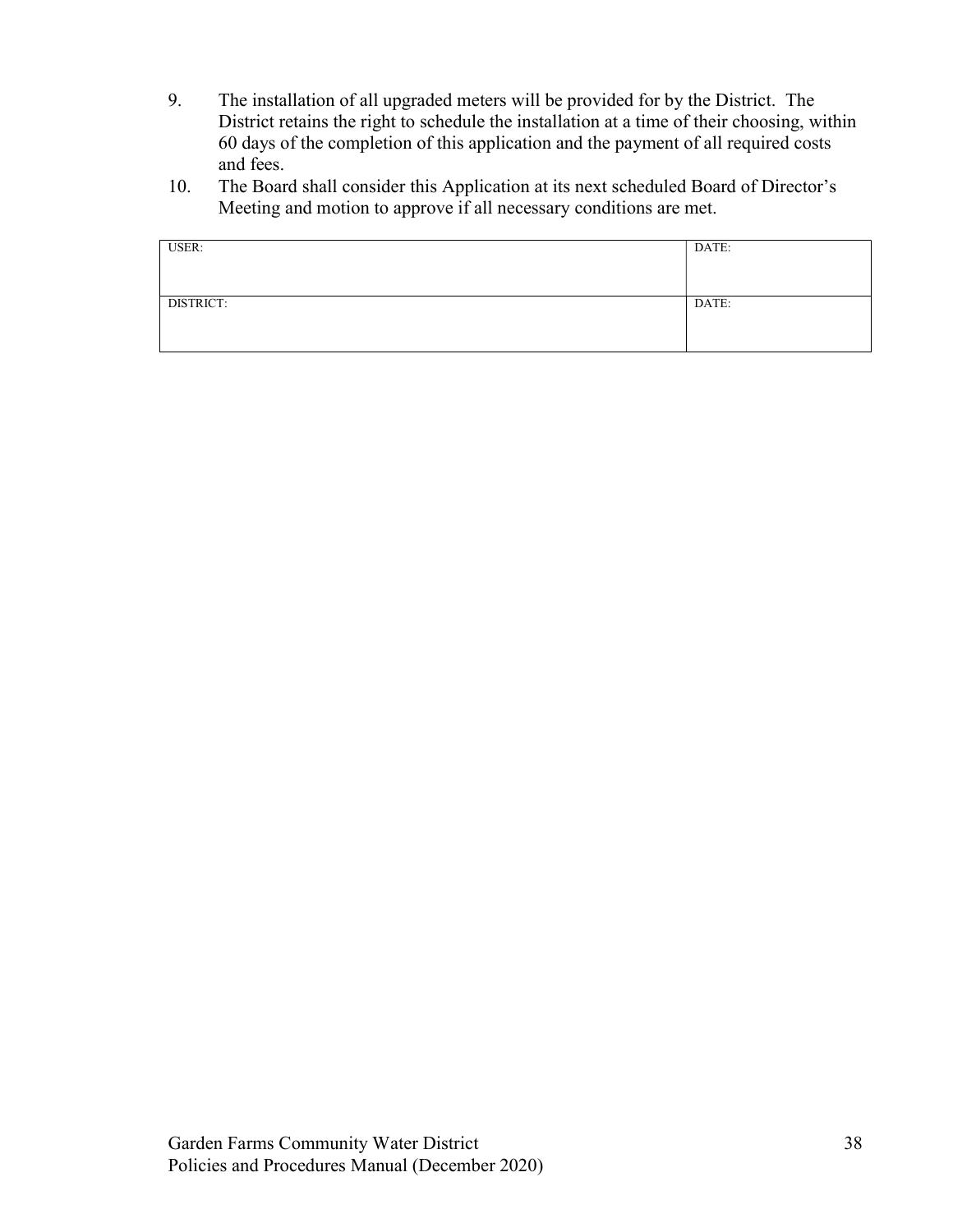17005 Walnut Avenue Atascadero, CA 93422 (805) 438-3751

#### 8. PHASE ONE "WILL-SERVE" LETTER

Garden Farms Community Water District has received a request to serve water to the property at the following location:

| <b>NAME</b>                       |                       |  |
|-----------------------------------|-----------------------|--|
| <b>MAILING ADDRESS</b>            | <b>EMAIL ADDRESS</b>  |  |
| <b>HOME PHONE</b>                 | <b>BUSINESS PHONE</b> |  |
| LOCATION OF PROPERTY TO BE SERVED |                       |  |
| DATE SERVICE TO START             |                       |  |

Improvements to the delivery system may be necessary in order to provide service to the above described property, and to meet fire protection requirements set by the California Department of Forestry. Such requirements shall be adopted by the District as a condition of service, with costs of same to be born by the property owner.

BEFORE SERVICE WILL BE PROVIDED to this property, all the necessary changes and improvements to the system must be made, and any line extensions must be completed to the District's satisfaction. Necessary fees must also be paid, and PHASE TWO of the "will serve" letter must be signed. The cost of such changes and improvements will be the burden of the property owner or developer. Terms shall be fully described and agreed to in a contractual form.

| USER:     | DATE: |
|-----------|-------|
|           |       |
|           |       |
| DISTRICT: | DATE: |
|           |       |
|           |       |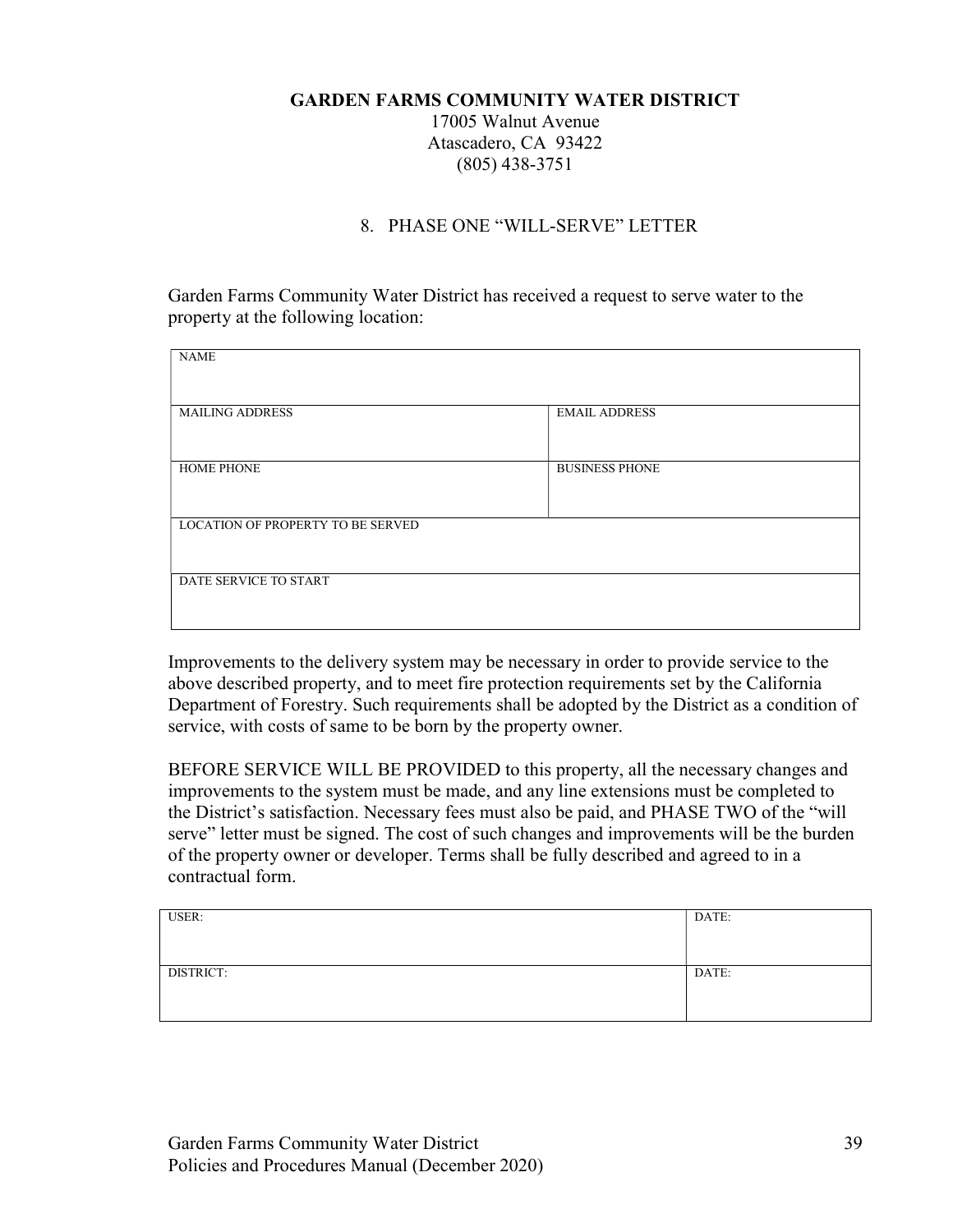17005 Walnut Avenue Atascadero, CA 93422 (805) 438-3751

#### 9. PHASE TWO "WILL-SERVE LETTER

Garden Farms Community Water District agrees to serve water to the property at the following location:

| <b>NAME</b>                              |                       |
|------------------------------------------|-----------------------|
| <b>MAILING ADDRESS</b>                   | <b>EMAIL ADDRESS</b>  |
| <b>HOME PHONE</b>                        | <b>BUSINESS PHONE</b> |
| <b>LOCATION OF PROPERTY TO BE SERVED</b> |                       |
| DATE SERVICE TO START                    |                       |

This service is subject to payment of the required fees and providing that the following conditions are met:

- 1. The customer to be served agrees to adhere to all regulations and policies of the Garden Farms Community Water District.
- 2. The property and improvements to be served meet with the fire codes as put forth by the fire protection agency of jurisdiction (California Department of Forestry).
- 3. Any alterations or improvements to the delivery system have been completed to the District's satisfaction.
- 4. Properly completed and signed applications for water meter installation and water service are on file with the District.
- 5. Provide payment for any and all costs and/or fees incurred by the District, including, but not limited to any attorney's fees incurred on customer's behalf.

| USER:            | DATE: |
|------------------|-------|
| <b>DISTRICT:</b> | DATE: |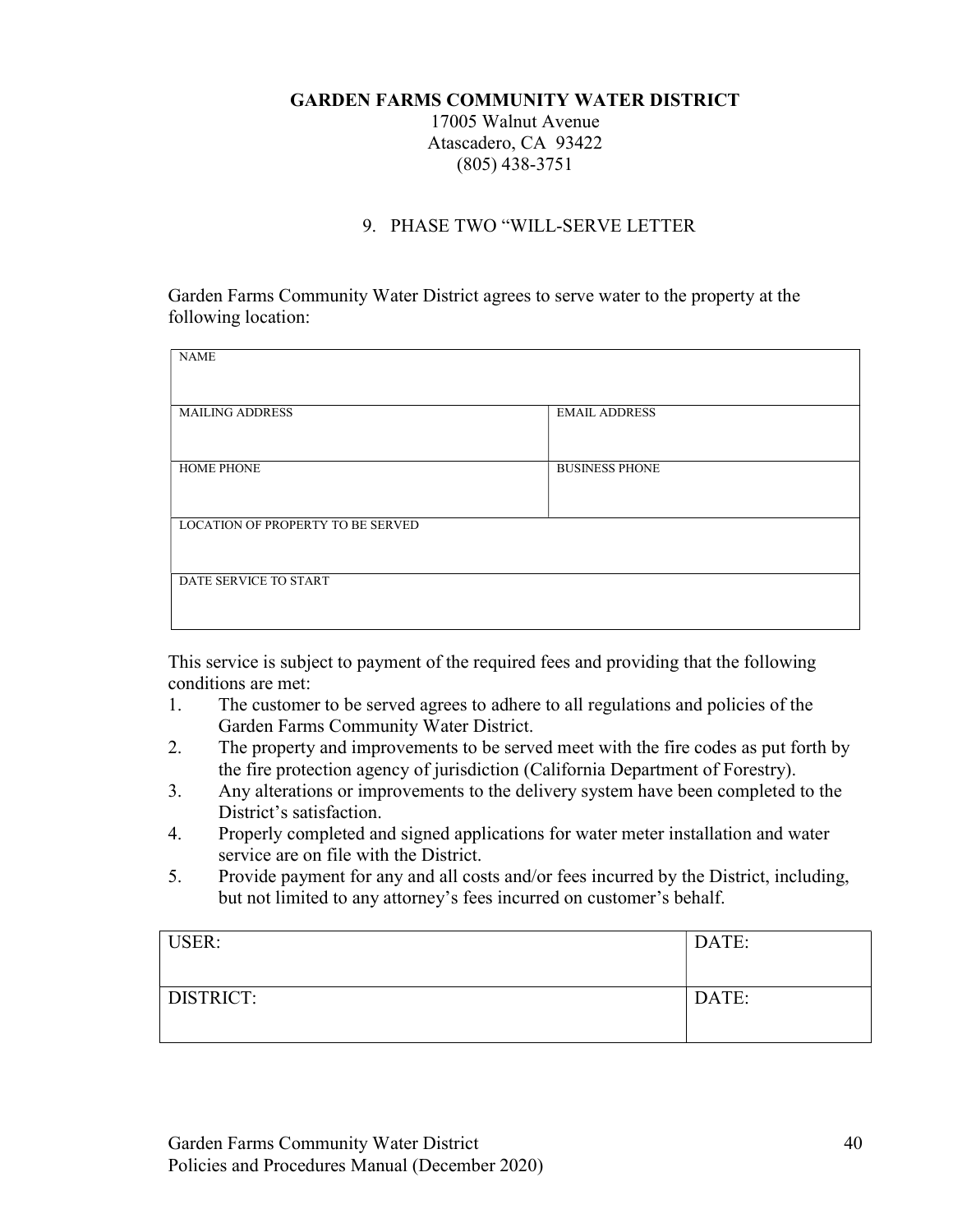17005 Walnut Avenue Atascadero, CA 93422 (805) 438-3751

#### 10. TRUCKLOAD WATER SALES

| <b>BUSINESS NAME</b>                  | PHONE#                  |
|---------------------------------------|-------------------------|
| <b>BUSINESS REPRESENTATIVE</b>        | PHONE#                  |
| <b>MAILING ADDRESS</b>                |                         |
| <b>WATER SALE START DATE</b>          | <b>END DATE</b>         |
| <b>CAPACITY PER LOAD</b>              | NUMBER OF LOADS PLANNED |
| <b>GALLONS OBTAINED NOT TO EXCEED</b> | PER DAY<br><b>TOTAL</b> |

### RATE: \$100 PER TRUCK LOAD

#### CONDITIONS OF SALE

#### GARDEN FARMS COMMUNITY WATER DISTRICT

- 1. The District must currently have surplus water available for sale.
- 2. The District will refuse water to the above named purchaser in the event of an emergency such as fire or loss of power for an extended period of time, or if surplus water is no longer available.
- 3. Provision of water will cease immediately, if and when District customers experience a disruption of water service or a water quality problem.
- 4. The District cannot be held responsible for volume, pressure or condition of water sold.

#### CUSTOMER

- 1. The above named purchaser will be billed for repair of any damage to District equipment (including but not limited to the hydrant) caused by above named purchaser.
- 2. Hydrants used for loading water are to be throttled to one half of available water flow.
- 3. Hours for loading water are between 8:00 am and 5:00 pm, excluding weekends.
- 4. Only the hydrant at the end of Chestnut Avenue (off of Linden Avenue) will be used for loading water.
- 5. The purchaser guarantees to the District that there is an air gap between equipment used to obtain water from the hydrant, and water in the container used for transport.

| USER:     | DATE: |
|-----------|-------|
|           |       |
|           |       |
|           |       |
| DISTRICT: | DATE: |
|           |       |
|           |       |
|           |       |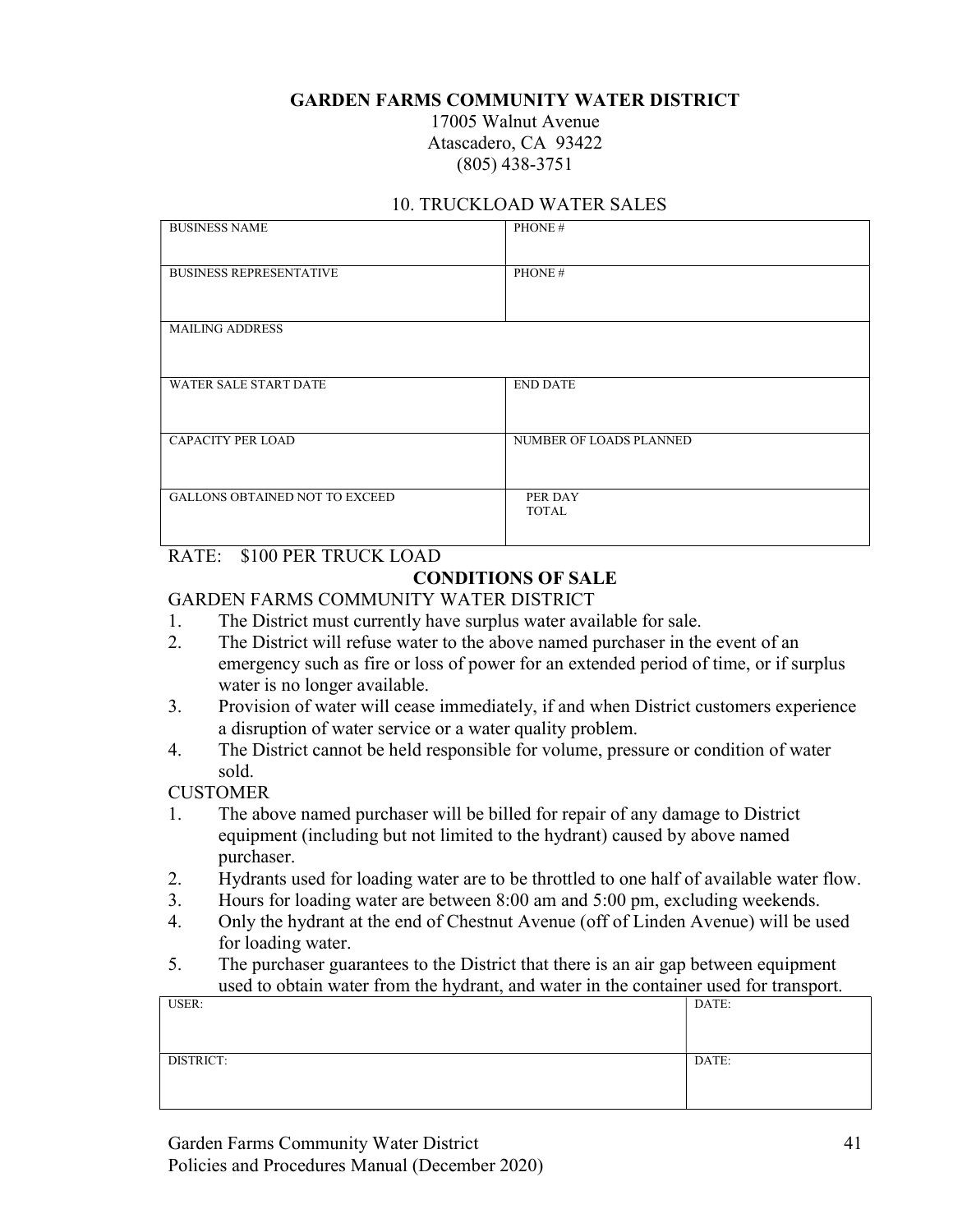17005 Walnut Avenue Atascadero, CA 93422 (805) 438-3751

### 11. PERSONNEL AND DISCRIMINATORY HARRASSMENT POLICIES

All policies will adhere to Labor Codes as set by the State of California and the Federal Government. In any case where a policy of the District is in conflict with a mandated procedure, the policy as set by law will take precedent.

#### EMPLOYEE POLICIES

- 1. Application for employment position
	- 1.1. All applications for employment must be made in writing, and submitted to the Garden Farms Community Water District General Manager, or the Chairperson of the Board of Directors.
	- 1.2. Applicants must meet all qualifications for the position as set forth by the GFCWD Board of Directors.
	- 1.3. Disqualification of applicants may be made by the GFCWD Board of Directors or the General Manager under the direction of the Board, for any of the following reasons:
		- 1.3.1. Lack of the qualifications set forth by the District.
		- 1.3.2. Omission of, or misstatement of material facts in written application.
		- 1.3.3. Failure to file application within the prescribed time limit.
	- 1.4. Each applicant will be notified by mail or telephone as to acceptance or rejection of his/her application.
	- 1.5. The GFCWD reserves the right to select from the written applications those which the Board of Directors gives priority, and to conduct personal interviews accordingly.
- 2. Probationary period
	- 2.1. All persons hired by the GFCWD shall go through a probationary period where employment may be terminated without significant cause.
	- 2.2. The length of such period shall be set by the GFCWD Board of Directors, and the information given to the prospective employee prior to employment.
	- 2.3. A salary will be set for the probationary period, and will be reviewed at the end of the probationary period, at which time the amount of the salary may or may not be altered.
	- 2.4. Employees will be either terminated at the end of the probationary period, or hired on a permanent basis.
- 3. Employment conditions\
	- 3.1. There are no set hours of operation for the Garden Farms Community Water District, and employees are required to perform tasks on an as-needed basis.
	- 3.2. There is no predetermined amount of time that an employee will be required to work within a set pay period.
	- 3.3. In order to provide continuous service to District customers, employees may be required to work on holidays.
	- 3.4. All work will be compensated at the rate set for routine job performance, and no overtime or extra pay will be provided under any circumstances.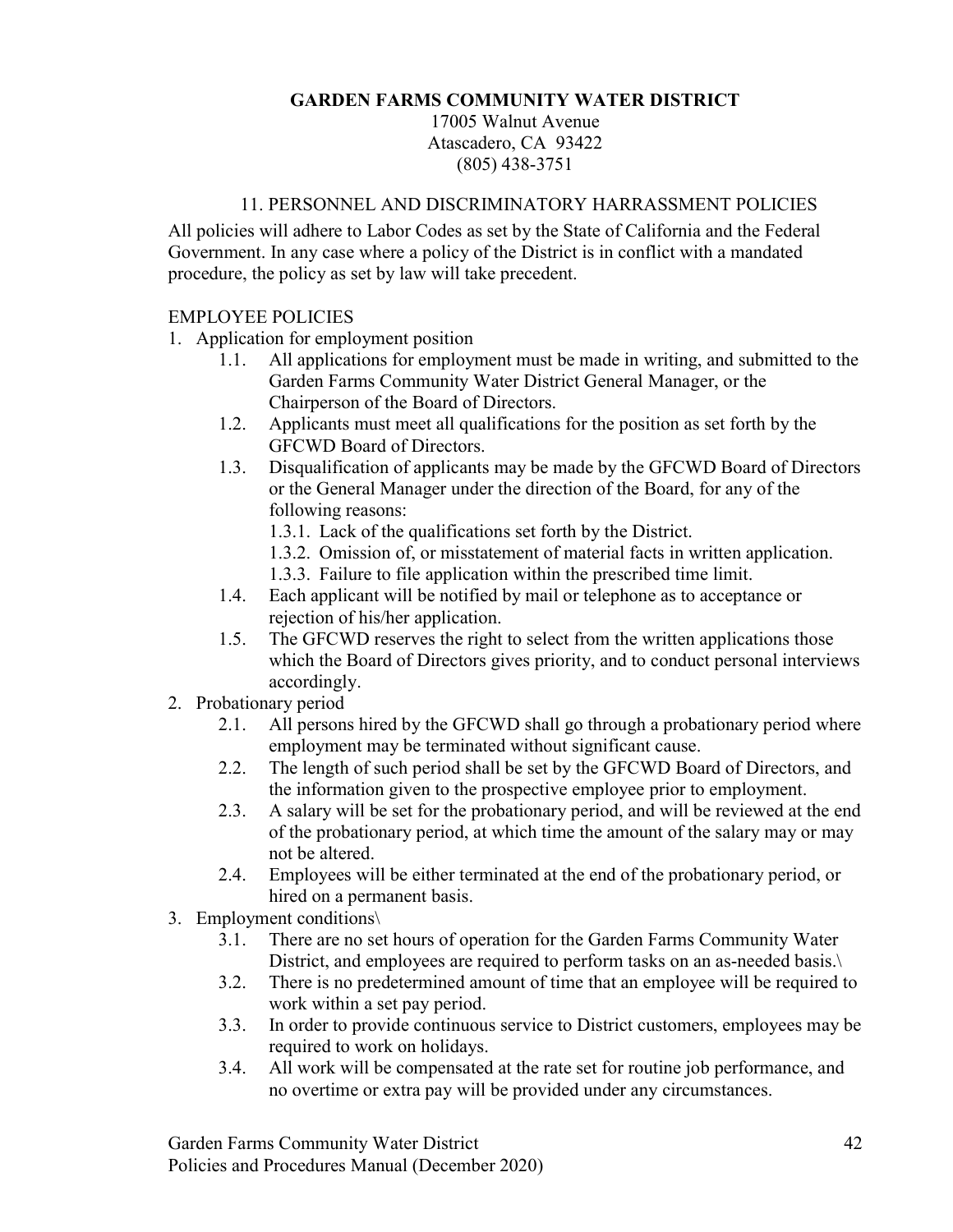- 3.5. Employees are responsible for tracking their own hours as work is performed. Work hours must be submitted for approval on the last day of the month in order to be included in that pay period.
- 3.6. Paychecks are issued monthly.
- 3.7. There are no benefits outside of salaries provided to employees of the Garden Farms Community Water District.
- 4. Employee Evaluation and Salary Review
	- 4.1. The job performance of each employee of the GFCWD shall be reviewed on an annual basis, in closed session, by the GFCWD Board of Directors.
	- 4.2. The performance review will be accompanied by a salary analysis.
	- 4.3. Such performance and salary review shall take place after the annual financial audit and report by the District accountant as to the financial status of the GFCWD.
	- 4.4. A report on the findings of the annual review shall be made in writing, and kept in the District personnel files.
	- 4.5. An employee may request attendance at a review of their job performance.
- 5. Resignations
	- 5.1. Resignations shall be in writing, and submitted to the General Manager or to the Board Chairperson of the GFCWD.
	- 5.2. Resignations shall be effective on the date designated therein, and if no date is designated, it shall be effective immediately if accepted by the Board.
	- 5.3. Once submitted, the resignation may not be withdrawn without the formal approval of the Board of Directors.
- 6. Disciplinary Action
	- 6.1. An employee who has completed his/her probationary period and attained permanent status may be reprimanded, suspended, demoted, or dismissed for any of the following reasons:
		- 6.1.1. Any of the reasons listed under Section II, (1).
		- 6.1.2. Incompetence.
		- 6.1.3. Inefficiency.
		- 6.1.4. Inexcusable neglect of duty.
		- 6.1.5. Insubordination.
		- 6.1.6. Dishonesty.
		- 6.1.7. Discourteous treatment of the public or other employees.
		- 6.1.8. Willful disobedience.
		- 6.1.9. Misuse of District property.
		- 6.1.10. Repeated violations of District safety rules or policies.
	- 6.2. The following process shall be used to take disciplinary action against an employee of the GFCWD.
		- 6.2.1. All complaints against an employee shall be brought to the attention of the General Manager. Complaints about the General Manager shall be brought to the Chairperson of the Board of Directors.
		- 6.2.2. The General Manager (Chairperson) shall discuss the issue with the employee in question, giving specific information to allow for changes in the undesirable behavior.
		- 6.2.3. If the employee fails to comply, the issue will be brought to the attention of the Board of Directors at a meeting of the Board.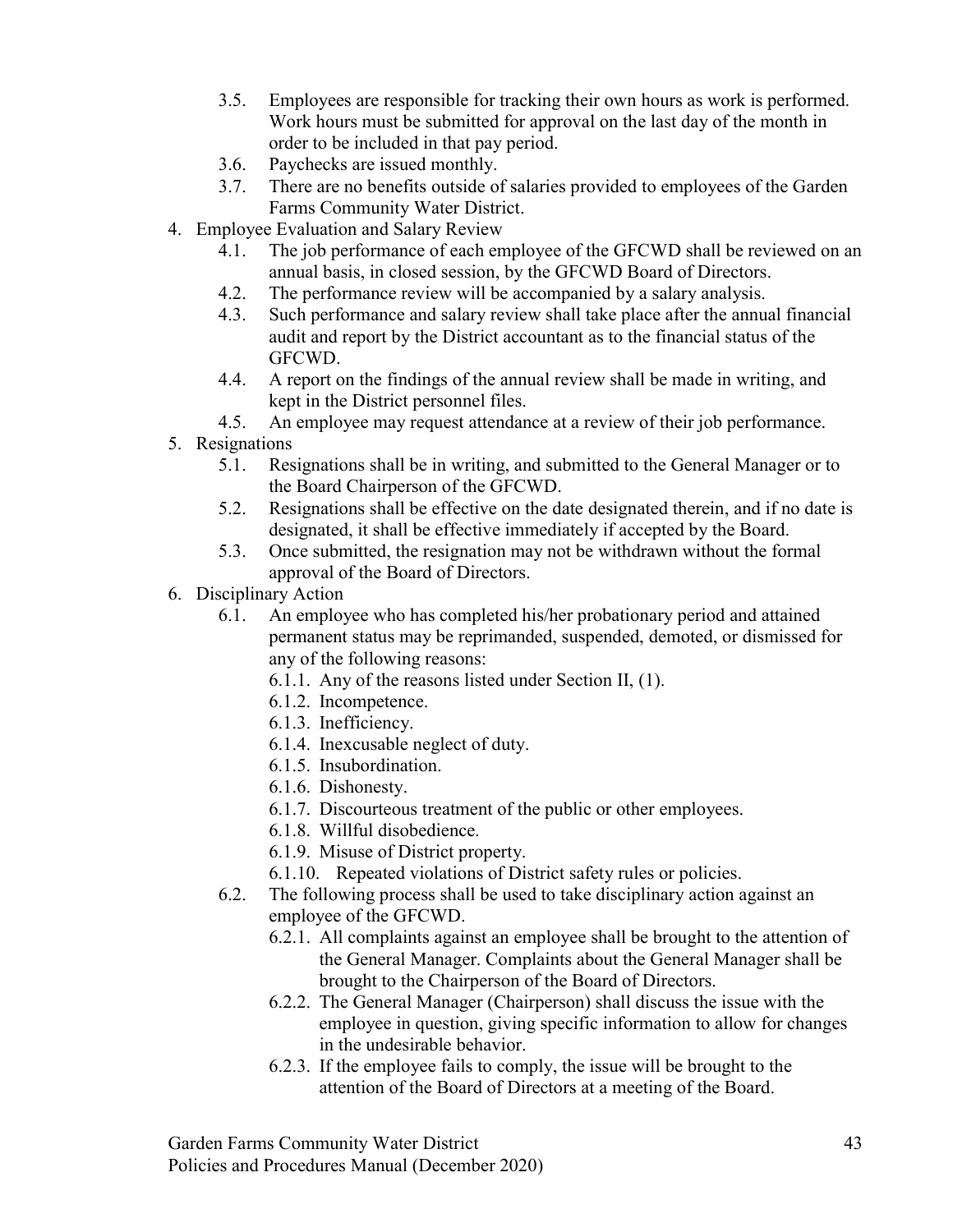- 6.2.4. The Board shall submit in writing a full description of the concerns addressed in closed session.
- 6.2.5. The written report shall include procedures to be followed and/or behavior to be changed in order for the party under review to remain in the position held with the Garden Farms Community Water District.
- 6.2.6. A probationary period shall be set in order for the employee to have the opportunity to make the requested changes.
- 6.2.7. The probationary period may be followed by either suspension or termination of the employee if the conditions are not met.
- 6.3. Dismissals: Any employee with permanent status may be dismissed by the GFCWD Board of Directors by a written order. The written order shall be served upon the employee either personally, or by registered mail, prior to the effective date of the dismissal, and shall include:
	- 6.3.1. A statement of the action being taken.
	- 6.3.2. The effective date of the action.
	- 6.3.3. A statement in ordinary and concise language, of the acts or omissions upon which the action is based.
	- 6.3.4. The employee may, within seven business days following service of the order of dismissal, appeal to the Board of Directors. The appeal shall be in writing, and set forth the facts upon which the appeal is based, and the relief requested.
	- 6.3.5. The GFCWD Board of Directors reserves the right to act or not act upon such written appeals as it deems fit.
- 7. DISCRIMINATORY HARASSMENT POLICY
	- 7.1. A businesslike workplace assures courteous treatment for both employees and the public. Discriminatory harassment is derogatory comments, physical acts and insults which are made on the basis of an employees protected status. Sexual harassment includes unwelcome sexual overtures where submission is made a term or condition of employment, or the basis for an employment decision. Discriminatory and sexual harassment unreasonably interfere with an employee's work performance by creating an intimidating or offensive work environment. Both are considered employee misconduct, and are grounds for disciplinary action.
	- 7.2. Often, simply advising someone of the offensive nature of his/her behavior will resolve the problem. If possible, an employee should inform the harasser that his/her behavior is unwelcome, offensive, in poor taste, and highly inappropriate.
	- 7.3. When an employee's effort to resolve the harassment is unsuccessful, or when an employee feels uncomfortable or threatened in raising the issue with the harasser, the employee is urged to make a complaint to the General Manager or Board Chairperson.

| <b>EMPLOYEE:</b> | DATE: |
|------------------|-------|
|                  |       |
|                  |       |
| DISTRICT:        | DATE: |
|                  |       |
|                  |       |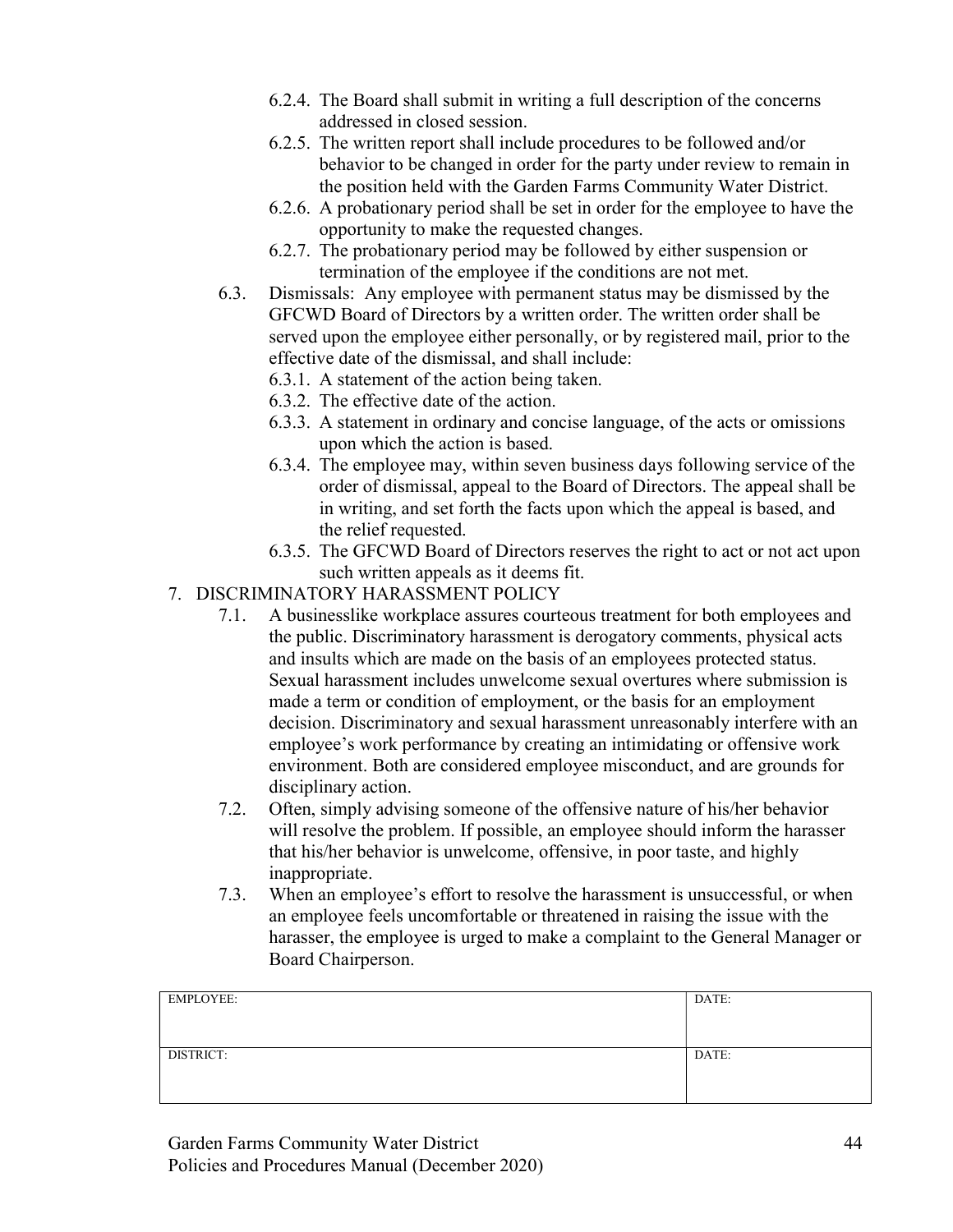12. AFFIDAVIT OF POSTING

The undersigned is the Secretary of the governing board of the Garden Farms Community Water District, and as such, the undersigned declares that attached hereto is a true copy of the Public Notice that was posted for public inspection on the

|     | (location of posting) |                        |         |        |
|-----|-----------------------|------------------------|---------|--------|
| on  | (day of week)         | , the day of<br>(date) | (month) | (year) |
| By: | (Secretary)           |                        |         |        |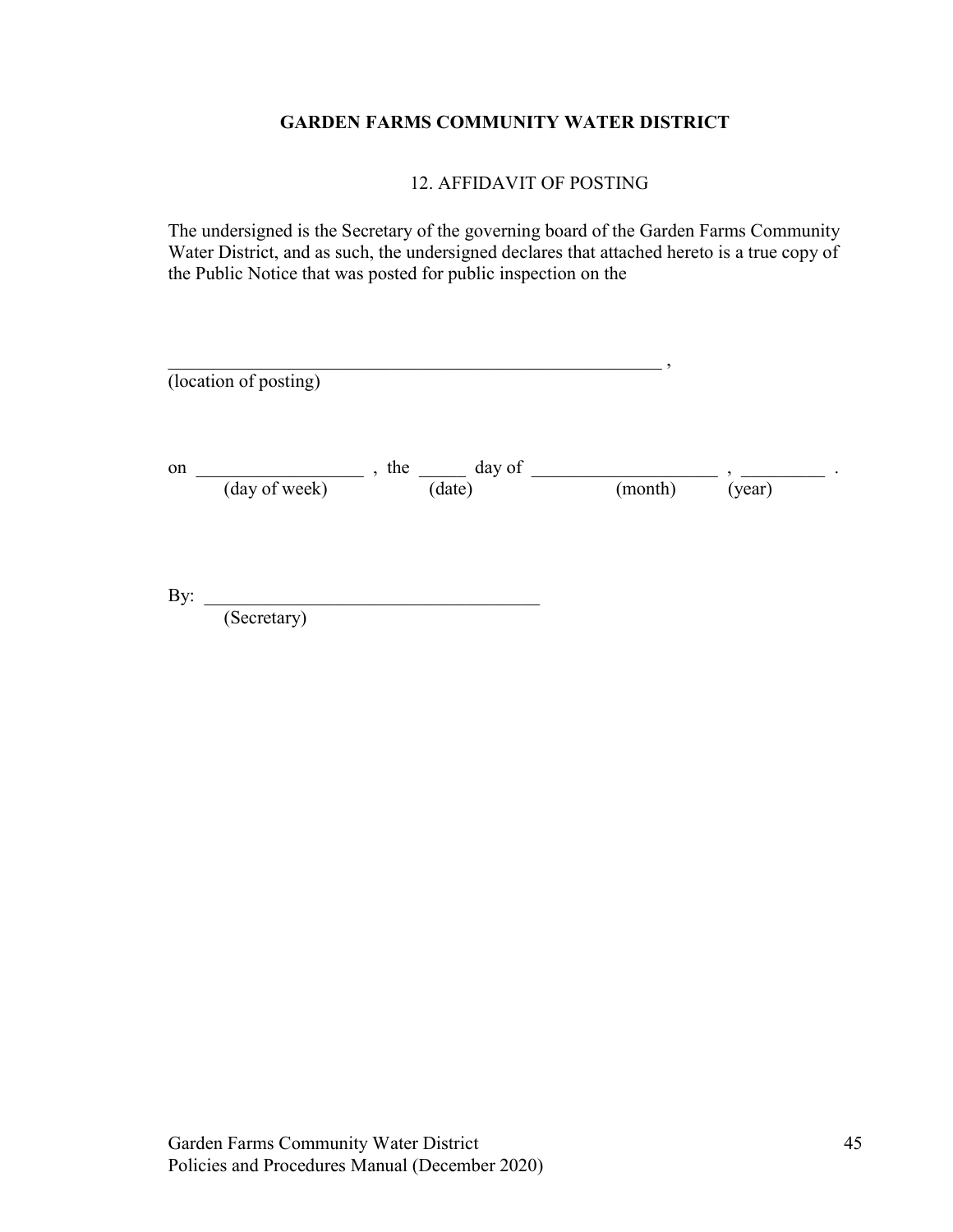## 3. APPENDIX C: BROWN ACT

- 1. ATTENDING MEETINGS WITH OTHER AGENCIES: Board Members do not discuss amongst themselves, other than as part of the scheduled meeting, business within the jurisdiction of their local agency.
- 2. ATTENDING COMMITTEE MEETINGS: Board Members who are not part of the standing committee attend only as observers and do not participate in the meeting.
- 3. TELECONFERENCING MEETING: Must comply with posting requirements, etc. Agendas posted at all teleconferencing locations, which locations are identified in the meeting notices and agendas. All votes made by roll call.
- 4. COMMITTEE MEETINGS: Advisory and standing committees no longer must adopt regular time and place of regular meeting.
- 5. OBTAINING AGENDAS: Requests for mailing renewed yearly; can request pay employee time to, and cost of, mailing, but not agenda prep time. Must mail earliest of: when posted, or when distributed to majority of Board Members.
- 6. NON-AGENDA ITEMS: Board may take action only if vote by 2/3 present that there is a need to take immediate action, and that this need came to attention after agenda was posted.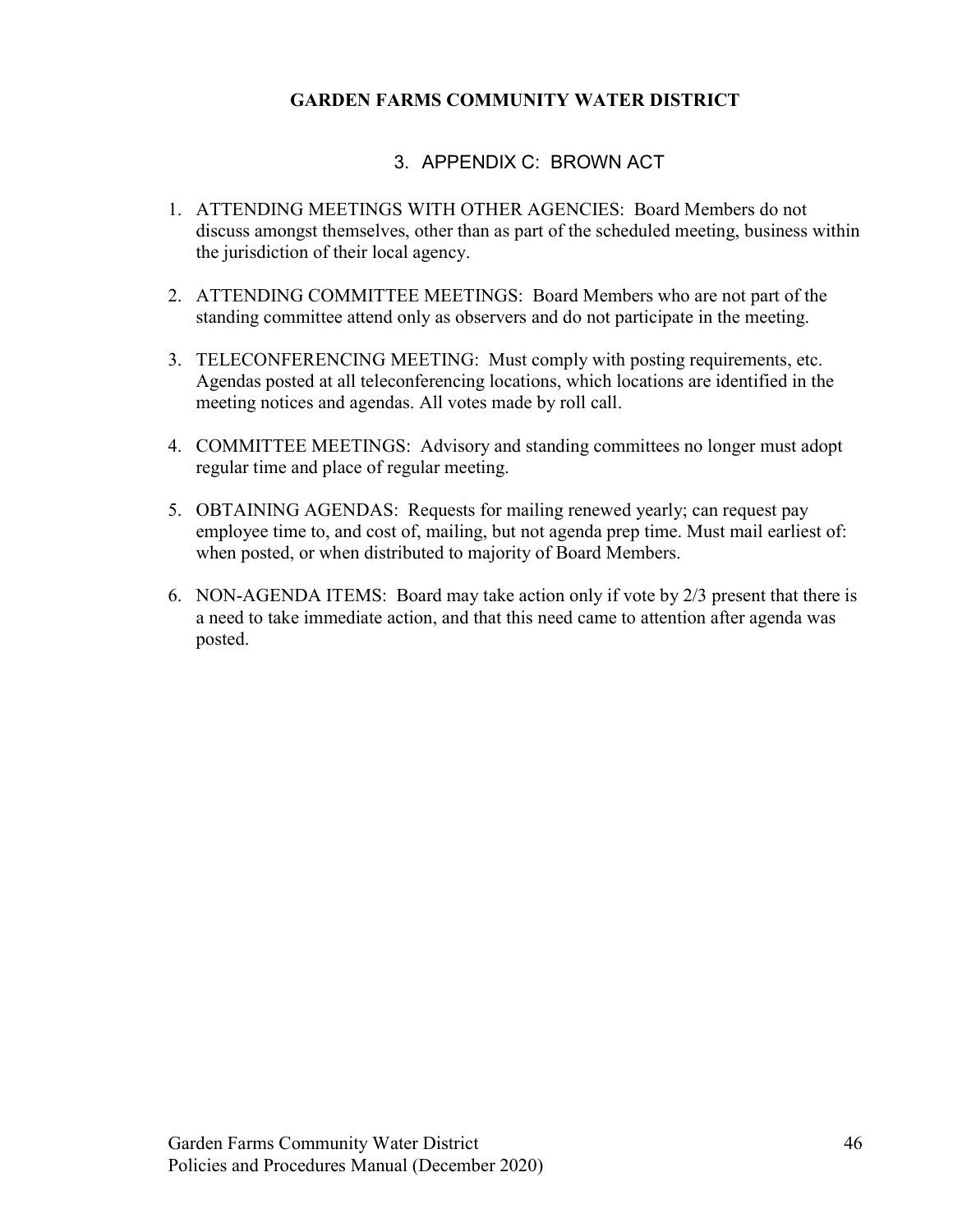## 4. APPENDIX D: SAFETY MANUAL

## GARDEN FARMS COMMUNITY WATER DISTRICT

- 1. PURPOSE: To identify areas where safety precautions need to be taken, and list recommended procedures to limit accidents.
- 2. SAFETY AREAS
	- 2.1. Vehicle operation
	- 2.2. Hazards created by District activities, construction, and repairs
	- 2.3. Fire prevention
	- 2.4. Electrical hazards
	- 2.5. Handling of hazardous materials
	- 2.6. Securing District property
	- 2.7. Proper use of tools and operation of equipment
	- 2.8. Emergency procedures
- 3. VEHICLE OPERATION
	- 3.1. Safe driving habits and compliance with traffic laws
	- 3.2. Vehicles maintained in good operating condition
	- 3.3. Adherence to necessities of Garden Farms traffic environment
		- 3.3.1. Narrow roads allowing one way traffic only, in many areas
			- 3.3.1.1. Necessitates parking work vehicles so as to leave roadway
				- open
			- 3.3.1.2. Demands minimal travel speeds
	- 3.4. Use of roads for foot traffic, bicycles, horse, and other animal traffic
		- 3.4.1. Demands minimal travel speeds
		- 3.4.2. Requires extra vigilance
	- 3.5. Frequency of children in or near roadway
		- 3.5.1. Demands minimal travel speeds
		- 3.5.2. Requires extra vigilance

## 4. DISTRICT CREATED HAZARDS

- 4.1. Examples: All require necessary warning signs, barriers, or personnel supervision.
	- 4.1.1. Open holes
	- 4.1.2. Exposed piping
	- 4.1.3. Exposed gate valves
	- 4.1.4. Road obstructions
	- 4.1.5. Stacked or piled equipment of materials
	- 4.1.6. Unsecured well yards
- 4.2. Road hazards that necessitate road closure
	- 4.2.1. Must be properly marked, well in advance of the hazard
		- 4.2.2. Proper agencies must be contacted
			- 4.2.2.1. County Roads Department, North County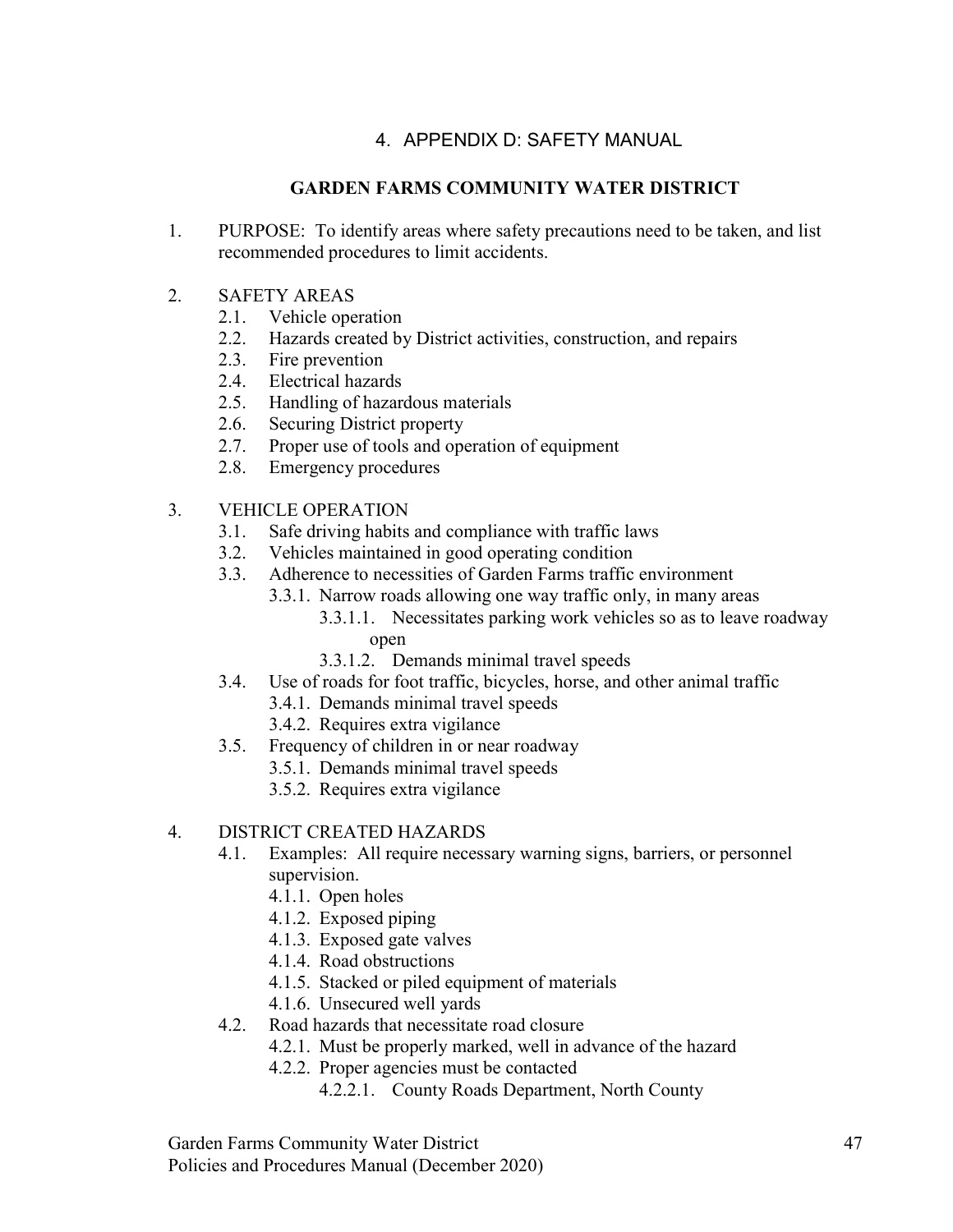- 4.2.2.2. Sheriff's Department
- 4.2.2.3. All emergency response agencies
- 4.2.2.4. Schools, if busses are affected
- 4.3. No significant hazard should be left unsupervised
- 5. FIRE PREVENTION
	- 5.1. Weed abatement program
		- 5.1.1. To be weed whacked on an as needed basis
			- 5.1.1.1. All fire hydrants and gate valves
			- 5.1.1.2. All mainline gate valves
			- 5.1.1.3. Well #1 inside
			- 5.1.1.4. Well #2 in front of, and inside
			- 5.1.1.5. Well #3 inside
		- 5.1.2. To be mowed with a tractor on an as needed basis
			- 5.1.2.1. Storage tank
			- 5.1.2.2. District property adjacent to Garden Farms Church
			- 5.1.2.3. Well #1 front and back outside
	- 5.2. Handling of flammable materials
		- 5.2.1. Proper storage
		- 5.2.2. Proper disposal
	- 5.3. Trash management and periodic removal
	- 5.4. Inspection of electrical facilities to prevent fire
	- 5.5. Caution with open flame or increased temperatures around flammable materials
	- 5.6. Use of fire retardant building materials
	- 5.7. Periodic check of fire hydrants
- 6. ELECTRICAL HAZARDS
	- 6.1. Periodic inspection of wiring and electrical equipment
	- 6.2. Proper installation of electrical equipment with attention to code requirements

## 7. HANDLING OF HAZARDOUS MATERIALS (chlorine, etc.)

- 7.1. Use of protective gear
	- 7.1.1. Goggles
	- 7.1.2. Gloves
	- 7.1.3. Protective clothing
- 7.2. Proper storage
	- 7.2.1. Sealed containers
	- 7.2.2. In locked facility
	- 7.2.3. Prevent improper exposure (heat, sunlight)
- 7.3. Spill control
	- 7.3.1. Reduction of possibility
	- 7.3.2. Proper procedures in case of a spill
- 7.4. Education
	- 7.4.1. Employees notified of hazards with toxic substances
	- 7.4.2. Written instructions clearly posted
	- 7.4.3. Supervision of unauthorized personnel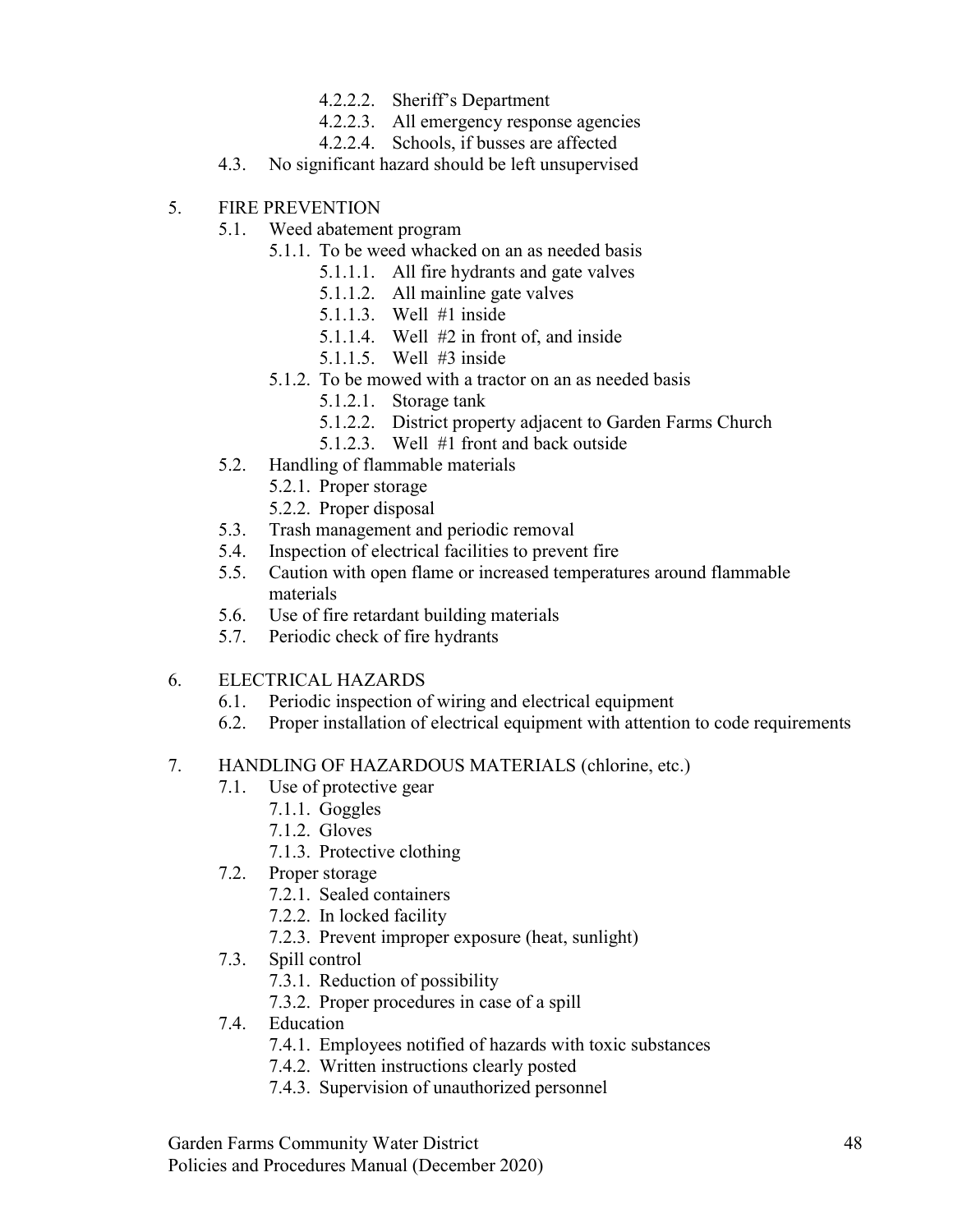### 8. SECURING DISTRICT PROPERTY

- 8.1. Use and inspect locks
	- 8.1.1. On all compound gates
	- 8.1.2. On all sheds and buildings containing electrical equipment, chlorine equipment, tools and other items of value.
- 8.2. Periodic examination of fencing
- 8.3. Periodic inspection of all unsecured District property
- 8.4. Periodic inspection of tank
	- 8.4.1. Locks secure, ladder and lid
	- 8.4.2. Examine for trespassing
- 9. PROPER WORK PROCEDURES: OPERATION OF EQUIPMENT, USE OF TOOLS
	- 9.1. Employee use only equipment trained to operate
	- 9.2. No unauthorized use of equipment
	- 9.3. Use proper tools for the job
	- 9.4. Adhere to manufacturer's recommendations and warnings
- 10. EMERGENCY PROCEDURES to be implemented in case of emergencies such as that experienced in the Highway 41 Fire
	- 10.1. Top off tank at first sign of fire
	- 10.2. Immediately acquire generator compatible with Well #1 (480 volts), and have on standby
	- 10.3. Request that residents not use water for anything other than domestic use
	- 10.4. Keep public fire fighting units appraised of water availability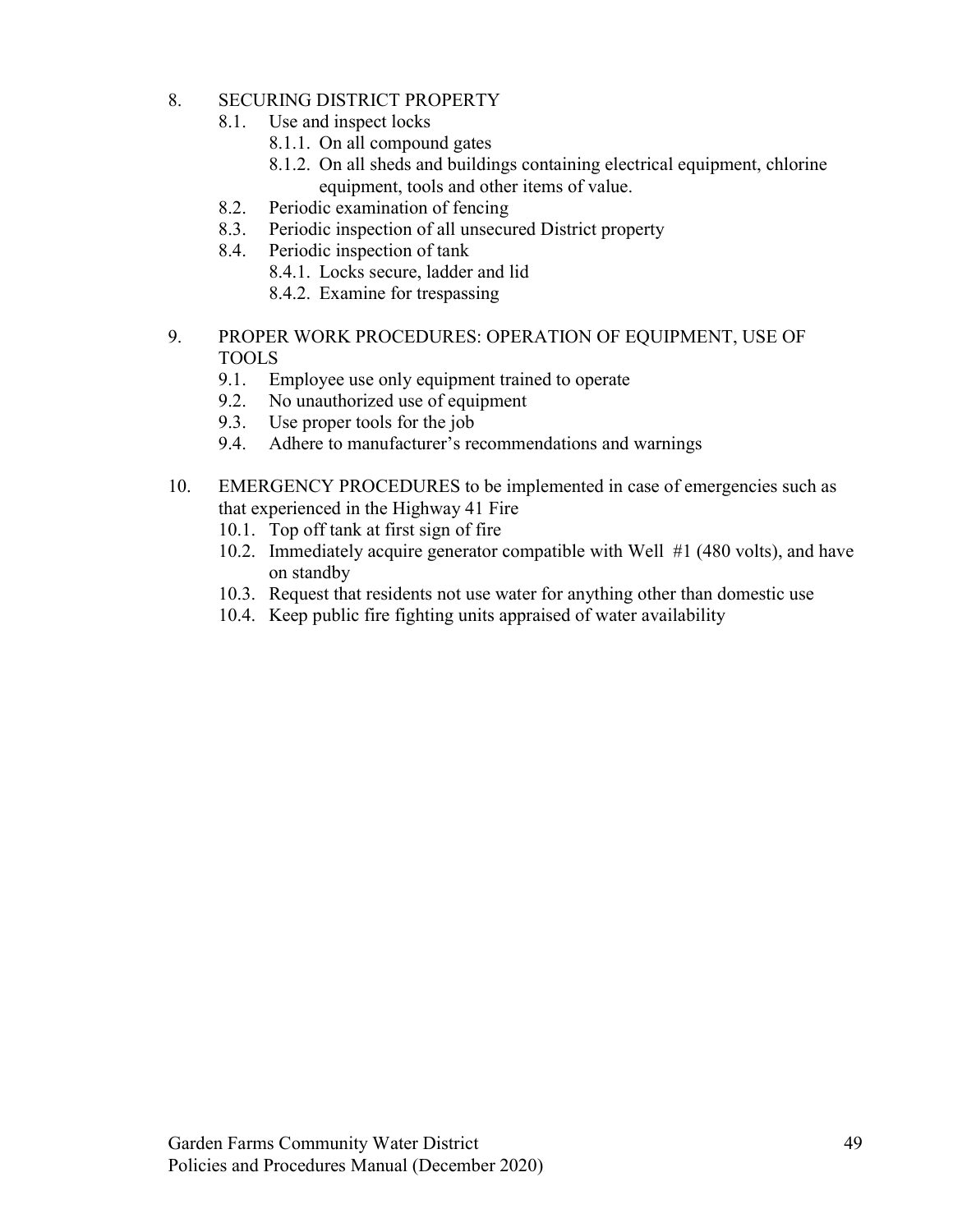## 5. APPENDIX E: INJURY & ILLNESS PREVENTION PROGRAM

## GARDEN FARMS COMMUNITY WATER DISTRICT

## 1. MANAGEMENT POLICY STATEMENT

- 1.1. It is the policy of GARDEN FARMS COMMUNITY WATER DISTRICT that every employee is entitled to a safe and healthful place in which to work. To this end, every reasonable effort will be made in the interest of accident prevention, fire protection, and health preservation.
- 1.2. The management concept of GARDEN FARMS COMMUNITY WATER DISTRICT is not production and safety; it is production with safety. When production with safety is achieved, production with efficiency is attained simultaneously.
- 1.3. We at GARDEN FARMS COMMUNITY WATER DISTRICT have a basic responsibility to make safety of human beings a part of our daily, hourly concern. We will be counting on you to do your part in making our program an effective one.
- 1.4. The successful operation of GARDEN FARMS COMMUNITY WATER DISTRICT will depend not only on a reliable water supply and customer service, but also how safely each job is performed. There is no job so important – or any service so urgent – that we cannot take time to work safely. We consider the safety of our personnel to be of prime importance, and we expect your full cooperation in making our program effective.

Sincerely,

General Manager

 $\mathcal{L}_\text{max}$  , where  $\mathcal{L}_\text{max}$ 

- 1. IDENTIFICATION OF SAFETY MANAGER
	- 1.1. The injury and illness prevention (IIP) program administrator, Marcia Joyce, has the authority and the responsibility for implementing and maintaining this IIP program for GARDEN FARMS COMMUNITY WATER DISTRICT.
	- 1.2. Managers and supervisors are responsible for implementing and maintaining the IIP program in their work areas and for answering worker questions about the IIP program. A copy of this IIP program is available from each manager and supervisor.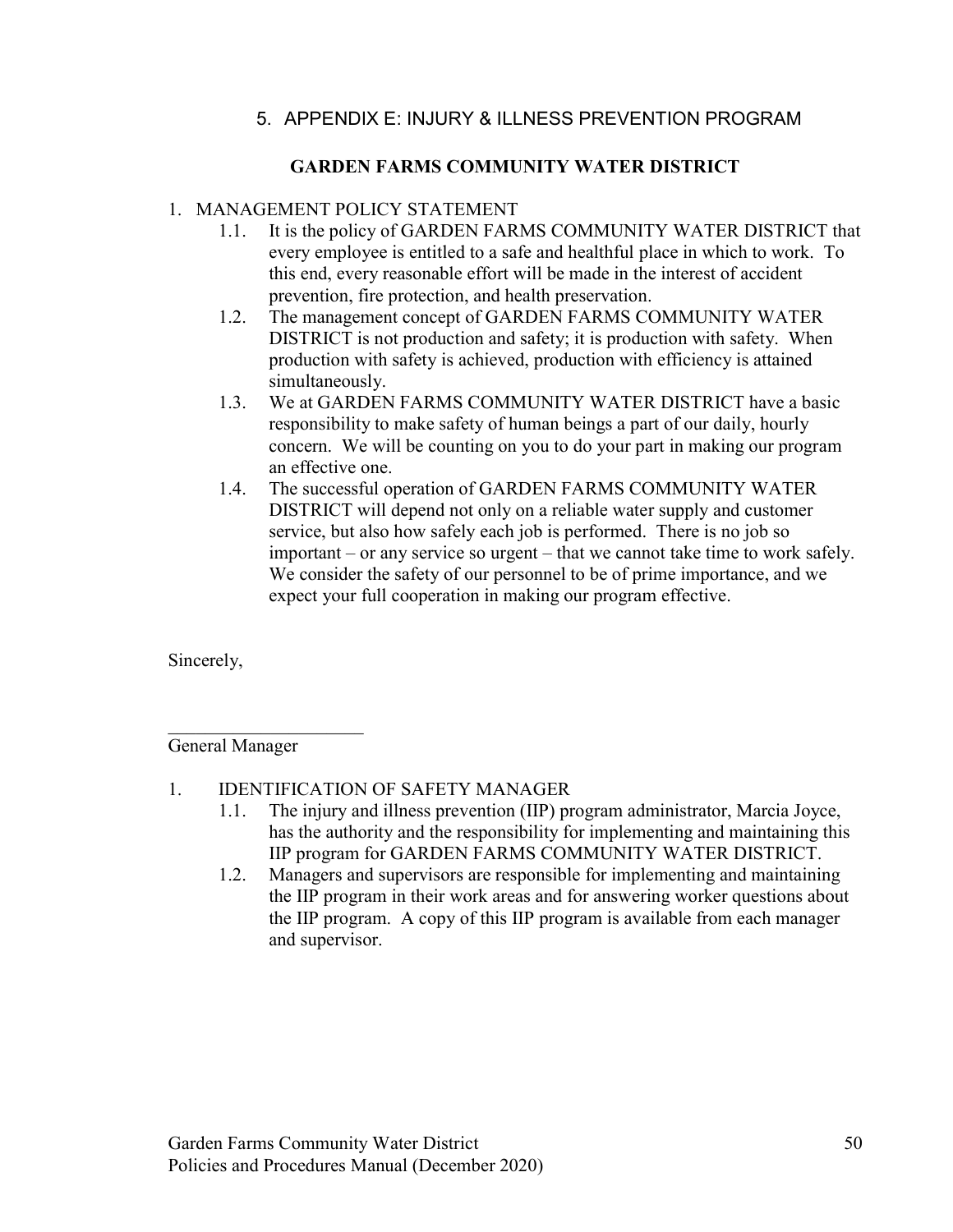## 2. COMPLIANCE

- 2.1. All workers, including volunteers and contract employees, are responsible for complying with safe and healthful work practices. Our system of ensuring that all workers comply with these practices include the following:
	- 2.1.1. Informing workers of the provisions of our IIP program;
	- 2.1.2. Evaluating the safety performance of all workers;
	- 2.1.3. Recognizing employees who perform safe and healthful work practices;
	- 2.1.4. Providing training to workers whose safety performance is deficient; and
	- 2.1.5. Disciplining workers for failure to comply with safe and healthful work practices.
- 3. COMMUNICATION
	- 3.1. We recognize that open two-way communication between management and staff on health and safety issues is essential to an injury-free, productive workplace. All managers and supervisors are responsible for communicating with all workers about occupational safety and health in a form readily understandable by all workers. Our communication system encourages all workers to inform their managers and supervisors about workplace hazards without fear of reprisal.
	- 3.2. The following system of communication is designed to facilitate a continuous flow of safety and health information between management and staff in a form that is readily understandable and consists of the following:
		- 3.2.1. New worker orientation including a discussion of safety and health policies and procedures.
		- 3.2.2. Review of our iip program.
		- 3.2.3. Workplace safety and health training programs.
		- 3.2.4. Orientation to mechanized equipment.
		- 3.2.5. Regularly scheduled safety meetings.
		- 3.2.6. Effective communication of safety and health concerns between workers and supervisors, including translation where appropriate.
		- 3.2.7. Posted or distributed safety information.
- 4. HAZARD ASSESMENT
	- 4.1. Periodic inspections to identify and evaluate workplace hazards shall be performed by a competent observer in our workplace.
	- 4.2. Periodic inspections are performed according to the following schedule:
		- 4.2.1. When we initially established our IIP program.
		- 4.2.2. When new substances, processes, procedures or equipment which present potential new hazards are introduced into our workplace;
		- 4.2.3. When new, previously unidentified hazards are recognized;
		- 4.2.4. When occupational injury and illness occur;
		- 4.2.5. Whenever workplace conditions warrant an inspection

## 5. ACCIDENT/EXPOSURE INVESTIGATIONS

5.1. It is the policy of GARDEN FARMS COMMUNITY WATER DISTRICT to carry out a thorough program of accident/exposure investigation. Supervisory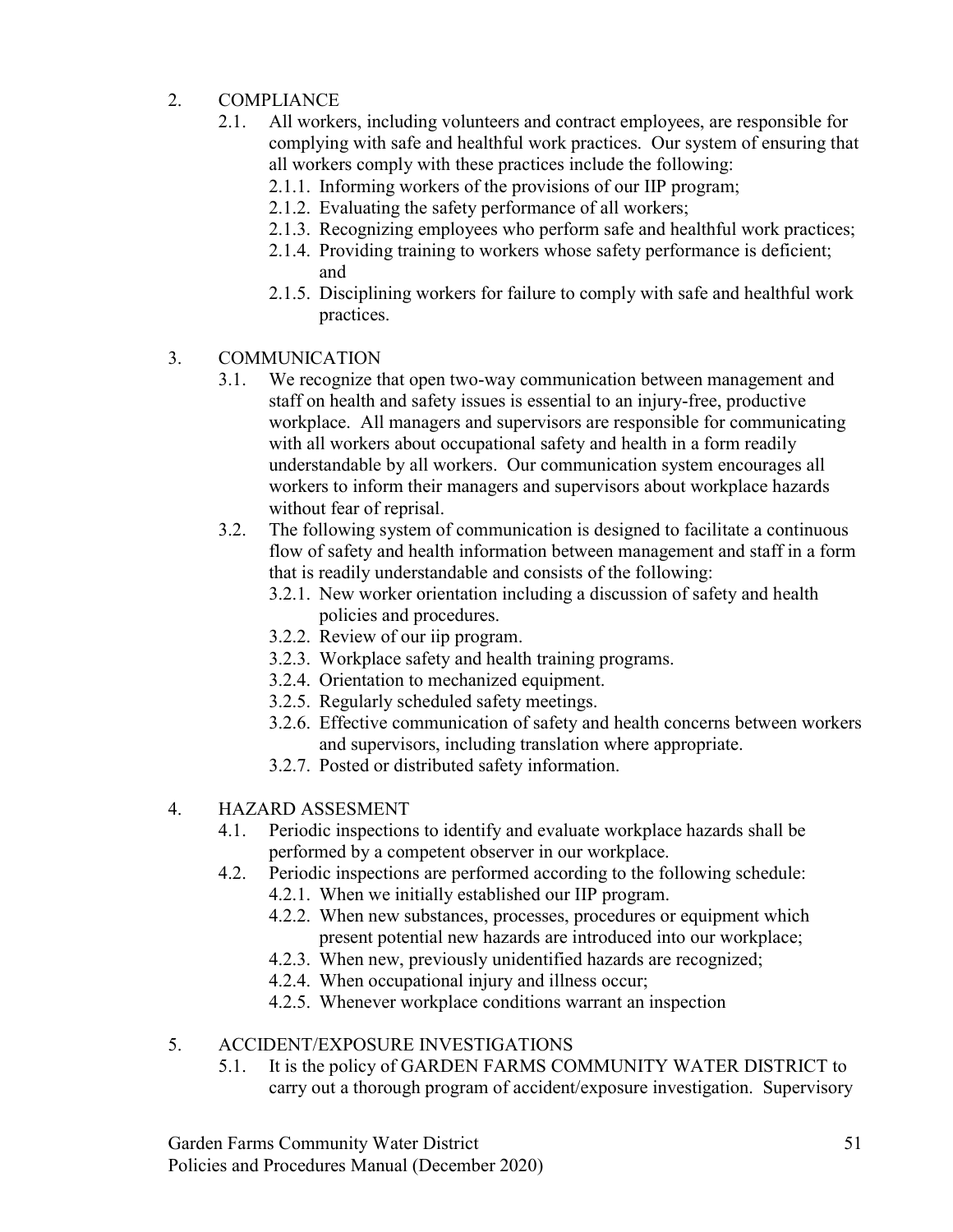personnel will be primarily responsible for making an investigation of all accidents and hazardous exposures in their areas of responsibility.

- 5.2. The primary goal of the accident/exposure investigation program is the prevention of future similar accidents through the use of knowledge derived from the investigations. Additionally, the investigation will be used to prepare reports required by federal and state laws as well as the worker's compensation insurance carrier.
- 5.3. When an employee is injured or exposed at work, the supervisor is responsible for taking emergency action to have first aid administered, to obtain professional medical attention as soon as possible and protect other employees and equipment. The supervisor must then begin to investigate the circumstances of the accident. Procedures for investigating workplace accidents and hazardous substance exposure are as follows: 5.3.1. Go to the scene of the accident as soon as possible
	-
	- 5.3.2. Interview with the injured person, if possible. Interview witnesses. Stress getting the facts, not placing blame or responsibility. Ask openended questions.
	- 5.3.3. Listen for clues in the conversations around you. Unsolicited comments often have merit.
	- 5.3.4. Encourage people to give their ideas for preventing a similar accident.
	- 5.3.5. Examine the workplace for factors associated with the accident/exposure.
	- 5.3.6. Study possible causes of the accident/exposure. (i.e. unsafe conditions, unsafe practices)
	- 5.3.7. Confer with interested persons about possible solutions.
	- 5.3.8. Write your accident report giving a complete, accurate account of the accident.
	- 5.3.9. Follow up to make sure conditions are corrected. If they cannot be corrected immediately, report this to your supervisor.
	- 5.3.10. Publicize corrective action taken so that all may benefit from the experience.
	- 5.3.11. Record the findings and corrective action taken.
- 5.4. In order for the supervisor's report to be effective, it should contain as a minimum a detailed answer to the following questions:
	- 5.4.1. What was the employee doing? Explain in detail the activity of the employee at the time of the accident.
	- 5.4.2. What happened? Indicate in detail what took place, describe the accident, the type of injury, the part or parts of the body affected, and whether the employee was wearing appropriate safety equipment.
	- 5.4.3. What caused the accident? Explain in detail the condition, act, malfunction, etc. that caused the accident. Remember that it is possible to have more than one reason or cause for an accident.
	- 5.4.4. What can be done to prevent recurrence? Indicate corrective action to prevent a similar accident.
- 5.5. The supervisor's report, along with the employee report, must be submitted to the main office not later than 24 hours after the accident. Each supervisor must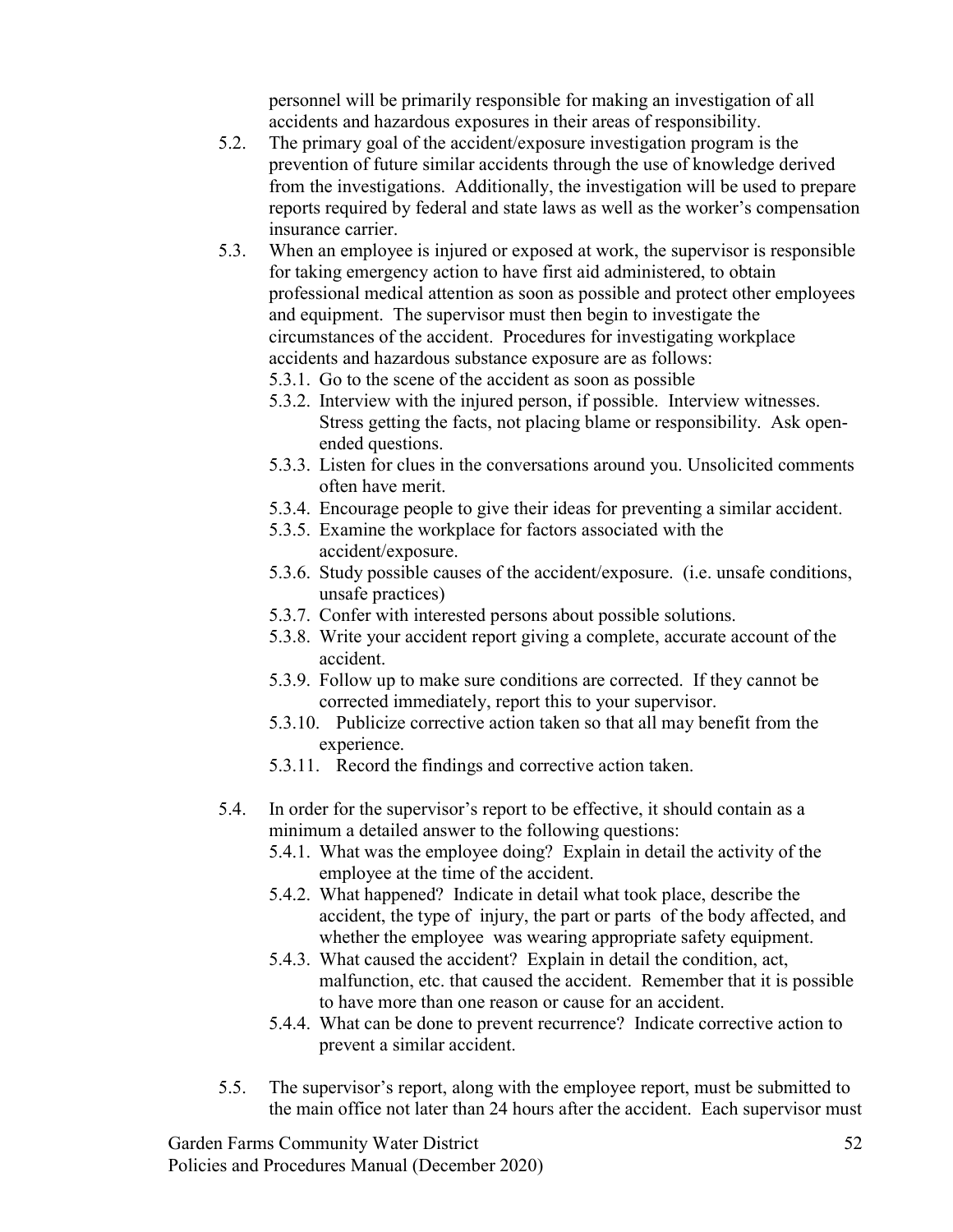maintain an adequate supply of the supervisor's report and the employee's report forms, which may be obtained from the main office.

- 6. HAZARD CORRECTION
	- 6.1. Unsafe or unhealthy work conditions, practices or procedures shall be corrected in a timely manner based on the severity of the hazards. Hazards shall be corrected according to the following procedures: 6.1.1. When observed or discovered;
		- 6.1.2. When an imminent hazard exists which cannot be immediately abated without endangering employee(s) and/or property, we will remove all exposed workers from the area except those necessary to correct the existing condition. Workers necessary to correct the hazardous conditions shall be provided with the necessary protection; an
		- 6.1.3. All such actions taken and dates they are completed shall be documented on the appropriate forms
- 7. TRAINING AND INSTRUCTION
	- 7.1. All workers, including managers and supervisors, shall have training and instruction on general and job-specific safety and health practices. Training and instruction is provided as follows:
		- 7.1.1. When the IIP Program is first established.
		- 7.1.2. To all workers given job assignments for which training has not previously been provided.
		- 7.1.3. Whenever new substances, processes, procedures or equipment are introduced to the workplace and represent a new hazard.
		- 7.1.4. Whenever the employer is made aware of a new or previously unrecognized hazard.
		- 7.1.5. To board members to familiarize them with the safety and health hazards to which workers under their immediate direction and control may be exposed.
		- 7.1.6. To all workers with respect to hazards specific to each employee's job assignment.
- 8. General workplace safety and health practices include, but are not limited to, the following:
	- 8.1. Implementation and maintenance of the IIP Program.
	- 8.2. Emergency action and fire prevention.
	- 8.3. Provisions for medical services and first aid including emergency procedures.
	- 8.4. Prevention of musculoskeletal disorders, including proper lifting techniques.
	- 8.5. Proper housekeeping, such as keeping stairways and aisles clear, work areas neat and orderly, and promptly cleaning up spills.
	- 8.6. Prohibiting horseplay, scuffling, or other acts that tend to adversely influence safety.
	- 8.7. Proper storage to prevent stacking goods in an unstable manner and storing goods against doors, exits, fire extinguishing equipment and electrical panels.
	- 8.8. Proper reporting of hazards and accidents to supervisors.
	- 8.9. Hazard communication, including worker awareness of potential chemical hazards, and proper labeling of containers.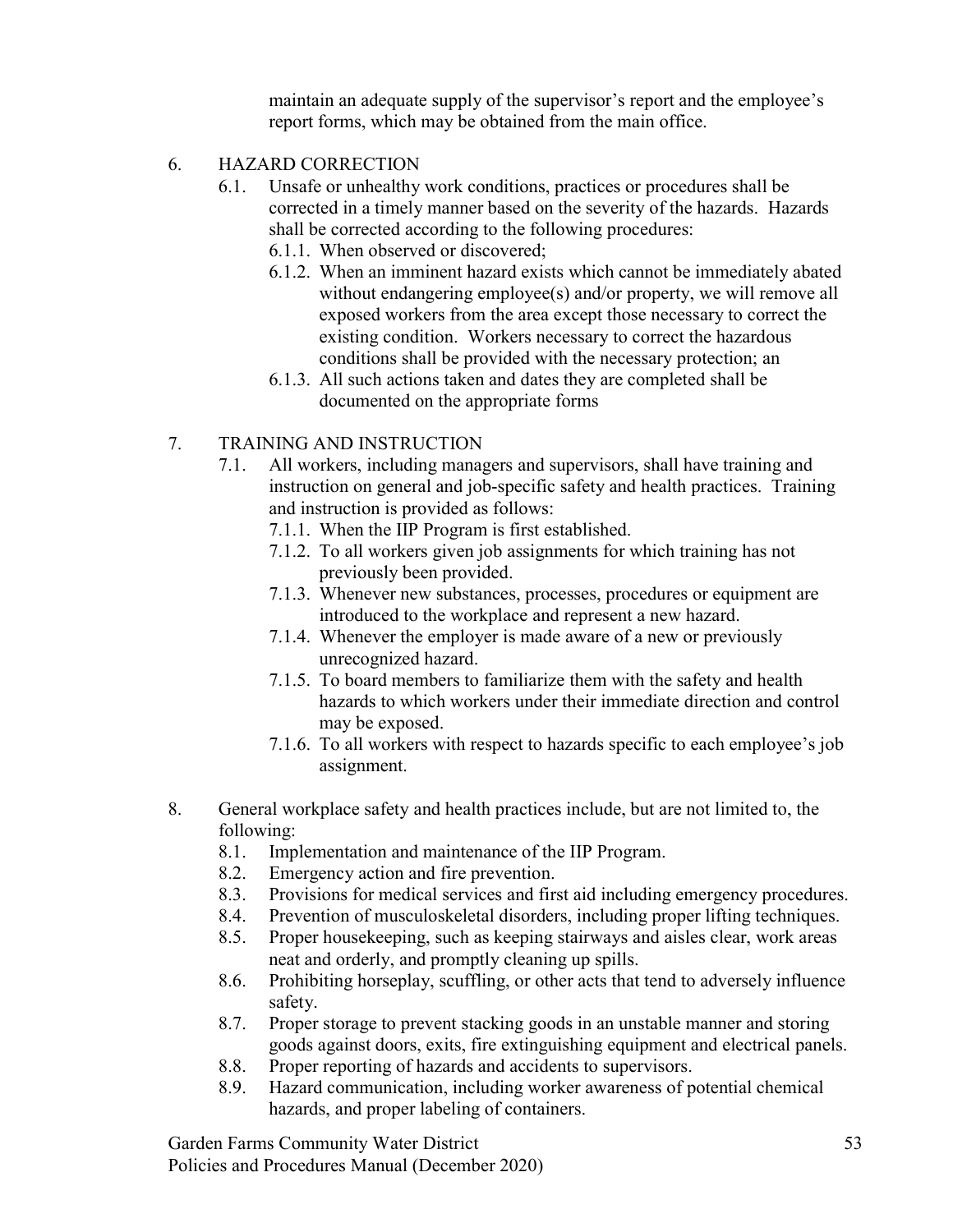- 8.10. Proper storage and handling of toxic and hazardous substances including prohibiting eating or storing food and beverages in areas where they can become contaminated.
- 8.11. Ensuring that all equipment is appropriately guarded.
- 8.12. Ensuring that toggle witches are guarded to prevent accidental starts.
- 8.13. Keeping hand tools in good repair.
- 8.14. Replacing guards after cleaning or repair.
- 8.15. Use of personal protective equipment during steam cleaning.
- 8.16. Keep work areas free of slipping hazards.
- 8.17. Keep electrical cords out of walkways.
- 8.18. Keep drains unclogged.
- 8.19. Long hair must be kept up or covered when working with or near machinery.
- 8.20. Avoid wearing loose clothing or jewelry around machinery.
- 9. RECORD KEEPING
	- 9.1. The following records shall be kept by the safety manager:
		- 9.1.1. Records of periodic safety inspections, including unsafe conditions found and corrective action taken/recommended.
		- 9.1.2. Safety and health training documentation for both general safety procedures and job specific hazards (lifting, forklifts, etc.).
		- 9.1.3. Safety committee meeting notes and recommendations.
		- 9.1.4. All accident reports.
	- 9.2. In addition, our establishment is not on a designated high hazard industry list. We are on a designated moderate industry list, and have taken the following steps to implement and maintain our IIP Program:
		- 9.2.1. Records of hazard assessment inspections, including the person(s) or persons conducting the inspection, the unsafe conditions and work practices that have been identified the action taken to correct the identified unsafe conditions and work practices, are recorded on a hazard assessment and correction form; and
		- 9.2.2. Documentation of safety and health training for each worker, including the worker's name or other identifier, training dates, type(s) of training, and training providers, are recorded on a worker training and instruction form.
		- 9.2.3. Inspection records and training documentation will be maintained According to the following schedule: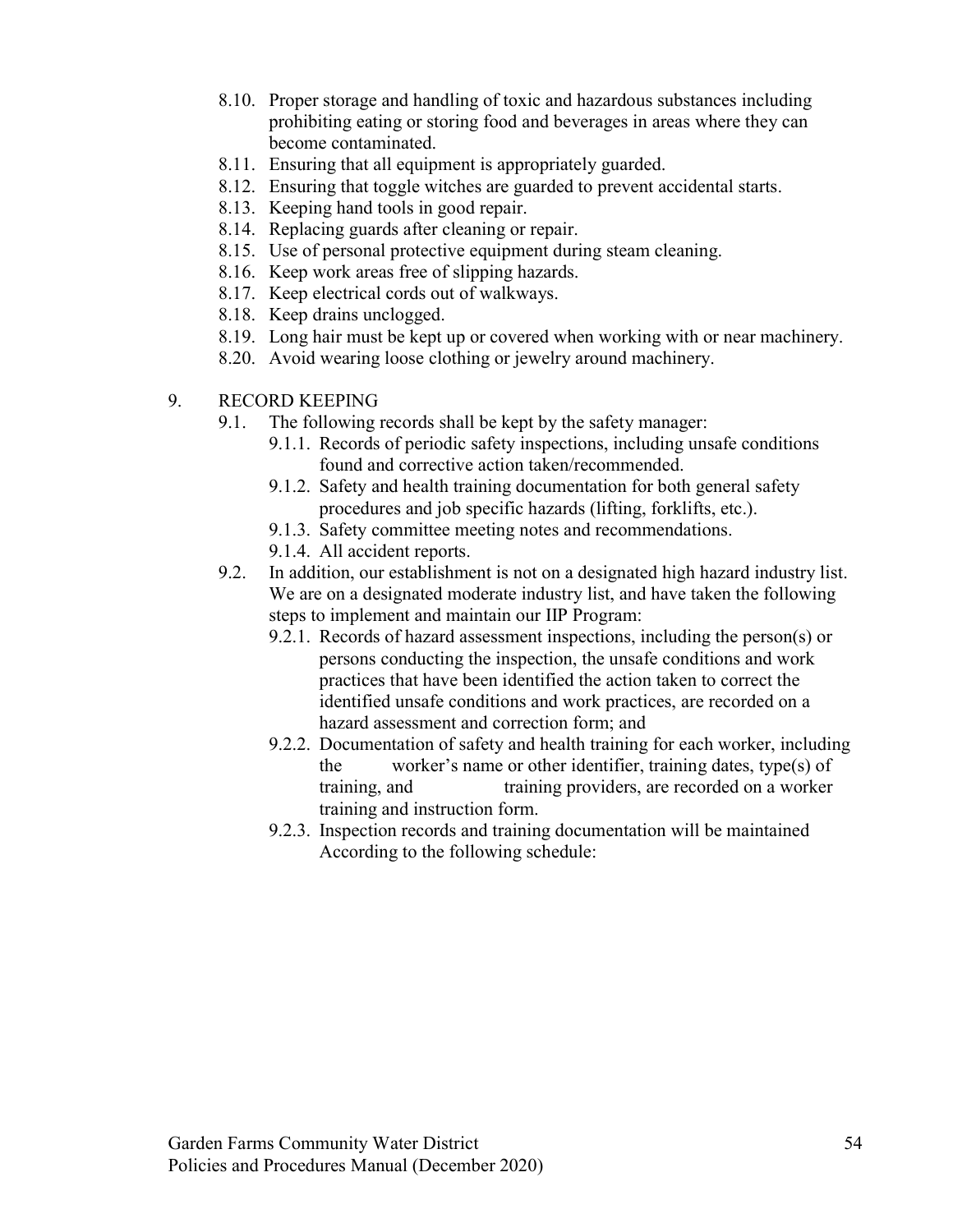## 6. APPENDIX E: EMERGENCY PROCEDURES

## GARDEN FARMS COMMUNITY WATER DISTRICT

### 1. EMERGENCY ACTION PLAN

- 1.1. Major disasters must be anticipated and procedures must be developed and mastered if the well-being of our personnel is to be protected and we are ready to serve our community.
- 1.2. The following pages detail the organizational structure of our plan and outlines emergency measures to be taken in the event of fire or other emergencies.
- 1.3. Remember, your conduct and actions during the first few minutes of any emergency may not only save your life, but the lives of your fellow workers and other members of the community as well.

## 2. GENERAL INFORMATION

- 2.1. An important phone call needs to be made if this facility is to be evacuated for any of the following reasons:
	- 2.1.1. A fire or disaster within the facility.
	- 2.1.2. An external hazardous condition threatening the facility.
	- 2.1.3. If either of these two situations occur, notify: EMERGENCY 911

#### 3. FIRE PROCEDURES

- 3.1. \*\*keep calm........report all fire and smoke\*\*
- 3.2. Remove personnel from the building.
- 3.3. Close all doors and window in the fire area, only if this can be done safely.
- 3.4. Notify the fire department.
- 3.5. Attempt to extinguish the fire with the use of on-premises equipment (extinguishers, hoses, etc.) A minimum of two persons is required to fight a fire, to ensure employee safety, this is to be done only during the early stages of the fire.
- 3.6. Fire extinguishers for the facility are located in the shed at well #1 and in the church meeting room.

#### 4. EARTHQUAKE PROCEDURES

- 4.1. In the event of an earthquake, the following procedures shall be follow:
	- 4.1.1. Assess damage and injuries.
	- 4.1.2. Give first aid as needed. Remember, after an earthquake, utilities, police, and fire agencies may not be readily available. Do not attempt to telephone unless essential.
	- 4.1.3. Notify executive management if any employees are away from the premises and cannot be identified or contacted.
	- 4.1.4. Call the fire department only in the case of a fire.
	- 4.1.5. The nearest facility for treatment is: Sierra Vista Medical Center
	- 4.1.6. Have damaged or potentially damaged utilities shut off at the main controls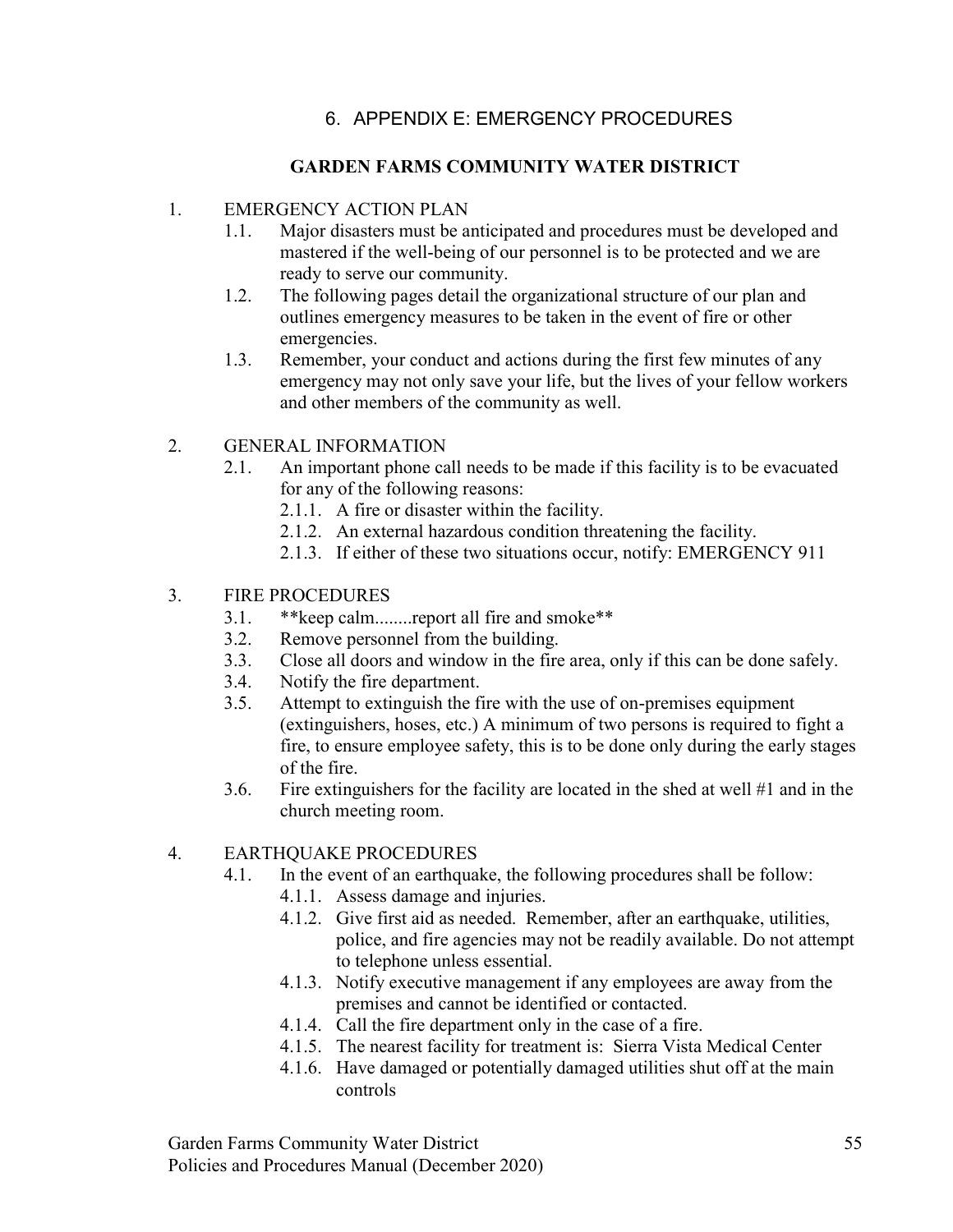- 4.1.7. Personnel are to be instructed during orientation that they are to take shelter under a sturdy table or equipment during an earthquake and remain there until all shaking has ceased.
- 4.1.8. Evacuate as necessary, supervisors shall be responsible for seeing that employees are evacuated to a safe area outside the building and clear of overhead electrical lines, utility posts, block walls, etc., which might fall during aftershocks. Be alert for fallen high tension lines which may be touching metal objects on the ground.
- 4.1.9. Have all areas of the building inspected for damage before allowing personnel to return to the building(s). $\setminus$
- 4.1.10. Have gas, electrical, water and fuel systems checked for damage before allowing personnel to return to the building(s).
- 4.1.11. Drinking water should be checked to determine that it is not contaminated, water contained in toilet tanks can be boiled and used if absolutely necessary for drinking or treating injuries.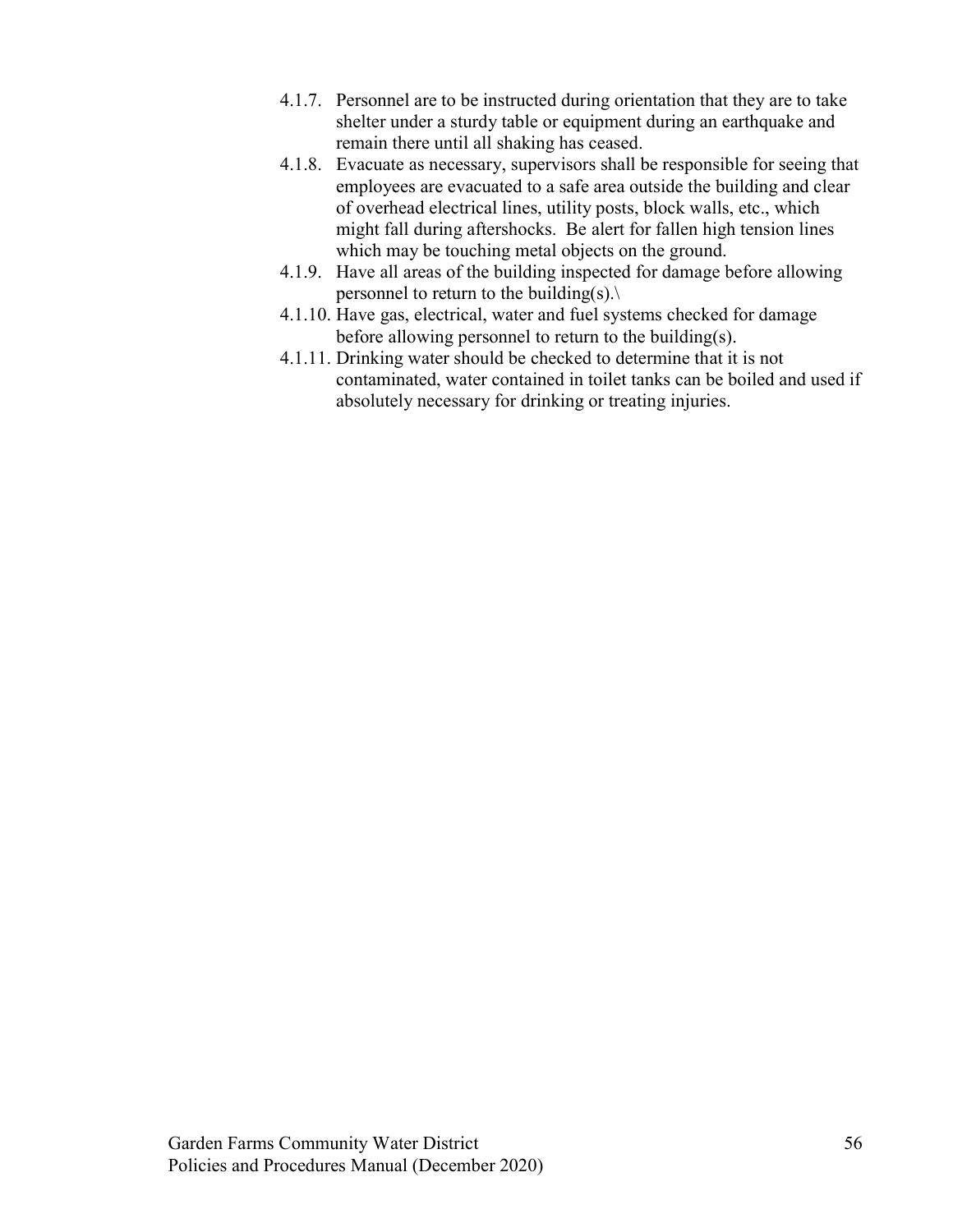## 7. APPENDIX F: NEW EMPLOYEE SAFETY CHECKLIST

## GARDEN FARMS COMMUNITY WATER DISTRICT

|                                               | Department:                                                                                                                                                                  |  |  |
|-----------------------------------------------|------------------------------------------------------------------------------------------------------------------------------------------------------------------------------|--|--|
|                                               | Date Hired: Supervisor: Supervisor:                                                                                                                                          |  |  |
|                                               | Supervisor: check off each item as you discuss it with the new employee prior to having<br>that employee start work.                                                         |  |  |
|                                               | employee provided company safety policy statement and safety rules.                                                                                                          |  |  |
|                                               | explained functions of company safety committee.                                                                                                                             |  |  |
|                                               | reviewed injury reporting procedures.                                                                                                                                        |  |  |
|                                               | reviewed housekeeping and cleanup procedures.                                                                                                                                |  |  |
|                                               | located first aid kits and/or emergency medical facility.                                                                                                                    |  |  |
| $\frac{1}{2}$ . The contract of $\frac{1}{2}$ | reviewed evacuation procedures and any specific duties.                                                                                                                      |  |  |
|                                               | does the employee understand the above?                                                                                                                                      |  |  |
| orientation.                                  | I acknowledge that information on the above subjects was furnished to me during my                                                                                           |  |  |
|                                               |                                                                                                                                                                              |  |  |
|                                               | I have instructed the above named employee in the fundamentals of safety practices.                                                                                          |  |  |
| <b>SAFETY RESPONSE</b>                        |                                                                                                                                                                              |  |  |
|                                               | This form should be used to report safety conditions to management so that management can<br>respond and also ensure conformity of corrective action throughout the company. |  |  |

Job Location\_\_\_\_\_\_\_\_\_\_\_\_\_\_\_\_\_\_\_\_\_\_\_\_\_\_\_\_\_\_\_\_

Date\_\_\_\_\_\_\_\_\_\_\_\_\_\_\_\_\_\_\_\_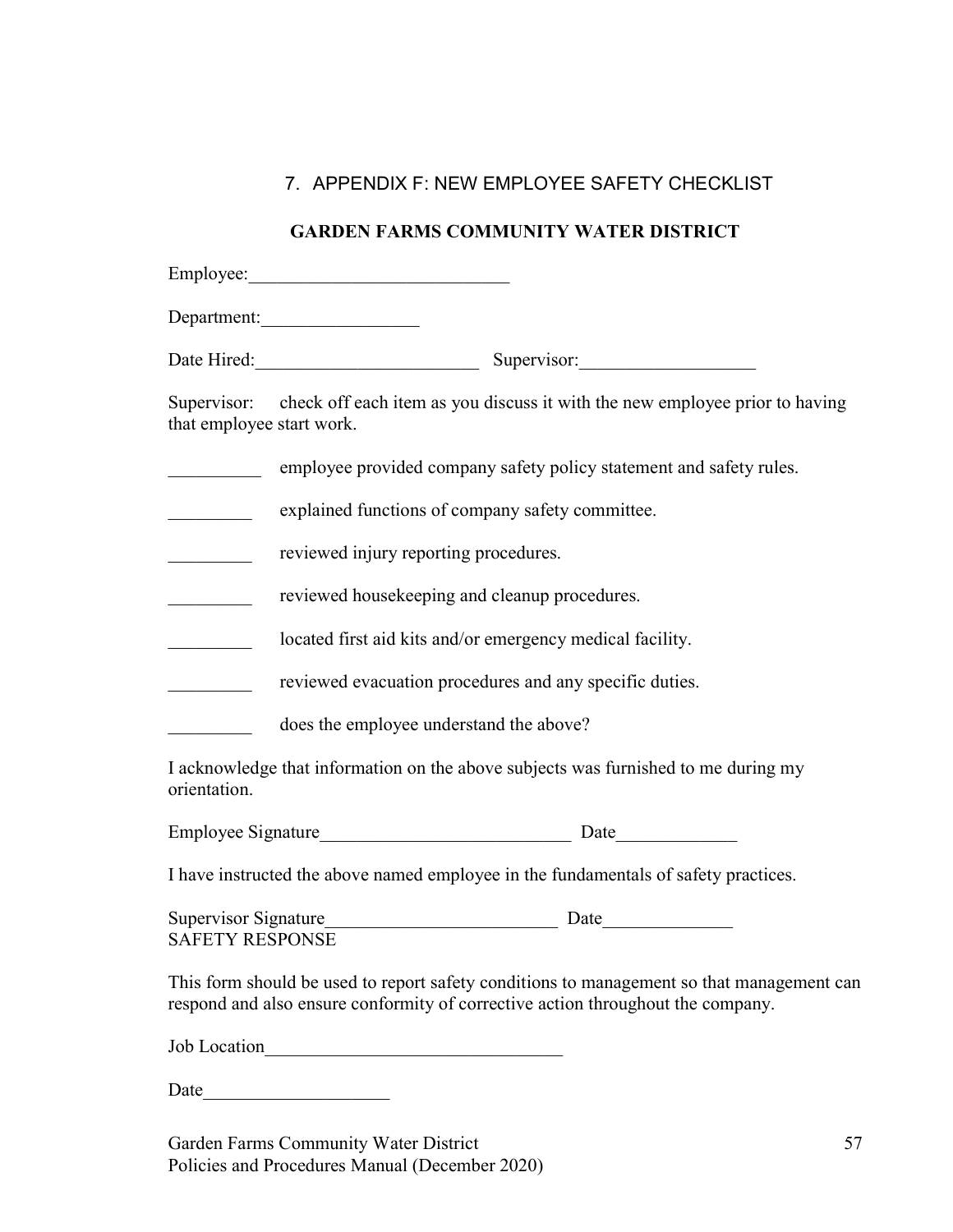| Safety                                                       |
|--------------------------------------------------------------|
| Problem                                                      |
|                                                              |
|                                                              |
|                                                              |
|                                                              |
|                                                              |
|                                                              |
| <b>Immediate Action</b>                                      |
| Taken<br><u> 1980 - Jan Barbara, martin da kasar A</u>       |
|                                                              |
|                                                              |
|                                                              |
|                                                              |
|                                                              |
|                                                              |
| Recommendation for Future                                    |
| Action<br><u> 1980 - John Stone, Amerikaansk politiker (</u> |
|                                                              |
|                                                              |
|                                                              |
|                                                              |
|                                                              |
|                                                              |
| Signed                                                       |
| *(signature voluntary)                                       |

\*Please note you are not required to identify yourself if you do not want to. Simply complete this form and submit anonymously to the main office.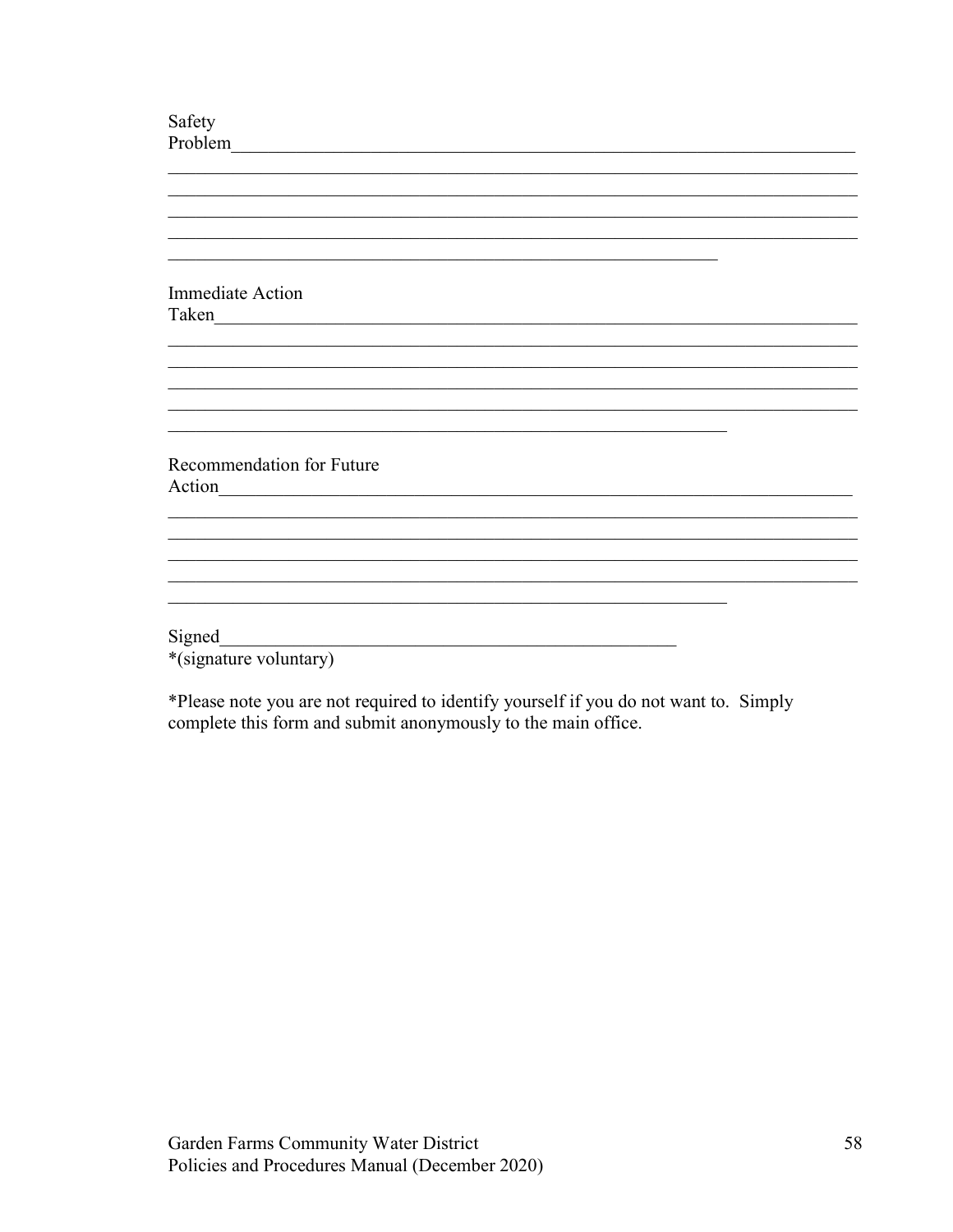## 8. APPENDIX G: WORKPLACE SAFETY MEMORANDUM

### GARDEN FARMS COMMUNITY WATER DISTRICT

To: Employees

From: GARDEN FARMS COMMUNITY WATER DISTRICT Board of Directors Re: Workplace Accident Investigation Procedures Date:

In the event of a workplace accident involving the serious injury or death of an employee, this Company is required to inform the closest Cal-OSHA District Office of the accident by telephone of telegraph within 8 hours. If such an illness or injury occurs, you are instructed to conform to the following procedures:

All employees are to be instructed to immediately inform their supervisors of the occurrence of serious workplace illness, injury or death. Upon receiving such notice, supervisors shall immediately inform one of the Company's executive officers, and the executive officer shall immediately contact the Company's legal counsel.

The Company's legal counsel shall be notified, and the General Manager and a designated board member will be responsible for investigating the accident scene; however, the supervisor responsible for the work area in which the accident took place should immediately conduct an initial investigation of the accident scene to preserve all evidence and shall secure the area in which the accident took place.

The designated board member conducting the initial investigation should prepare a brief written outline of the facts and circumstances of the accident and obtain witness statements as soon as possible while the facts are fresh, and before witnesses forget important details. Each employee involved in the accident will write his/her own recollections of the details, in his own words.

If possible, the designated board member should interview the injured worker at the scene of the accident and attempt to "walk" the employee through a mock re-enactment of the accident.

The purpose of the investigation is to find the cause of an accident and to reeducate employees to prevent further occurrences, not to fix blame. An unbiased approach is necessary for obtaining objective findings.

All interviews should be conducted as privately as possible and witnesses should be interviewed one at a time. The designated board member conducting the initial investigation should attempt to talk with everyone who has knowledge of the accident, even if they did not actually witness it.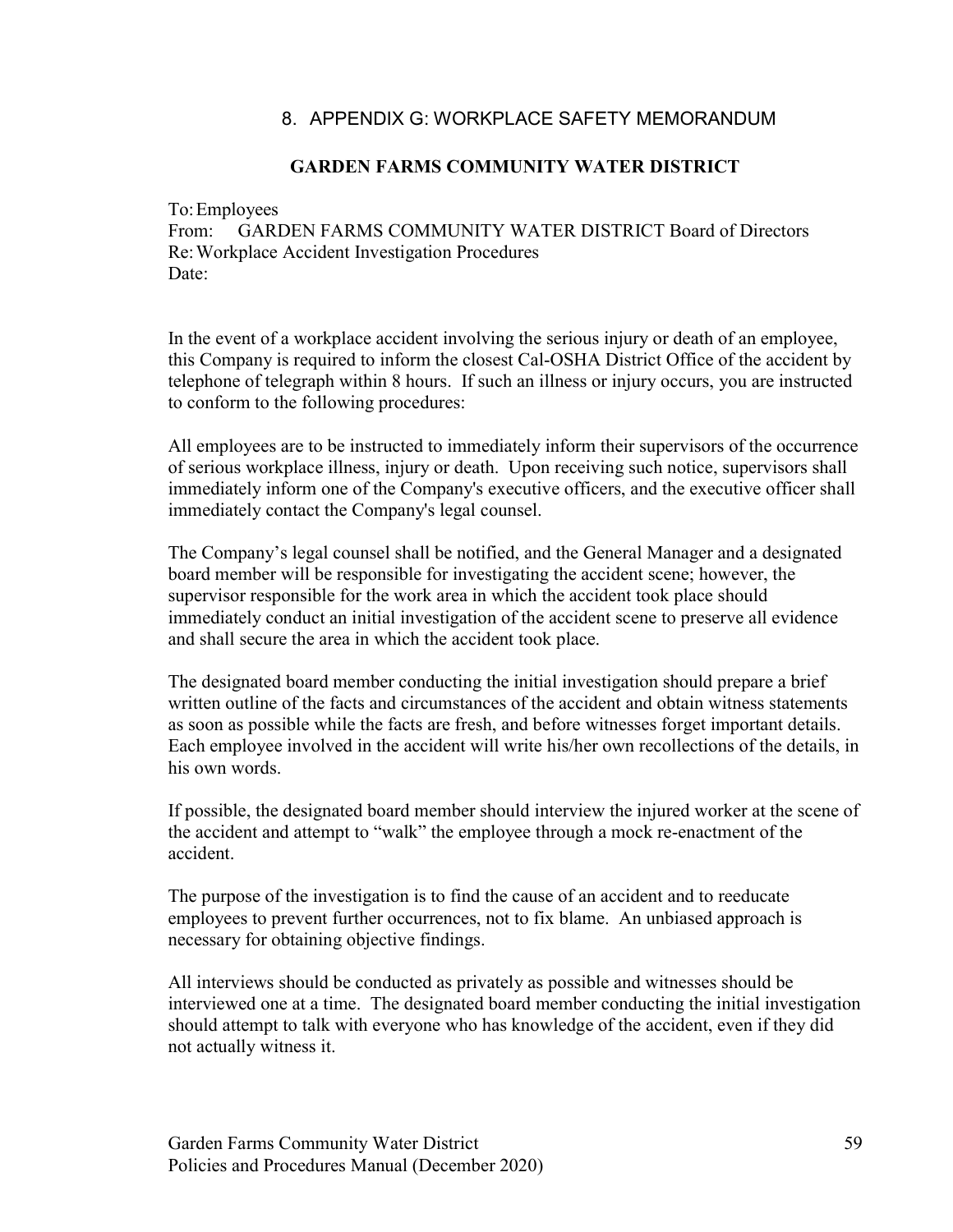All witnesses should be given a copy of the Company's Memorandum concerning government investigations of workplace accidents.

The designated board member conducting the initial investigation should also obtain signed witness statements in cases where facts are unclear or where there is an element of controversy as to the sequence and probable cause of the accident.

The designated board member should document details graphically. Use sketches, diagrams and photos as needed, and take measurements when appropriate.

The investigation should also focus on causes and hazards. An analysis should be developed as to what happened, how it happened and how it could have been prevented. Determine what caused the accident itself, not just the injury.

The investigation should also include an action plan as to how similar accidents can be prevented in the future.

If it appears that a third party or a defective product contributed to the accident, save any evidence. It could be critical to the recovery of claims costs.